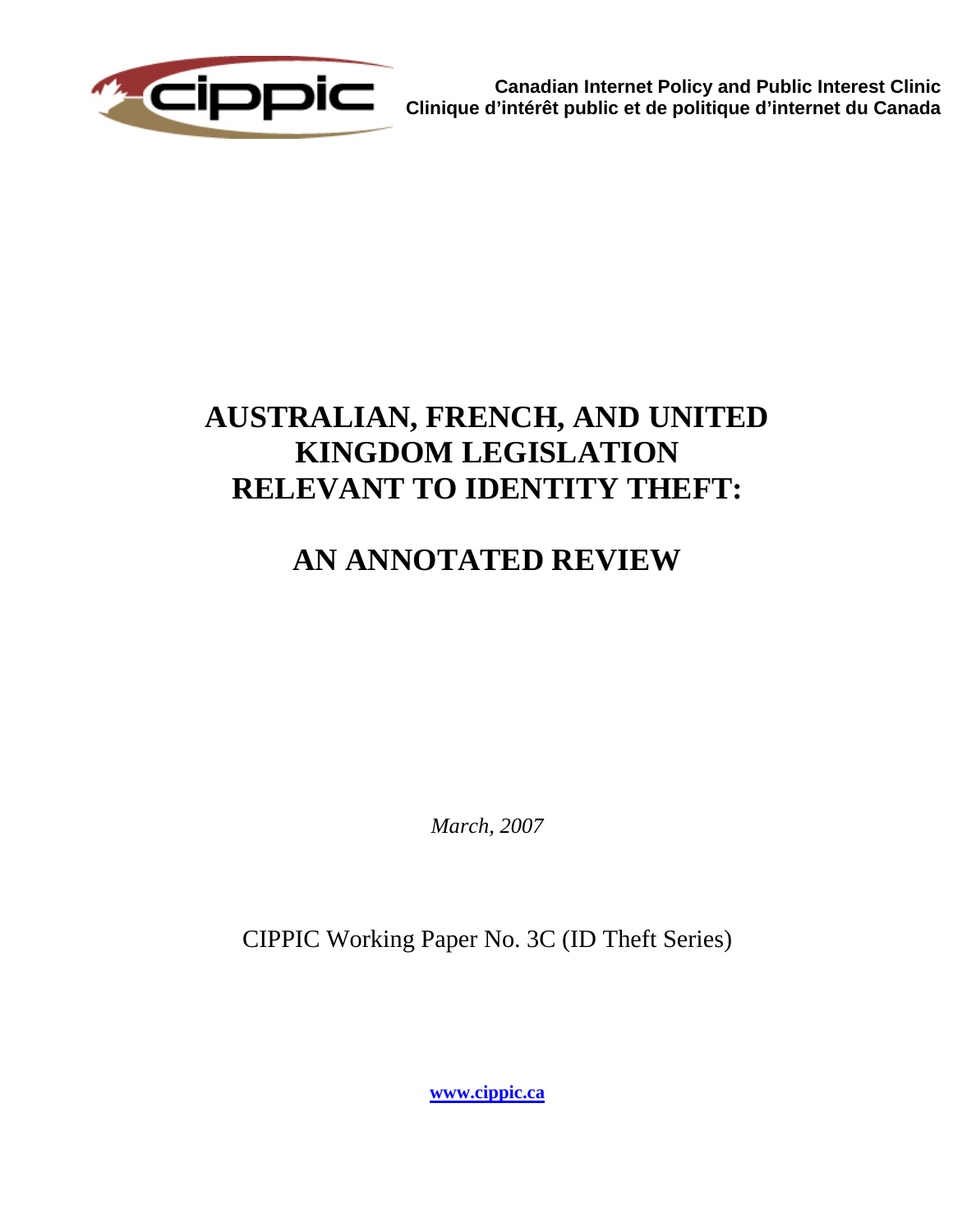# **CIPPIC Identity Theft Working Paper Series**

This series of working papers, researched in 2006, is designed to provide relevant and useful information to public and private sector organizations struggling with the growing problem of identity theft and fraud. It is funded by a grant from the Ontario Research Network on Electronic Commerce (ORNEC), a consortium of private sector organizations, government agencies, and academic institutions. These working papers are part of a broader ORNEC research project on identity theft, involving researchers from multiple disciplines and four post-secondary institutions. For more information on the ORNEC project, see www.ornec.ca.

Senior Researcher: Wendy Parkes Research Assistant: Thomas Legault Project Director: Philippa Lawson

# **Suggested Citation:**

CIPPIC (2007), "Australian, French, and U.K. Legislation Relevant to Identity Theft: Annotated Review", CIPPIC Working Paper No.3C (ID Theft Series), March 2007, Ottawa: Canadian Internet Policy and Public Interest Clinic.

# **Working Paper Series:**

No.1: Identity Theft: Introduction and Background

No.2: Techniques of Identity Theft

No.3: Legislative Approaches to Identity Theft

No.3A: Canadian Legislation Relevant to Identity Theft: Annotated Review

No.3B: United States Legislation Relevant to Identity Theft: Annotated Review

No.3C: Australian, French, and U.K. Legislation Relevant to Identity Theft: Annotated Review

No.4: Caselaw on Identity Theft

No.5: Enforcement of Identity Theft Laws

No.6: Policy Approaches to Identity Theft

No.7: Identity Theft: Bibliography

# **CIPPIC**

The Canadian Internet Policy and Public Interest Clinic (CIPPIC) was established at the Faculty of Law, University of Ottawa, in 2003. CIPPIC's mission is to fill voids in law and public policy formation on issues arising from the use of new technologies. The clinic provides undergraduate and graduate law students with a hands-on educational experience in public interest research and advocacy, while fulfilling its mission of contributing effectively to the development of law and policy on emerging issues.

Canadian Internet Policy and Public Interest Clinic (CIPPIC) University of Ottawa, Faculty of Law 57 Louis Pasteur, Ottawa, ON K1N 6N5 tel: 613-562-5800 x2553 fax: 613-562-5417 [www.cippic.ca](http://www.cippic.ca/)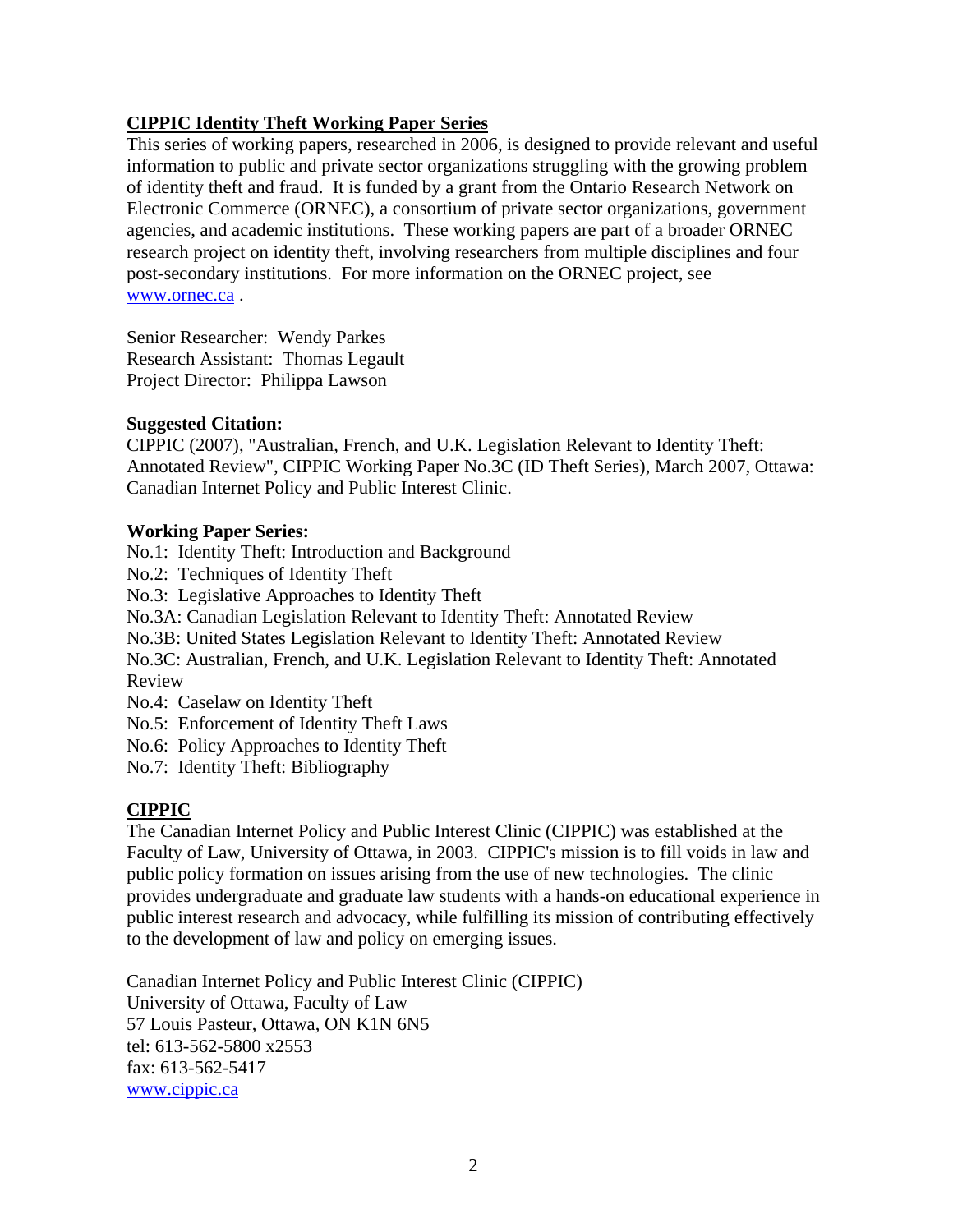# **TABLE OF CONTENTS**

# Page

| 1. |        |  |
|----|--------|--|
|    | 1.1.   |  |
|    | 1.1.1. |  |
|    | 1.1.2. |  |
|    | 1.1.3. |  |
|    | 1.2.   |  |
|    | 1.2.1. |  |
| 2. |        |  |
|    | 2.1.   |  |
|    | 2.2.   |  |
| 3. |        |  |
|    | 3.1.   |  |
|    | 3.2.   |  |
|    | 3.3.   |  |
|    | 3.4.   |  |
|    | 3.5.   |  |
|    |        |  |
|    |        |  |
|    |        |  |
|    |        |  |
|    |        |  |
|    |        |  |
|    |        |  |
|    |        |  |
|    |        |  |
|    |        |  |
|    |        |  |
|    |        |  |
|    |        |  |
|    |        |  |
|    |        |  |
|    |        |  |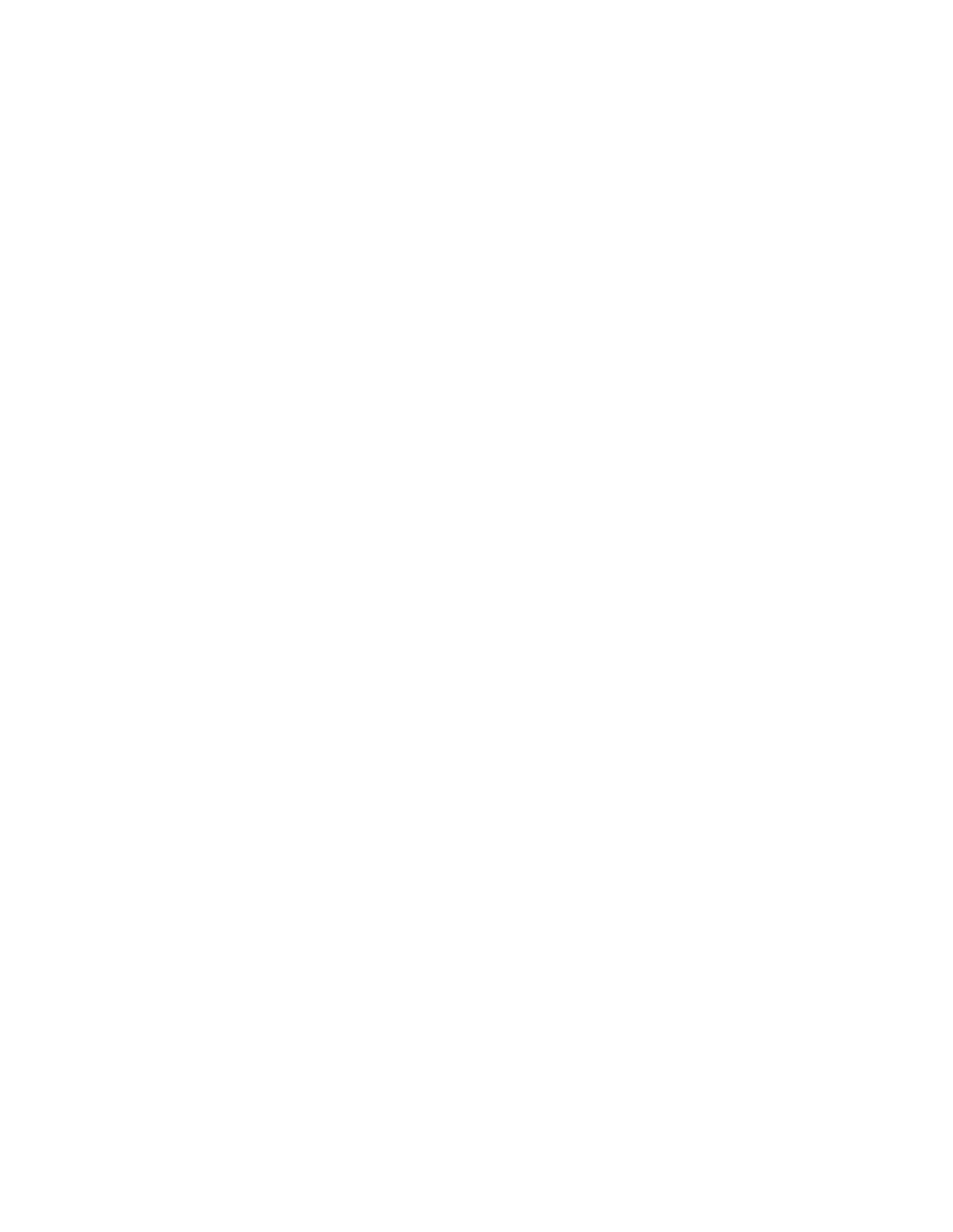# <span id="page-4-0"></span>**1. AUSTRALIAN STATUTES**

# **1.1. Federal[1](#page-4-1)**

# 1.1.1. Criminal Code Act, 1995

The Code criminalizes different types of identity fraud. It does not contain any provisions that specifically deal with the collection, sale or transfer of personal information.

*Obtaining property or a financial advantage by deception*: Section 134 criminalizes obtaining property or a financial advantage by deception, which covers theft of physical chattels and theft of money.

*Other offences involving fraudulent conduct*: Section 135 criminalizes general dishonesty, which includes committing a dishonest act to obtain a gain from another person, causing a loss to another person, and gaining a financial advantage with knowledge that the person is not eligible.

*False or misleading statements in applications and documents*: Section 136 & 137 criminalizes making false or misleading statements in applications and documents, such as credit applications.

*Forgery*: Sections 144 & 145 criminalize the creation of forged documents and their use.

# 1.1.2. Cybercrime Act, 2001

<u>.</u>

This Act criminalizes many forms of computer abuse and theft of data.

*Serious computer offences*: Section 477.1 criminalizes the use of computers to acquire personal information.

*Possession or control of data with intent to commit a computer offence:* Section 478.3 criminalizes the possession of data that can be used to commit an offence under section 477.

# 1.1.3. Financial Transaction Reports Act, 1998

*Opening etc. of account with a cash dealer*: Section 18 of this Act imposes a duty on "cash dealers" to obtain sufficient information, including the name and address of any person opening an account.

*Identification record*: Section 20A(1)(b)(i) requires that a "cash dealer" has carried out, and has a record of, the prescribed verification procedure to identify the signatory of a new account. The procedure requires that signatory show the "cash dealer" some identity documents that prove who they are. These documents might include a birth certificate, driver's licence, passport, pensioner concession card, or even an ATM card for an account

<span id="page-4-1"></span><sup>&</sup>lt;sup>1</sup> Australian federal statutes can be found at  $\frac{\text{http://www.aph.gov.au/library/intguide/law/staturelaw.htm}{\text{http://www.aph.gov.au/library/intguide/law/staturelaw.htm}}$ .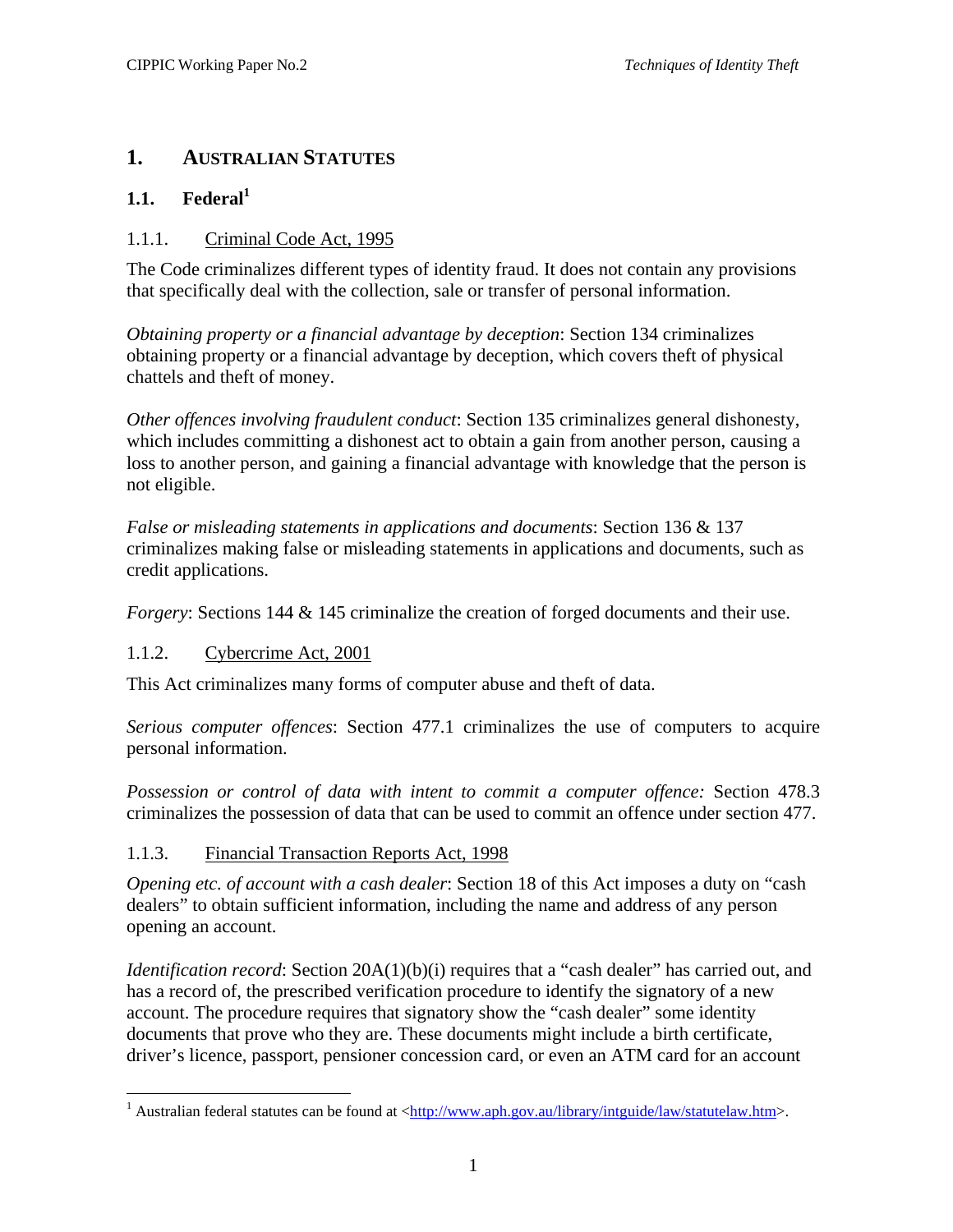<span id="page-5-0"></span>held with another bank. Each form of identification has a 'points' value, ranging from 25 to 100 points. The identification documents provided need to add up to 100 points to be accepted.

*Opening account etc. in false name*: Section 24 criminalizes the opening of accounts under a false name.

# **1.2. South Australi[a2](#page-5-1)**

# 1.2.1. Criminal Law Consolidation (Identity Theft) Amendment Act  $2003^3$

This Act provides a broad definition of personal identification information.

The Act also creates four new offences, 1) "pretexting" (false pretences); 2) misuse of personal information to commit or facilitate a serious criminal offence; 3) production of prohibited material and 4) possession of prohibited material.

This Act makes an explicit exception for minors who make misrepresentations to acquire tobacco, alcohol or gain entrance into premises to which access is prohibited to persons under the age of 18.

# **2. FRENCH STATUTES[4](#page-5-3)**

# **2.1. Penal Code**

1

The French Criminal Code criminalizes both phases of identity theft and imposes a duty of care on holders of personally identifiable information.

*Offences against privacy*: Section 226-17 imposes a duty on organizations to take reasonable care of the information they collect about persons. Section 226-18 criminalizes the collection of personal information by means of deception, fraud or illegal means.

*Fraudulent obtaining*: Section 313 criminalizes obtaining property or a financial advantage by deception, fraud or by using a false name.

*Receiving*: Section 321 criminalizes the possession and transfer of things that have been obtained by the perpetration of a felony or misdemeanour. This criminalizes selling personal information obtained via fraud.

<span id="page-5-1"></span> $2$  South Australian legislation can be found at http://www.

legislation.sa.gov.au/LZ/C/A/CRIMINAL%20LAW%20CONSOL>. 3

<span id="page-5-2"></span> $3$  For an analysis of this statute see Australian Privacy Foundation, Consultation Draft: Criminal Law Consolidation (Identity Theft) Amendment Act of 2003 (June 2003), online: <http://www,privacy.org/au/Papers/SubmnSAIdTheft0308.pdf>. 4

<span id="page-5-3"></span>French statues can be found at <http://www.legifrance.gouv.fr/html/index.html>.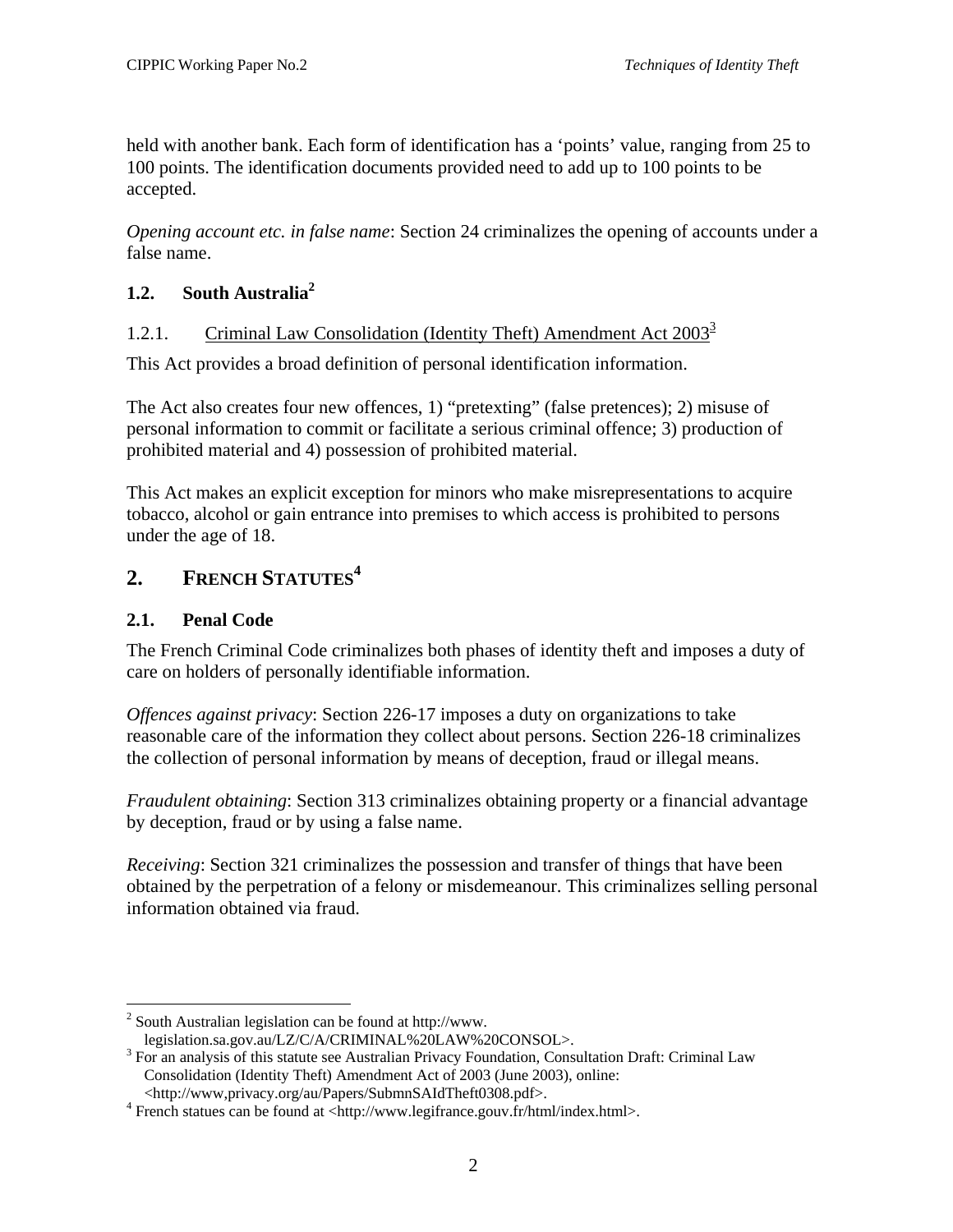<span id="page-6-0"></span>*Unauthorised access to automated data processing systems*: Section 323 criminalizes obtaining unauthorized access to computer systems. This criminalizes most techniques used to acquire personal information that require the fraudulent use of computers.

*Forgery:* Section 441 criminalizes the obtainment, use and possession of forged documents.

# **2.2. Monetary and Financial Code**

*Counterfeiting*: Sections L163-3 and L163-4 criminalize the counterfeiting of cheques and credit or debit cards, and their use and acceptance, with the knowledge that they are counterfeit. Section L164-1 criminalizes the possession, manufacturing and transfer of equipment to commit offences under sections L163-3 & L163-4.

# **3. UNITED KINGDOM STATUTES[5](#page-6-1)**

# **3.1. Criminal Justice Act, 2003, c. 44**

*Arrestable offences*: Section 3 makes giving an untrue statement for procurement of a passport an arrestable offence.

*Increase in penalties*: Section 286 raises the penalty for fraudulently obtaining a driving licence.

# **3.2. Computer Misuse Act, 1990 c. 18**

*Unauthorized access to computer material*: Section 1 of this act criminalizes the use of a computer to obtain data without authorization. The effect is to criminalize the use of identity theft techniques such as spyware, wardriving, the use of Trojan horse applications, and any form of hacking. However, it does not criminalize the use of social engineering techniques or phishing, since in these cases people give away the information and it is never accessed directly without authorization.

# **3.3. Data Protection Act, 1998 c. 29**

This Act is the equivalent of the Canadian *Personal Information Protection and Electronic Documents Act* ("PIPEDA"). [6](#page-6-2) It restricts what personal information can be collected and how it may be used. However, as with the Canadian law, it does not have any notification provisions for security breaches which might result in the personal information of customers being compromised.

*Compensation for failure to comply with certain requirements*: Section 13 provides remedies for "data subjects" who have had their identity stolen as a result of a contravention of this Act by a "data controller".

<span id="page-6-1"></span> $\frac{1}{5}$ 

<span id="page-6-2"></span><sup>&</sup>lt;sup>6</sup> Personal Information Protection and Electronic Documents Act, S.C. 2000, c. 5.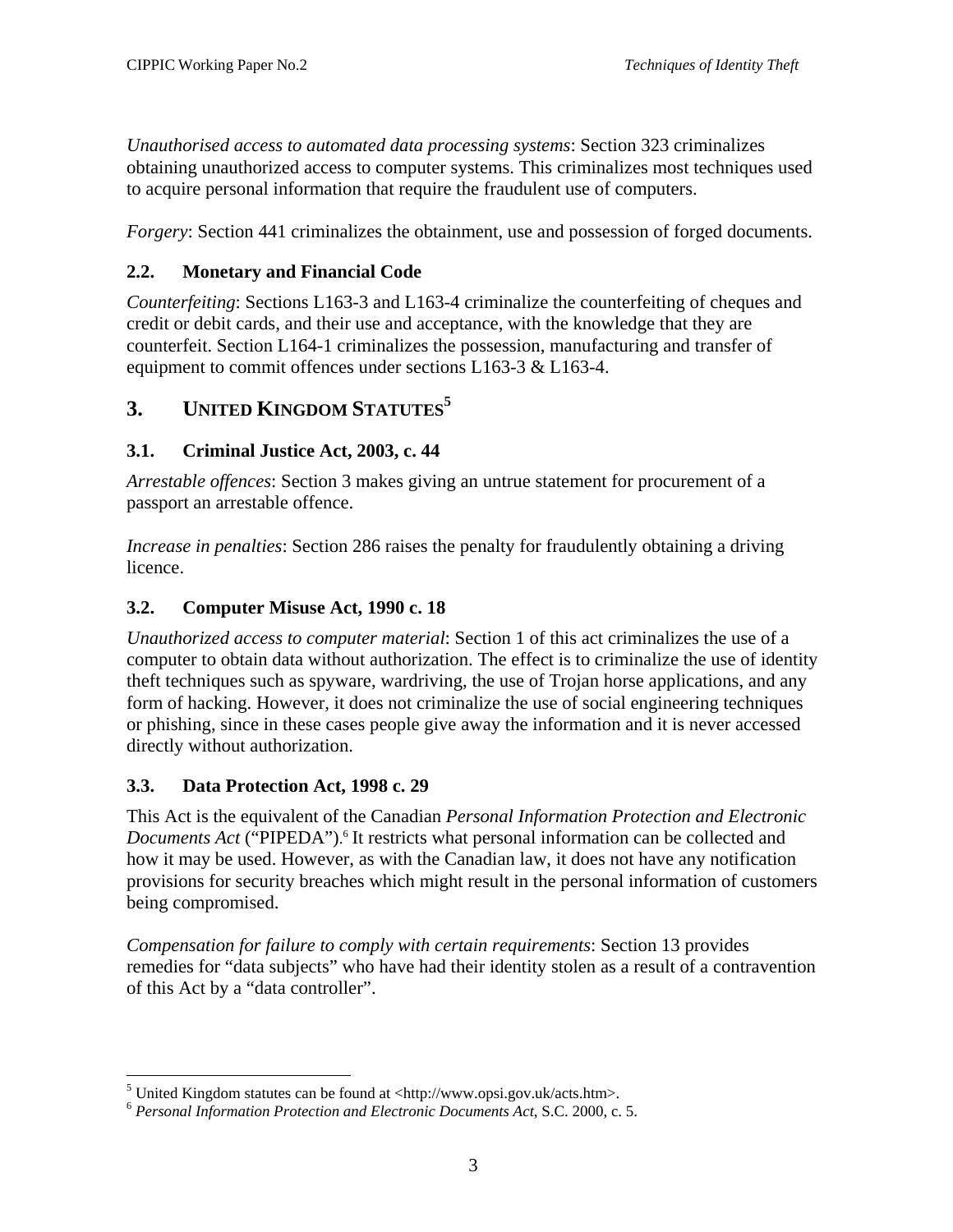<span id="page-7-0"></span>*Unlawful obtaining etc. of personal data*: Section 55 criminalizes the unlawful obtainment of personal data from a "data controller". Not only does this section criminalize the sale of such data, but it also criminalizes simply offering such data for sale. It also defines a simple advertisement of personal data as an offer to sell. This section criminalizes hacking, physical theft of storage media, and the use of spyware and social engineering to obtain personal information.

# **3.4. Identity Cards Act, 2006 c. 15**

*Possession of false identity documents etc.*: Section 25 criminalizes the possession of false identity documents or identity documents that relate to others. For an offence to occur, the possession must be with the intention of using or inducing others to use the documents to establish a registrable fact. Section 25 also criminalizes the possession of any apparatus designed to make false identity documents or any material used to make false identity documents.

# **3.5. Theft (Amendment) Act, 1996 c. 62**

*Obtaining a money transfer by deception*: Section 1 amends section 15 of the *Theft Act* to criminalize obtaining of a money transfer by deception.

*Dishonestly retaining a wrongful credit*: Section 2 amends section 24 of the *Theft Act* to impose a duty to take reasonable steps to get a wrongful credit cancelled.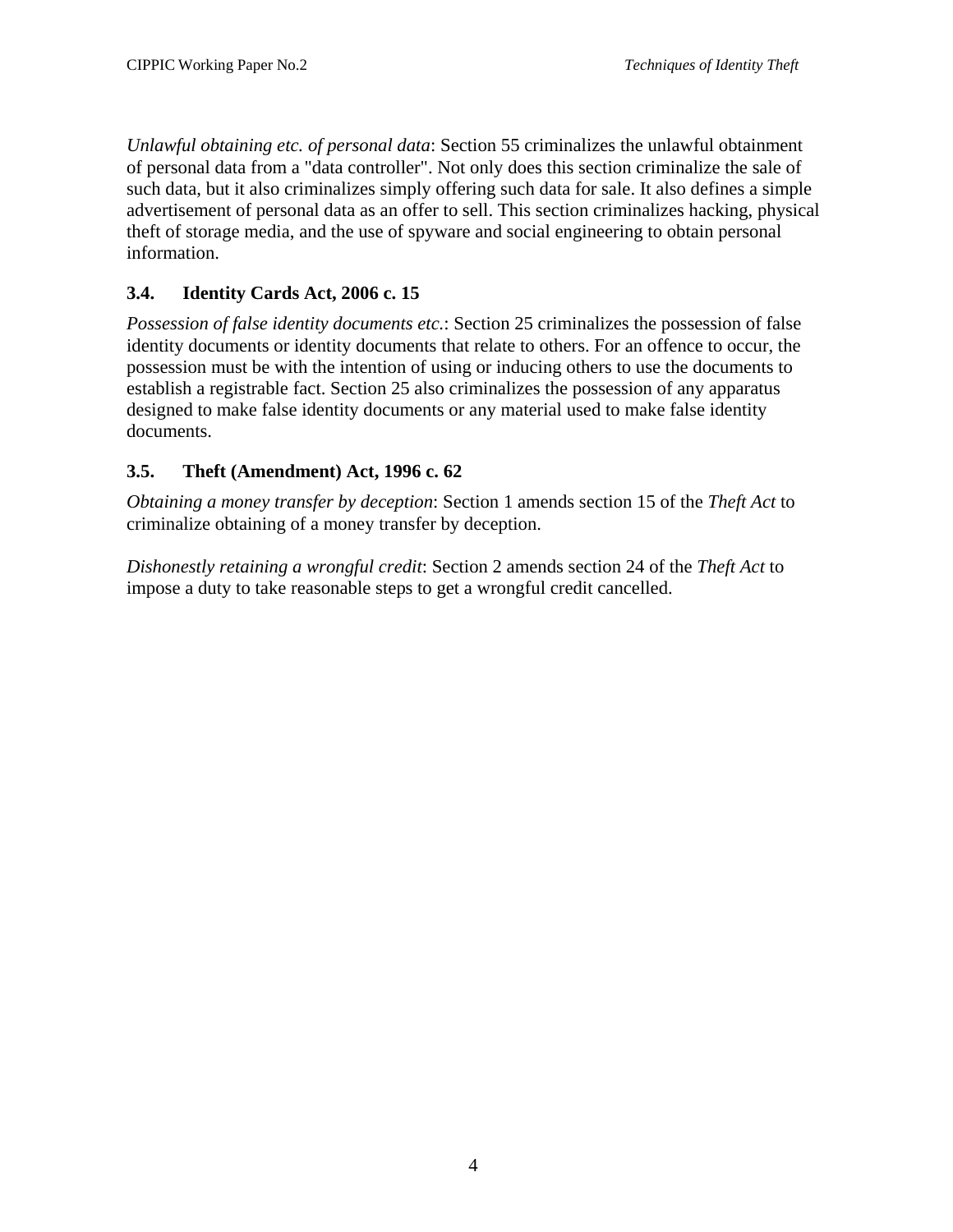# **APPENDIX A: AUSTRALIAN STATUTE EXCERPTS**

# <span id="page-8-0"></span>**Federal**

# Criminal Code Act 1995

| Obtaining<br>property or a                              | 134.1 Obtaining property by deception                                                                                                                                                                  |
|---------------------------------------------------------|--------------------------------------------------------------------------------------------------------------------------------------------------------------------------------------------------------|
| financial                                               | $(1)$ A person is guilty of an offence if:                                                                                                                                                             |
| advantage by<br>deception                               | (a) the person, by a deception, dishonestly obtains property belonging<br>to another with the intention of permanently depriving the other of the<br>property; and                                     |
|                                                         | (b) the property belongs to a Commonwealth entity.                                                                                                                                                     |
|                                                         | Penalty: Imprisonment for 10 years.                                                                                                                                                                    |
|                                                         | (2) Absolute liability applies to the paragraph $(1)(b)$ element of the<br>offence.                                                                                                                    |
| <i><b>Obtaining</b></i><br>property                     | (3) For the purposes of this section (and for the purposes of the<br>application of section 132.1 to this section), a person (the first person) is<br>taken to have obtained property if, and only if: |
|                                                         | (a) the first person obtains ownership, possession or control of it for<br>himself or herself or for another person; or                                                                                |
|                                                         | (b) the first person enables ownership, possession or control of it to<br>be retained by himself or herself; or                                                                                        |
|                                                         | (c) the first person induces a third person to pass ownership,<br>possession or control of it to another person; or                                                                                    |
|                                                         | (d) the first person induces a third person to enable another person to<br>retain ownership, possession or control of it; or                                                                           |
|                                                         | (e) subsection $(9)$ or $(10)$ applies.                                                                                                                                                                |
|                                                         | (4) The definition of obtaining in section 130.1 does not apply for the<br>purposes of this section (or for the purposes of the application of section<br>132.1 to this section).                      |
|                                                         | (5) For the purposes of this section, a person's obtaining of property<br>belonging to another may be dishonest even if the person or another<br>person is willing to pay for the property.            |
| Intention of<br>permanently<br>depriving a<br>person of | (6) For the purposes of this section, if:<br>(a) a person obtains property belonging to another without meaning<br>the other permanently to lose the thing itself; and                                 |
|                                                         |                                                                                                                                                                                                        |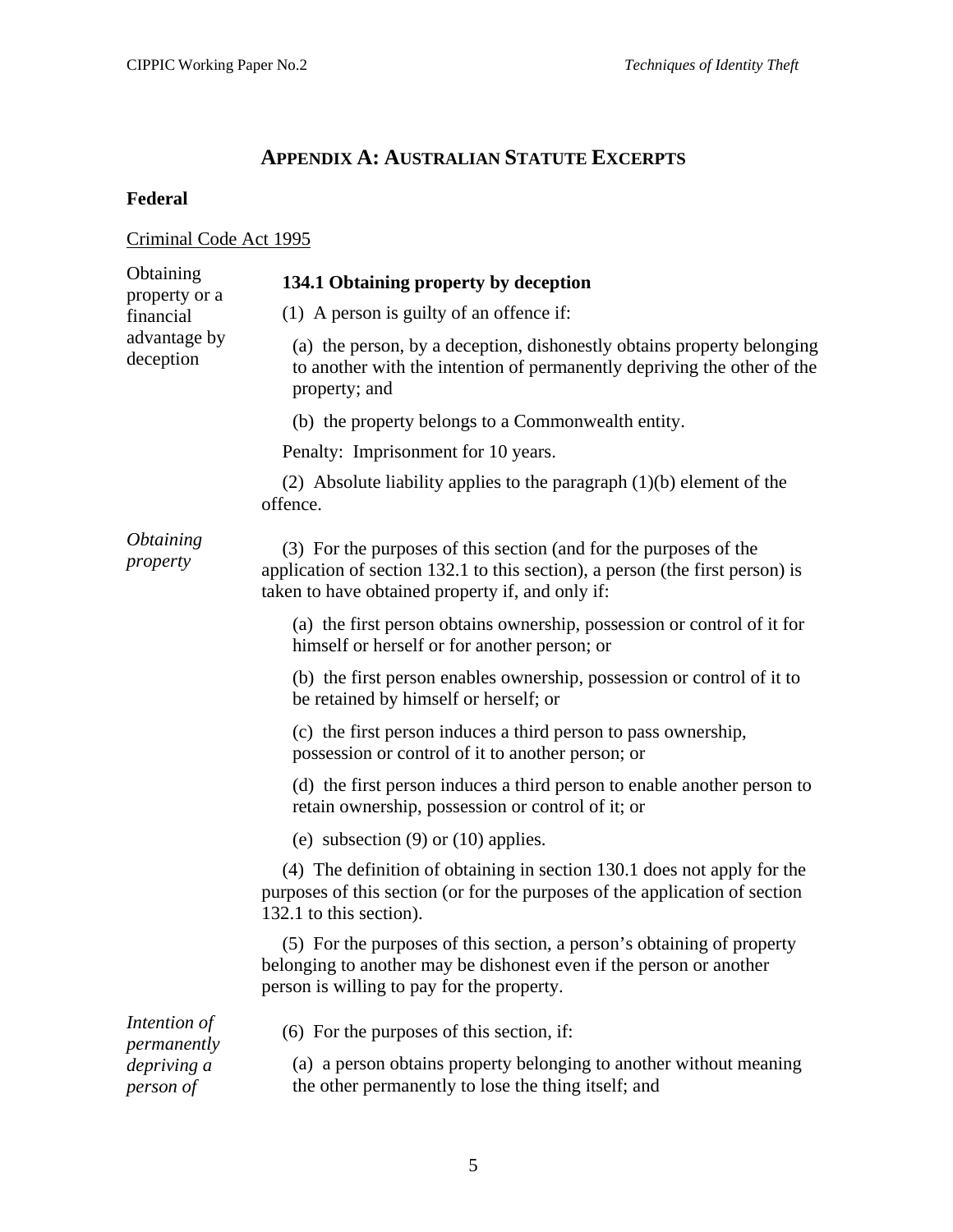| property           | (b) the person's intention is to treat the thing as the person's own to<br>dispose of regardless of the other's rights;                                                                                                                                                                                                                   |
|--------------------|-------------------------------------------------------------------------------------------------------------------------------------------------------------------------------------------------------------------------------------------------------------------------------------------------------------------------------------------|
|                    | the person has the intention of permanently depriving the other of it.                                                                                                                                                                                                                                                                    |
|                    | (7) For the purposes of subsection (6), a borrowing or lending of a<br>thing amounts to treating the thing as the borrower's or lender's own to<br>dispose of regardless of another's rights if, and only if, the borrowing or<br>lending is for a period and in circumstances making it equivalent to an<br>outright taking or disposal. |
|                    | $(8)$ For the purposes of subsection $(6)$ , if:                                                                                                                                                                                                                                                                                          |
|                    | (a) a person has possession or control (lawfully or not) of property<br>belonging to another; and                                                                                                                                                                                                                                         |
|                    | (b) the person parts with the property under a condition as to its<br>return that the person may not be able to perform; and                                                                                                                                                                                                              |
|                    | (c) the parting is done for purposes of the person's own and without<br>the other's authority;                                                                                                                                                                                                                                            |
|                    | the parting is taken to amount to treating the property as the person's<br>own to dispose of regardless of the other's rights.                                                                                                                                                                                                            |
| Money<br>transfers | (9) For the purposes of this section (and for the purposes of the<br>application of section 132.1 to this section), if a person (the first person)<br>causes an amount to be transferred from an account held by another<br>person (the second person) to an account held by the first person:                                            |
|                    | (a) the amount is taken to have been property that belonged to the<br>second person; and                                                                                                                                                                                                                                                  |
|                    | (b) the first person is taken to have obtained the property for himself<br>or herself with the intention of permanently depriving the second<br>person of the property.                                                                                                                                                                   |
|                    | (10) For the purposes of this section (and for the purposes of the<br>application of section 132.1 to this section), if a person (the first person)<br>causes an amount to be transferred from an account held by another<br>person (the second person) to an account held by a third person:                                             |
|                    | (a) the amount is taken to have been property that belonged to the<br>second person; and                                                                                                                                                                                                                                                  |
|                    | (b) the first person is taken to have obtained the property for the third<br>person with the intention of permanently depriving the second person<br>of the property.                                                                                                                                                                     |
|                    | (11) For the purposes of this section (and for the purposes of the<br>application of section 132.1 to this section), if:                                                                                                                                                                                                                  |
|                    |                                                                                                                                                                                                                                                                                                                                           |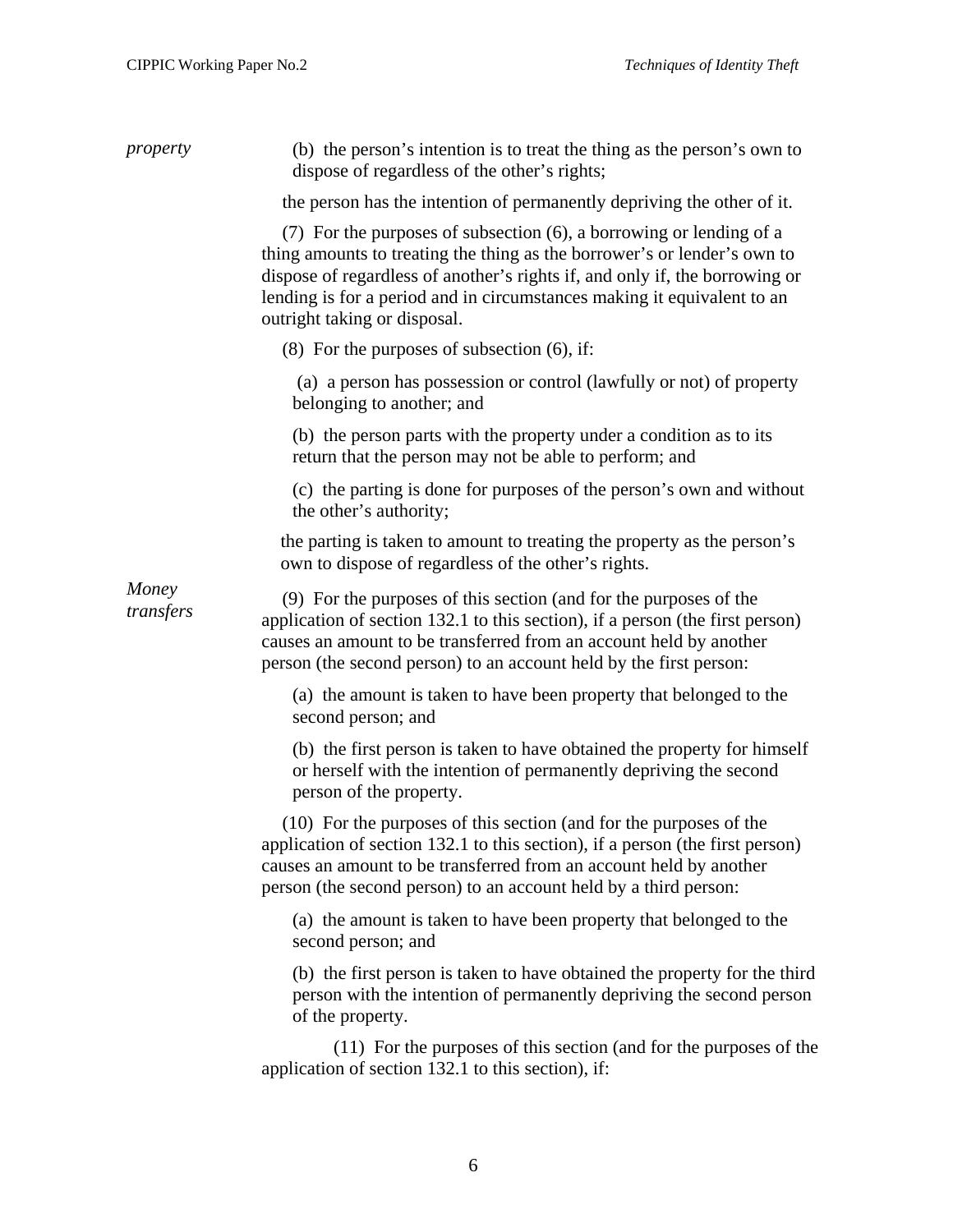- (a) a credit is made to an account (the credited account); and
	- (b) a debit is made to another account (the debited account); and
	- (c) either:
		- (i) the credit results from the debit; or
		- (ii) the debit results from the credit;

the amount of the credit is taken to be transferred from the debited account to the credited account.

(12) For the purposes of this section (and for the purposes of the application of section 132.1 to this section), a person is taken to cause an amount to be transferred from an account if the person induces another person to transfer the amount from the account (whether or not the other person is the holder of the account).

*General* 

*deficiency* (13) A person may be convicted of an offence against this section *deficiency* in monoy symptoms in the section involving all or any part of a general deficiency in money even though the deficiency is made up of any number of particular sums of money that were obtained over a period of time.

> (14) A person may be convicted of an offence against this section involving all or any part of a general deficiency in property other than money even though the deficiency is made up of any number of particular items of property that were obtained over a period of time.

# *Alternative*

*verdicts* (15) If, in a prosecution for an offence of theft, the trier of fact is not verdicts satisfied that the defendant is guilty of the offence, but is satisfied beyond reasonable doubt that the defendant is guilty of an offence against this section, the trier of fact may find the defendant not guilty of the offence of theft but guilty of the offence against this section, so long as the defendant has been accorded procedural fairness in relation to that finding of guilt.

> (16) If, in a prosecution for an offence against this section, the trier of fact is not satisfied that the defendant is guilty of the offence, but is satisfied beyond reasonable doubt that the defendant is guilty of an offence of theft, the trier of fact may find the defendant not guilty of the offence against this section but guilty of the offence of theft, so long as the defendant has been accorded procedural fairness in relation to that finding of guilt.

#### **134.2 Obtaining a financial advantage by deception**

- (1) A person is guilty of an offence if:
- (a) the person, by a deception, dishonestly obtains a financial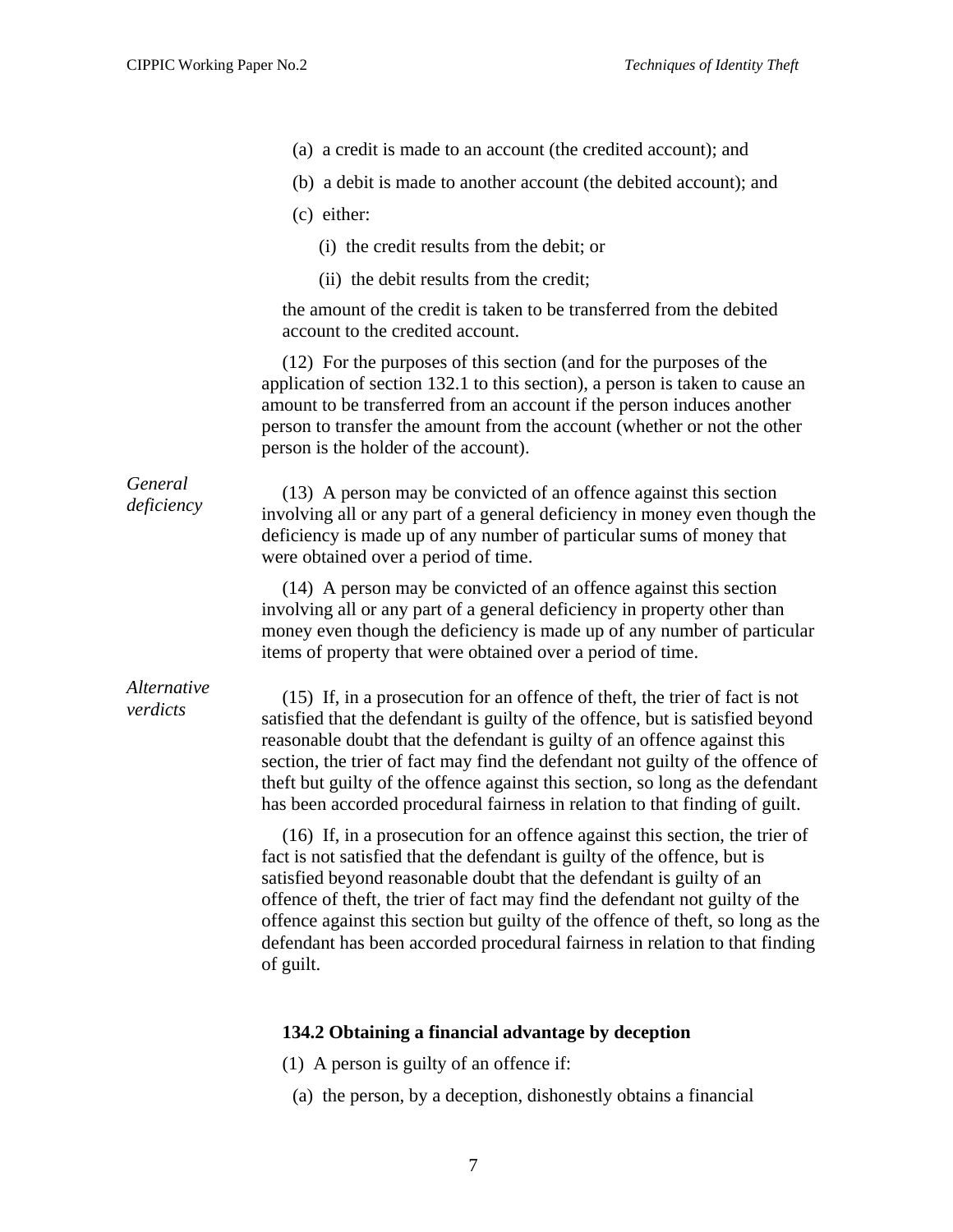advantage from another person; and

(b) the other person is a Commonwealth entity.

Penalty: Imprisonment for 10 years.

(2) Absolute liability applies to the paragraph (1)(b) element of the offence.

# **134.3 Geographical jurisdiction**

Section 15.4 (extended geographical jurisdiction—category D) applies to each offence against this Division (b) the other person is a Commonwealth entity.

# **135.1 General dishonesty**

| Obtaining a    |                                                                                                                                                                            |
|----------------|----------------------------------------------------------------------------------------------------------------------------------------------------------------------------|
| gain           | $(1)$ A person is guilty of an offence if:                                                                                                                                 |
|                | (a) the person does anything with the intention of dishonestly<br>obtaining a gain from another person; and                                                                |
|                | (b) the other person is a Commonwealth entity.                                                                                                                             |
|                | Penalty: Imprisonment for 5 years.                                                                                                                                         |
|                | (2) In a prosecution for an offence against subsection $(1)$ , it is not<br>necessary to prove that the defendant knew that the other person was a<br>Commonwealth entity. |
| Causing a loss | (3) A person is guilty of an offence if:                                                                                                                                   |
|                | (a) the person does anything with the intention of dishonestly<br>causing a loss to another person; and                                                                    |
|                | (b) the other person is a Commonwealth entity.                                                                                                                             |
|                | Penalty: Imprisonment for 5 years.                                                                                                                                         |
|                | (4) In a prosecution for an offence against subsection $(3)$ , it is not<br>necessary to prove that the defendant knew that the other person was a<br>Commonwealth entity. |
|                | $(5)$ A person is guilty of an offence if:                                                                                                                                 |
|                | (a) the person dishonestly causes a loss, or dishonestly causes a<br>risk of loss, to another person; and                                                                  |
|                | (b) the first-mentioned person knows or believes that the loss will<br>occur or that there is a substantial risk of the loss occurring; and                                |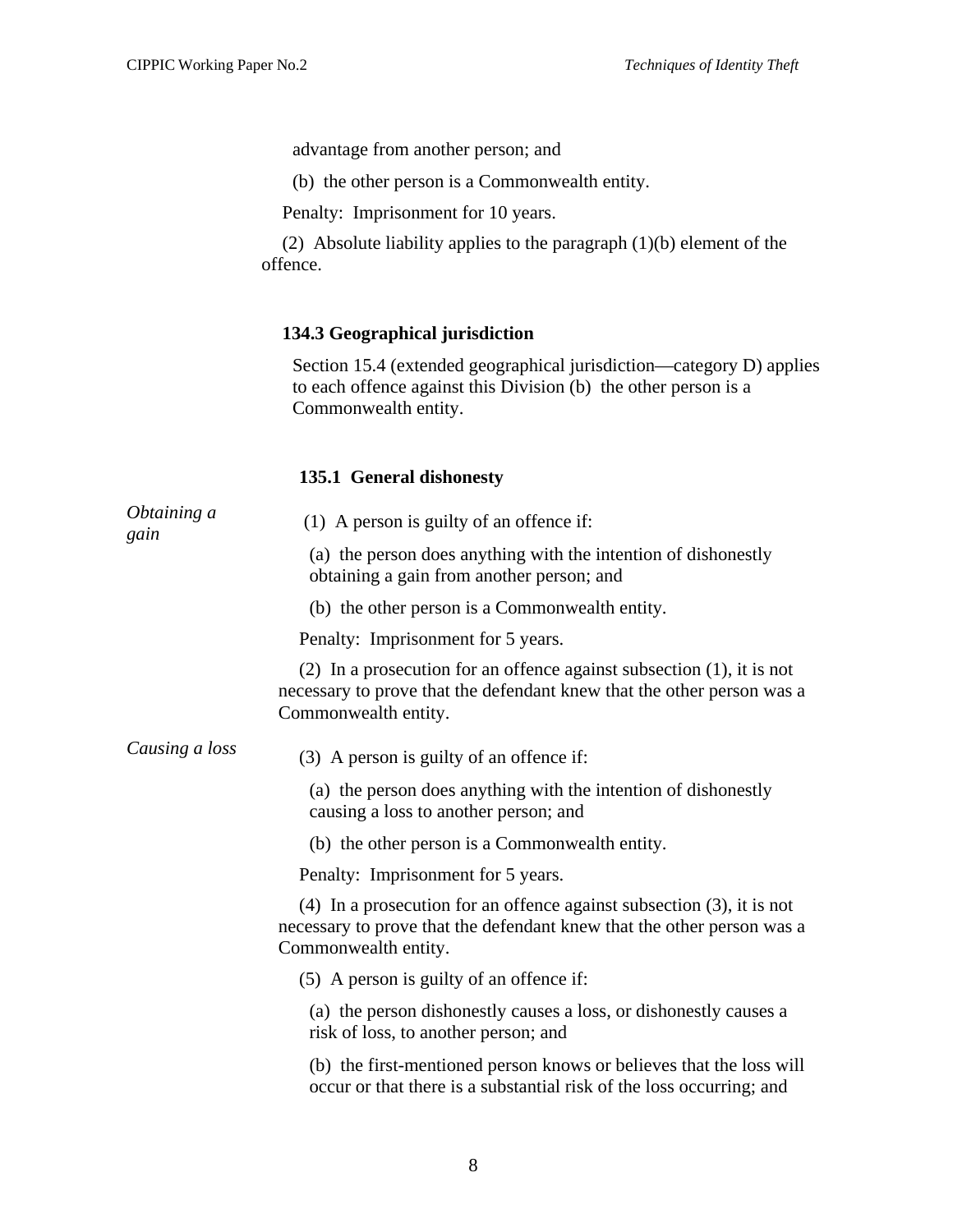(c) the other person is a Commonwealth entity.

Penalty: Imprisonment for 5 years.

(6) Absolute liability applies to the paragraph  $(5)(c)$  element of the offence.

*Influencing a Commonwealth public official* 

(7) A person is guilty of an offence if:

(a) the person does anything with the intention of dishonestly influencing a public official in the exercise of the official's duties as a public official; and

(b) the public official is a Commonwealth public official; and

(c) the duties are duties as a Commonwealth public official.

Penalty: Imprisonment for 5 years.

 (8) In a prosecution for an offence against subsection (7), it is not necessary to prove that the defendant knew:

- (a) that the official was a Commonwealth public official; or
- (b) that the duties were duties as a Commonwealth public official.

#### **135.2 Obtaining financial advantage**

(1) A person is guilty of an offence if:

(a) the person engages in conduct; and

(aa) as a result of that conduct, the person obtains a financial advantage for himself or herself from another person; and

(ab) the person knows or believes that he or she is not eligible to receive that financial advantage; and

(b) the other person is a Commonwealth entity.

Penalty: Imprisonment for 12 months.

(1A) Absolute liability applies to the paragraph (1)(b) element of the offence.

(2) A person is guilty of an offence if:

(a) the person engages in conduct; and

(aa) as a result of that conduct, the person obtains a financial advantage for another person from a third person; and

(ab) the person knows or believes that the other person is not eligible to receive that financial advantage; and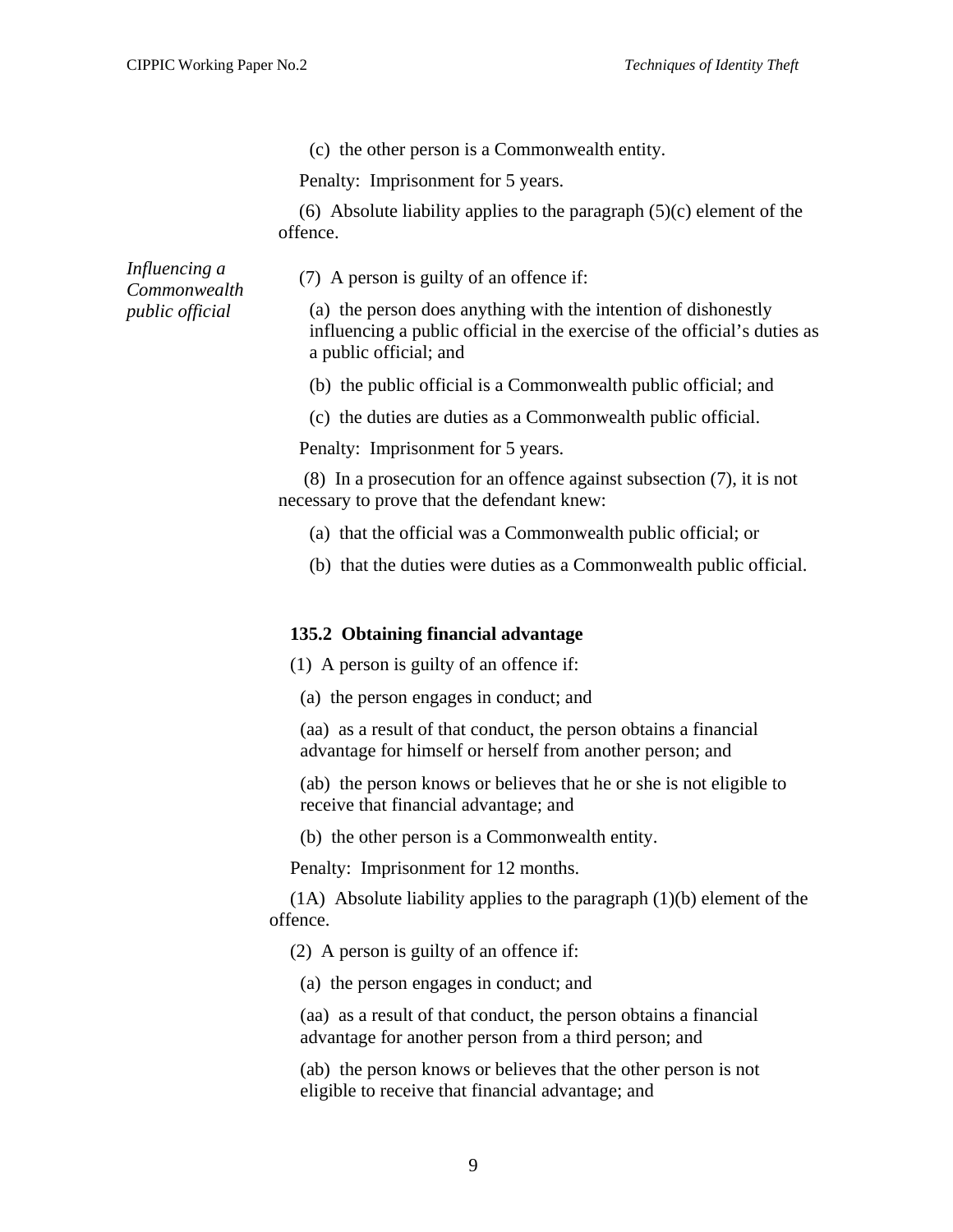(b) the third person is a Commonwealth entity.

Penalty: Imprisonment for 12 months.

(2A) Absolute liability applies to the paragraph (2)(b) element of the offence.

(3) For the purposes of subsection (2), a person is taken to have obtained a financial advantage for another person from a Commonwealth entity if the first - mentioned person induces the Commonwealth entity to do something that results in the other person obtaining the financial advantage.

(4) The definition of *obtaining* in section 130.1 does not apply to this section.

#### **135.4 Conspiracy to defraud**

| Obtaining a<br>gain | $(1)$ A person is guilty of an offence if:                                                                                                                                   |
|---------------------|------------------------------------------------------------------------------------------------------------------------------------------------------------------------------|
|                     | (a) the person conspires with another person with the intention of<br>dishonestly obtaining a gain from a third person; and                                                  |
|                     | (b) the third person is a Commonwealth entity.                                                                                                                               |
|                     | Penalty: Imprisonment for 10 years.                                                                                                                                          |
|                     | (2) In a prosecution for an offence against subsection $(1)$ , it is not<br>necessary to prove that the defendant knew that the third person was a<br>Commonwealth entity.   |
| Causing a loss      | (3) A person is guilty of an offence if:                                                                                                                                     |
|                     | (a) the person conspires with another person with the intention of<br>dishonestly causing a loss to a third person; and                                                      |
|                     | (b) the third person is a Commonwealth entity.                                                                                                                               |
|                     | Penalty: Imprisonment for 10 years.                                                                                                                                          |
|                     | $(4)$ In a prosecution for an offence against subsection $(3)$ , it is not<br>necessary to prove that the defendant knew that the third person was a<br>Commonwealth entity. |
|                     | (5) A person is guilty of an offence if:                                                                                                                                     |
|                     | (a) the person conspires with another person to dishonestly cause a<br>loss, or to dishonestly cause a risk of loss, to a third person; and                                  |
|                     | (b) the first-mentioned person knows or believes that the loss will<br>occur or that there is a substantial risk of the loss occurring; and                                  |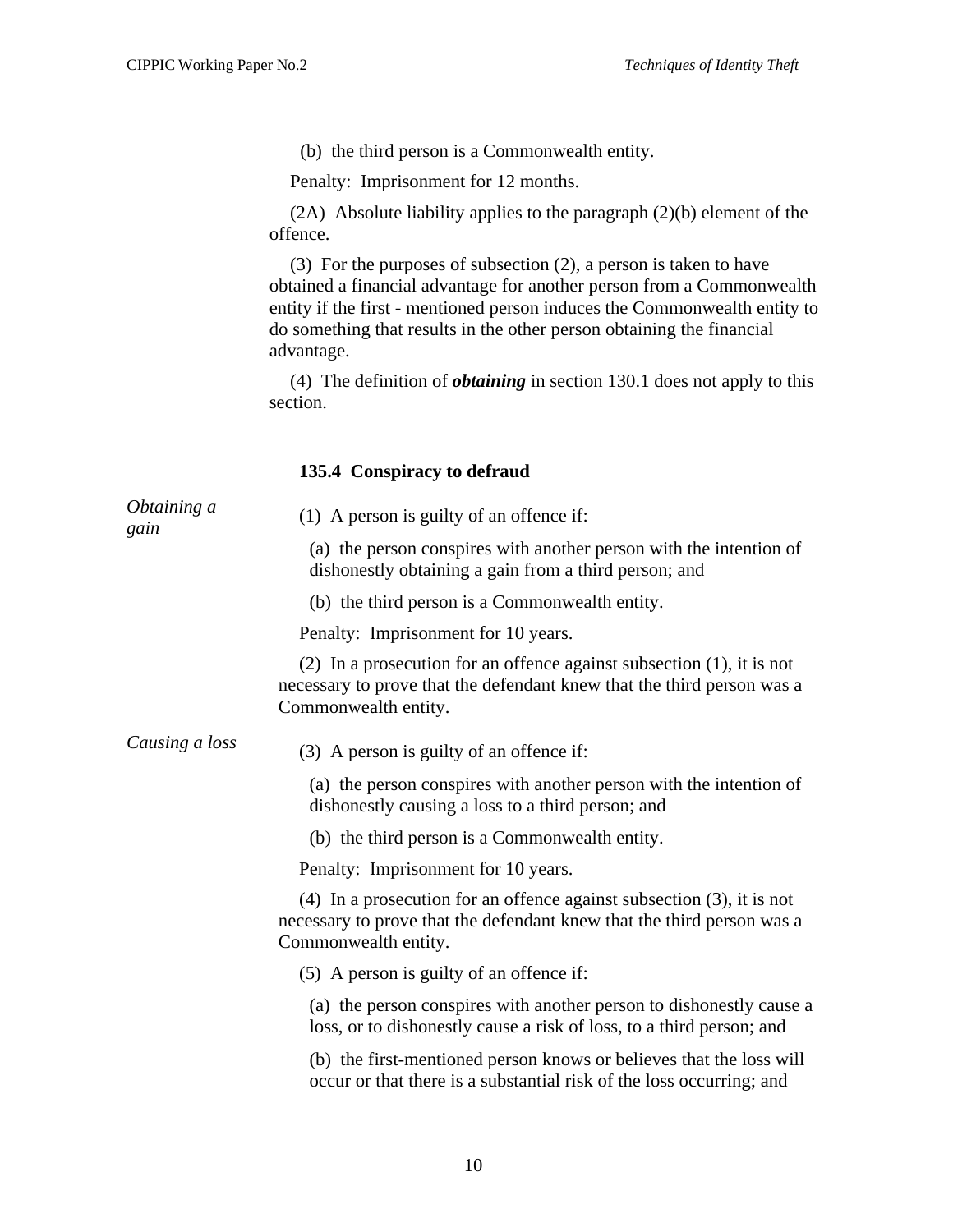|                               | (c) the third person is a Commonwealth entity.                                                                                                                                        |
|-------------------------------|---------------------------------------------------------------------------------------------------------------------------------------------------------------------------------------|
|                               | Penalty: Imprisonment for 10 years.                                                                                                                                                   |
|                               | (6) In a prosecution for an offence against subsection $(5)$ , it is not<br>necessary to prove that the defendant knew that the third person was a<br>Commonwealth entity.            |
| Influencing a<br>Commonwealth | (7) A person is guilty of an offence if:                                                                                                                                              |
| public official               | (a) the person conspires with another person with the intention of<br>dishonestly influencing a public official in the exercise of the<br>official's duties as a public official; and |
|                               | (b) the public official is a Commonwealth public official; and                                                                                                                        |
|                               | (c) the duties are duties as a Commonwealth public official.                                                                                                                          |
|                               | Penalty: Imprisonment for 10 years.                                                                                                                                                   |
|                               | $(8)$ In a prosecution for an offence against subsection $(7)$ , it is not<br>necessary to prove that the defendant knew:                                                             |
|                               | (a) that the official was a Commonwealth public official; or                                                                                                                          |
|                               | (b) that the duties were duties as a Commonwealth public official.                                                                                                                    |
| General<br>provisions         | (9) For a person to be guilty of an offence against this section:                                                                                                                     |
|                               | (a) the person must have entered into an agreement with one or<br>more other persons; and                                                                                             |
|                               | (b) the person and at least one other party to the agreement must<br>have intended to do the thing pursuant to the agreement; and                                                     |
|                               | (c) the person or at least one other party to the agreement must<br>have committed an overt act pursuant to the agreement.                                                            |
|                               | (10) A person may be found guilty of an offence against this section<br>even if:                                                                                                      |
|                               | (a) obtaining the gain, causing the loss, causing the risk of loss, or<br>influencing the Commonwealth public official, as the case may be,<br>is impossible; or                      |
|                               | (b) the only other party to the agreement is a body corporate; or                                                                                                                     |
|                               | (c) each other party to the agreement is a person who is not<br>criminally responsible; or                                                                                            |
|                               | (d) subject to subsection $(11)$ , all other parties to the agreement<br>have been acquitted of the offence.                                                                          |
|                               | (11) A person cannot be found guilty of an offence against this                                                                                                                       |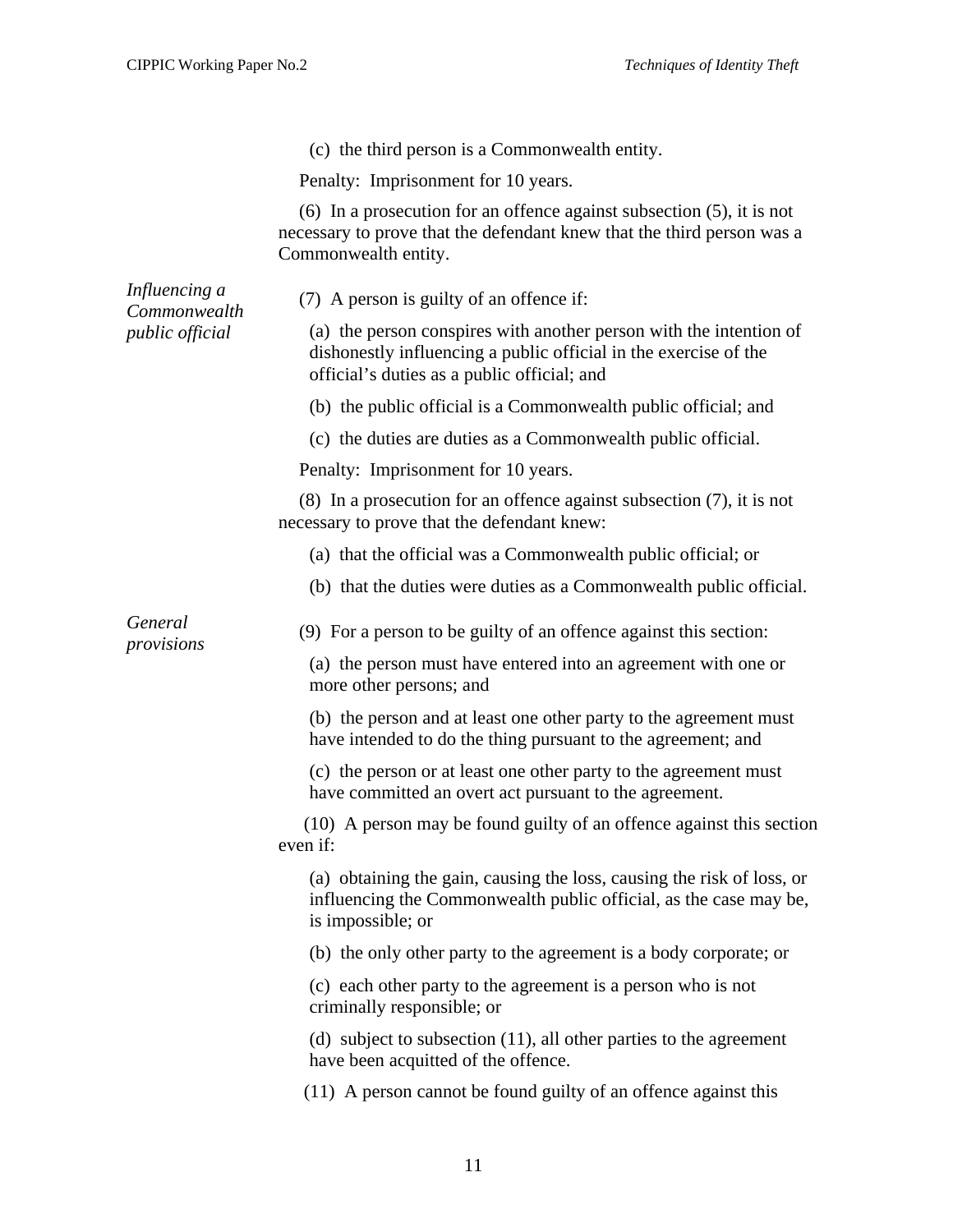section if:

(a) all other parties to the agreement have been acquitted of such an offence; and

(b) a finding of guilt would be inconsistent with their acquittal.

(12) A person cannot be found guilty of an offence against this section if, before the commission of an overt act pursuant to the agreement, the person:

(a) withdrew from the agreement; and

(b) took all reasonable steps to prevent the doing of the thing.

 (13) A court may dismiss a charge of an offence against this section if the court thinks that the interests of justice require the court to do so.

 (14) Proceedings for an offence against this section must not be commenced without the consent of the Director of Public Prosecutions. However, before the necessary consent has been given, a person may be:

- (a) arrested for an offence against this section; or
- (b) charged with an offence against this section; or

(c) remanded in custody or released on bail in connection with an offence against this section.

#### **135.5 Geographical jurisdiction**

Section 15.4 (extended geographical jurisdiction—category D) applies to each offence against this Division.

#### **136.1 False or misleading statements in applications**

Section 15.4 (extended geographical jurisdiction—category D) applies to each offence against this Division.

*Knowledge* (1) A person is guilty of an offence if:

(a) the person makes a statement (whether orally, in a document or in any other way); and

- (b) the person does so knowing that the statement:
	- (i) is false or misleading; or

(ii) omits any matter or thing without which the statement is misleading; and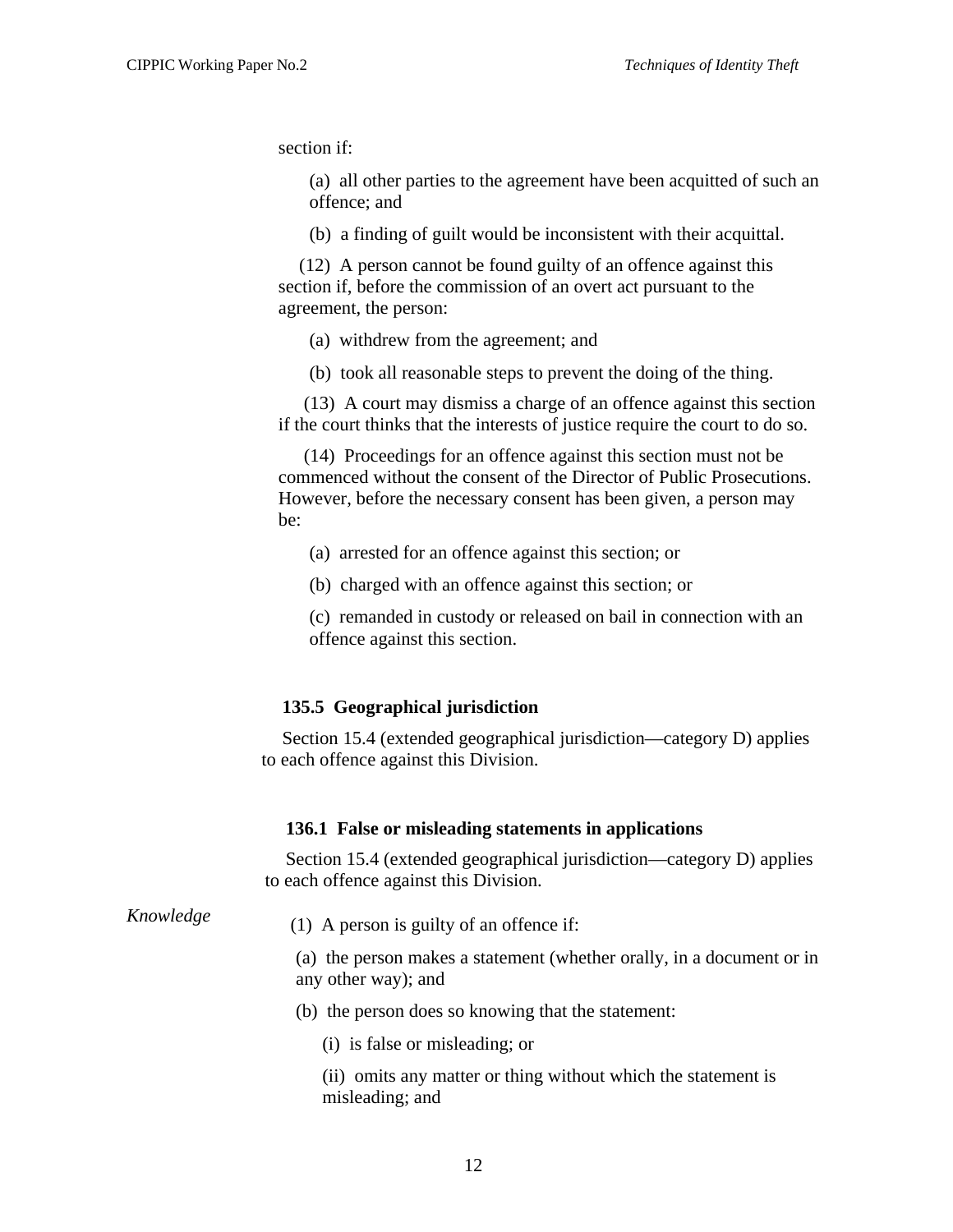- (c) the statement is made in, or in connection with:
	- (i) an application for a licence, permit or authority; or
	- (ii) an application for registration; or
	- (iii) an application or claim for a benefit; and
- (d) any of the following subparagraphs applies:
	- (i) the statement is made to a Commonwealth entity;

(ii) the statement is made to a person who is exercising powers or performing functions under, or in connection with, a law of the Commonwealth;

(iii) the statement is made in compliance or purported compliance with a law of the Commonwealth.

Penalty: Imprisonment for 12 months.

(1A) Absolute liability applies to each of the subparagraph  $(1)(d)(i)$ , (ii) and (iii) elements of the offence.

(2) Subsection (1) does not apply as a result of subparagraph  $(1)(b)(i)$ if the statement is not false or misleading in a material particular.

Note: defendant bears an evidential burden in relation to the matter in subsection (2). See subsection 13.3(3).

(3) Subsection (1) does not apply as a result of subparagraph  $(1)(b)(ii)$ if the statement did not omit any matter or thing without which the statement is misleading in a material particular.

Note: defendant bears an evidential burden in relation to the matter in subsection (3). See subsection 13.3(3).

*Recklessness* (4) A person is guilty of an offence if:

(a) the person makes a statement (whether orally, in a document or in any other way); and

- (b) the person does so reckless as to whether the statement:
	- (i) is false or misleading; or

(ii) omits any matter or thing without which the statement is misleading; and

- (c) the statement is made in, or in connection with:
	- (i) an application for a licence, permit or authority; or
	- (ii) an application for registration; or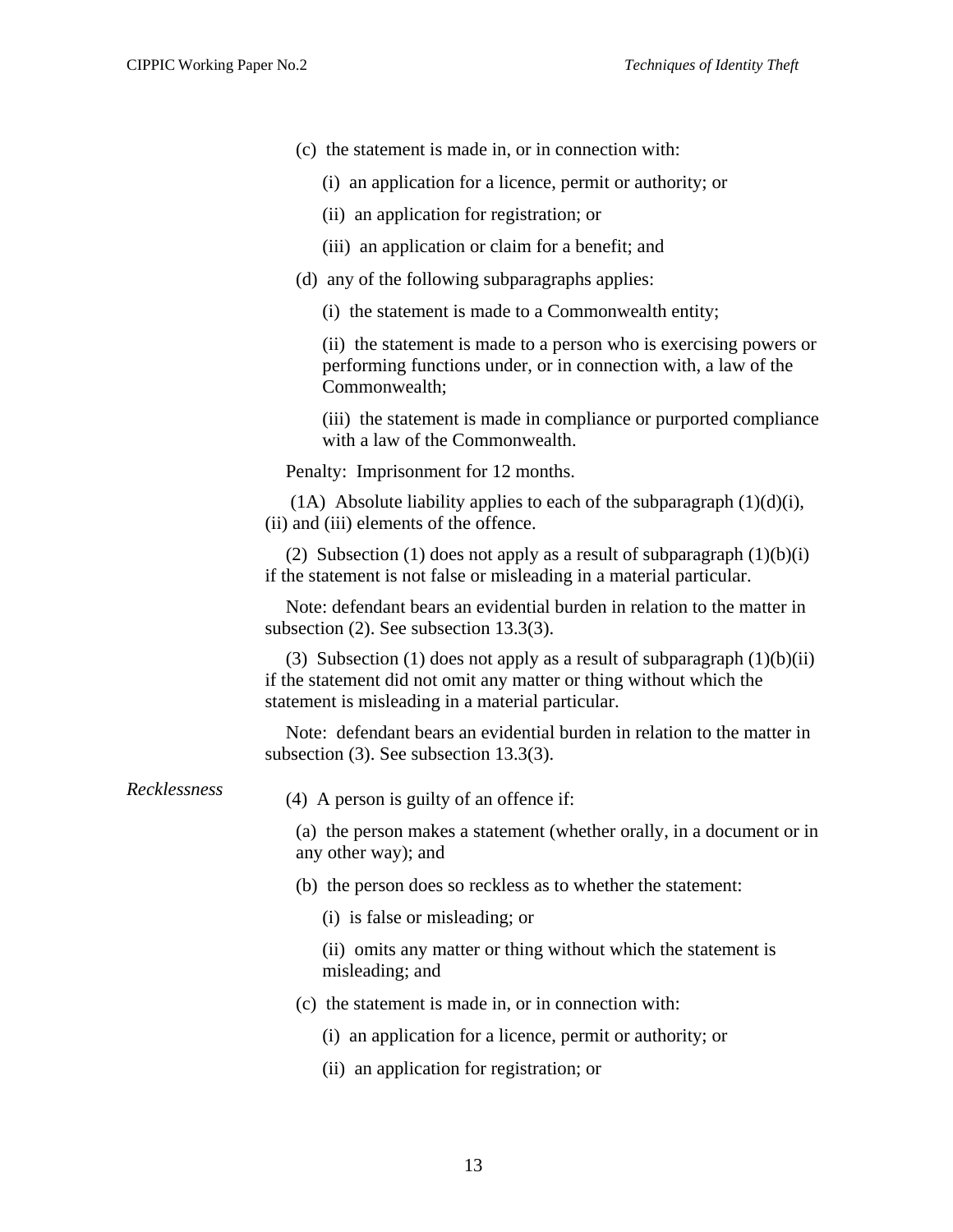- (iii) an application or claim for a benefit; and
- (d) any of the following subparagraphs applies:
	- (i) the statement is made to a Commonwealth entity;

(ii) the statement is made to a person who is exercising powers or performing functions under, or in connection with, a law of the Commonwealth;

(iii) the statement is made in compliance or purported compliance with a law of the Commonwealth.

Penalty: Imprisonment for 6 months.

|                                         | $(AA)$ Absolute liability applies to each of the subparagraph $(4)(d)(i)$ , |  |
|-----------------------------------------|-----------------------------------------------------------------------------|--|
| (ii) and (iii) elements of the offence. |                                                                             |  |

(5) Subsection (4) does not apply as a result of subparagraph  $(4)(b)(i)$ if the statement is not false or misleading in a material particular.

Note: A defendant bears an evidential burden in relation to the matter in subsection (5). See subsection 13.3(3).

(6) Subsection (4) does not apply as a result of subparagraph  $(4)(b)(ii)$ if the statement did not omit any matter or thing without which the statement is misleading in a material particular.

Note: A defendant bears an evidential burden in relation to the matter in subsection (6). See subsection 13.3(3).

*Alternative* 

*verdicts* (7) If, in a prosecution for an offence against subsection (1), the trier of fact is not satisfied that the defendant is guilty of the offence, but is satisfied beyond reasonable doubt that the defendant is guilty of an offence against subsection (4), the trier of fact may find the defendant not guilty of the offence against subsection (1) but guilty of the offence against subsection (4), so long as the defendant has been accorded procedural fairness in relation to that finding of guilt.

*Geographical Jeographical* **Section 15.4 (extended geographical jurisdiction—category D) applies** *jurisdiction* to an offence against subsection (1) or (4).

*Definition* (9) In this section:

*benefit* includes any advantage and is not limited to property.

#### **137.1False or misleading information**

(1) A person is guilty of an offence if: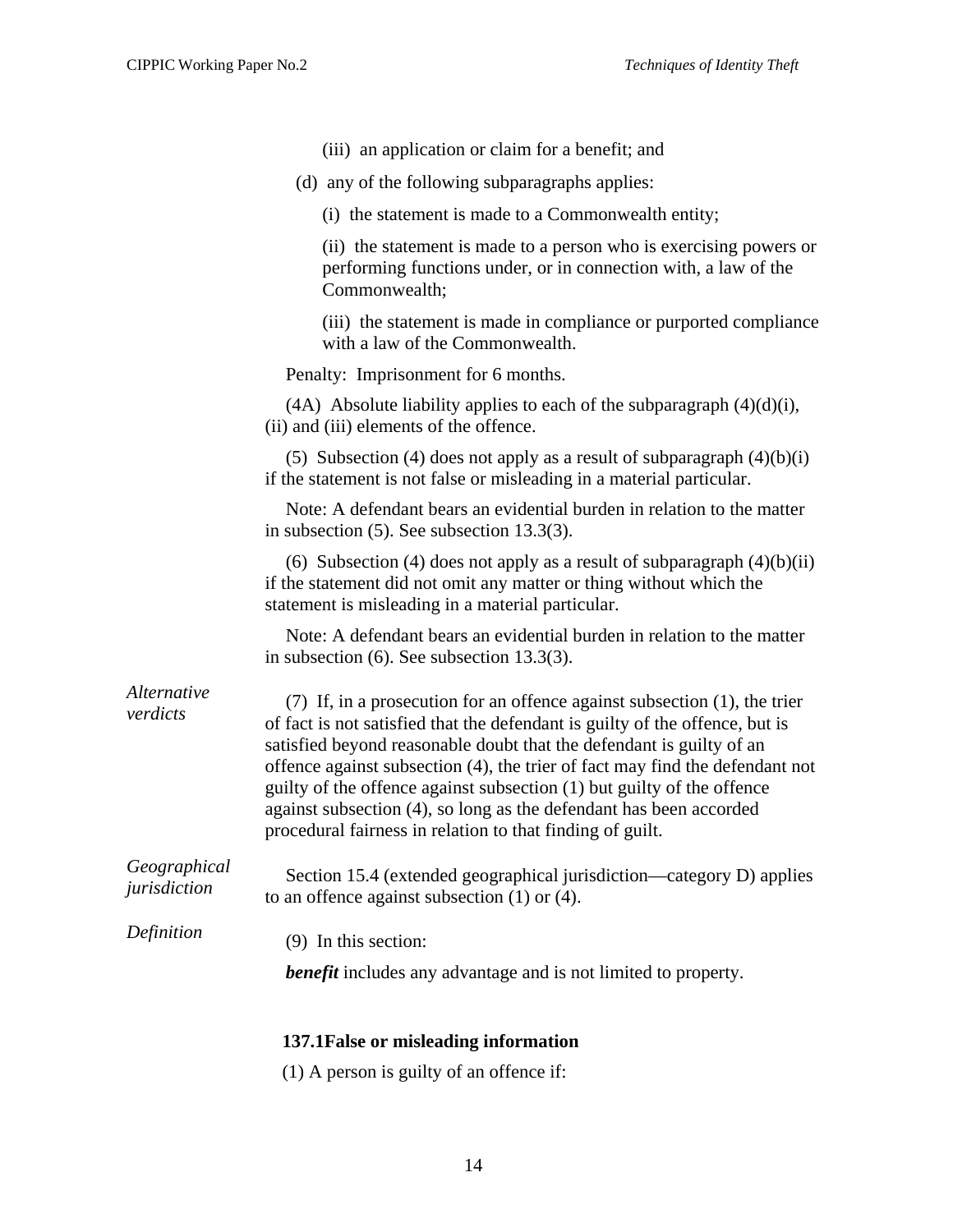- (a) the person gives information to another person; and
- (b) the person does so knowing that the information:

(i) is false or misleading; or

(ii) omits any matter or thing without which the information is misleading; and

(c) any of the following subparagraphs applies:

(i) the information is given to a Commonwealth entity;

(ii) the information is given to a person who is exercising powers or performing functions under, or in connection with, a law of the Commonwealth;

(iii) the information is given in compliance or purported compliance with a law of the Commonwealth.

Penalty: Imprisonment for 12 months.

(1A) Absolute liability applies to each of the subparagraph  $(1)(c)(i)$ , (ii) and (iii) elements of the offence.

(2) Subsection (1) does not apply as a result of subparagraph  $(1)(b)(i)$ if the information is not false or misleading in a material particular.

Note: A defendant bears an evidential burden in relation to the matter in subsection (2). See subsection 13.3(3).

(3) Subsection (1) does not apply as a result of subparagraph  $(1)(b)(ii)$ if the information did not omit any matter or thing without which the information is misleading in a material particular.

Note: A defendant bears an evidential burden in relation to the matter in subsection (3). See subsection 13.3(3).

(4) Subsection (1) does not apply as a result of subparagraph  $(1)(c)(i)$ if, before the information was given by a person to the Commonwealth entity, the Commonwealth entity did not take reasonable steps to inform the person of the existence of the offence against subsection (1).

Note: A defendant bears an evidential burden in relation to the matter in subsection (4). See subsection 13.3(3).

(5) Subsection (1) does not apply as a result of subparagraph  $(1)(c)(ii)$ if, before the information was given by a person (the first person) to the person mentioned in that subparagraph (the second person), the second person did not take reasonable steps to inform the first person of the existence of the offence against subsection (1).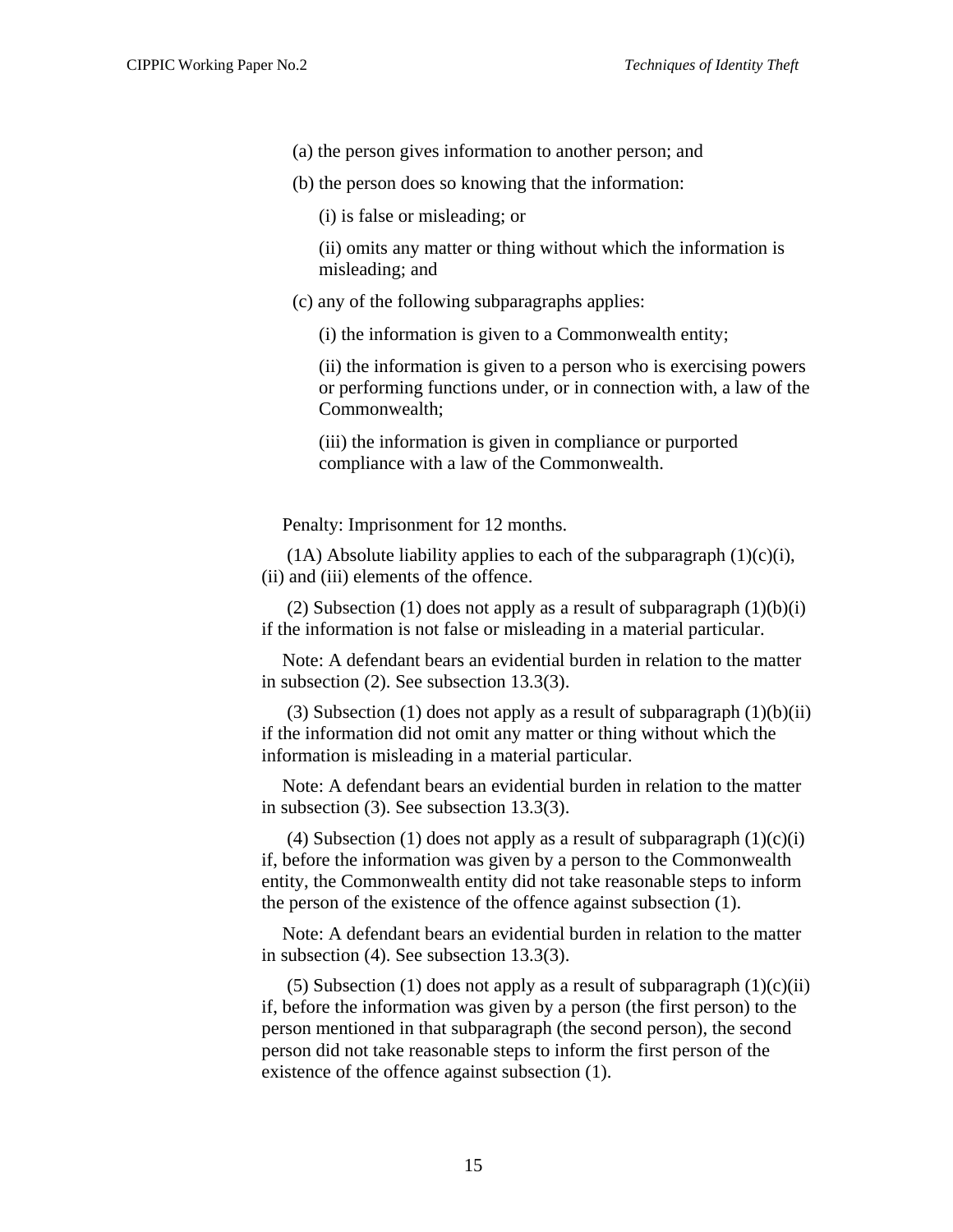Note: A defendant bears an evidential burden in relation to the matter in subsection (5). See subsection 13.3(3).

 (6) For the purposes of subsections (4) and (5), it is sufficient if the following form of words is used:

"Giving false or misleading information is a serious offence".

#### **137.2 False or misleading documents**

(1) A person is guilty of an offence if:

(a) the person produces a document to another person; and

(b) the person does so knowing that the document is false or misleading; and

(c) the document is produced in compliance or purported compliance with a law of the Commonwealth.

Penalty: Imprisonment for 12 months.

 (2) Subsection (1) does not apply if the document is not false or misleading in a material particular.

Note: A defendant bears an evidential burden in relation to the matter in subsection (2). See subsection 13.3(3).

 (3) Subsection (1) does not apply to a person who produces a document if the document is accompanied by a written statement signed by the person or, in the case of a body corporate, by a competent officer of the body corporate:

(a) stating that the document is, to the knowledge of the firstmentioned person, false or misleading in a material particular; and

(b) setting out, or referring to, the material particular in which the document is, to the knowledge of the first-mentioned person, false or misleading.

Note: A defendant bears an evidential burden in relation to the matter in subsection (3). See subsection 13.3(3).

#### **137.3 Geographical jurisdiction**

Section 15.4 (extended geographical jurisdiction—category D) applies to each offence against this Division.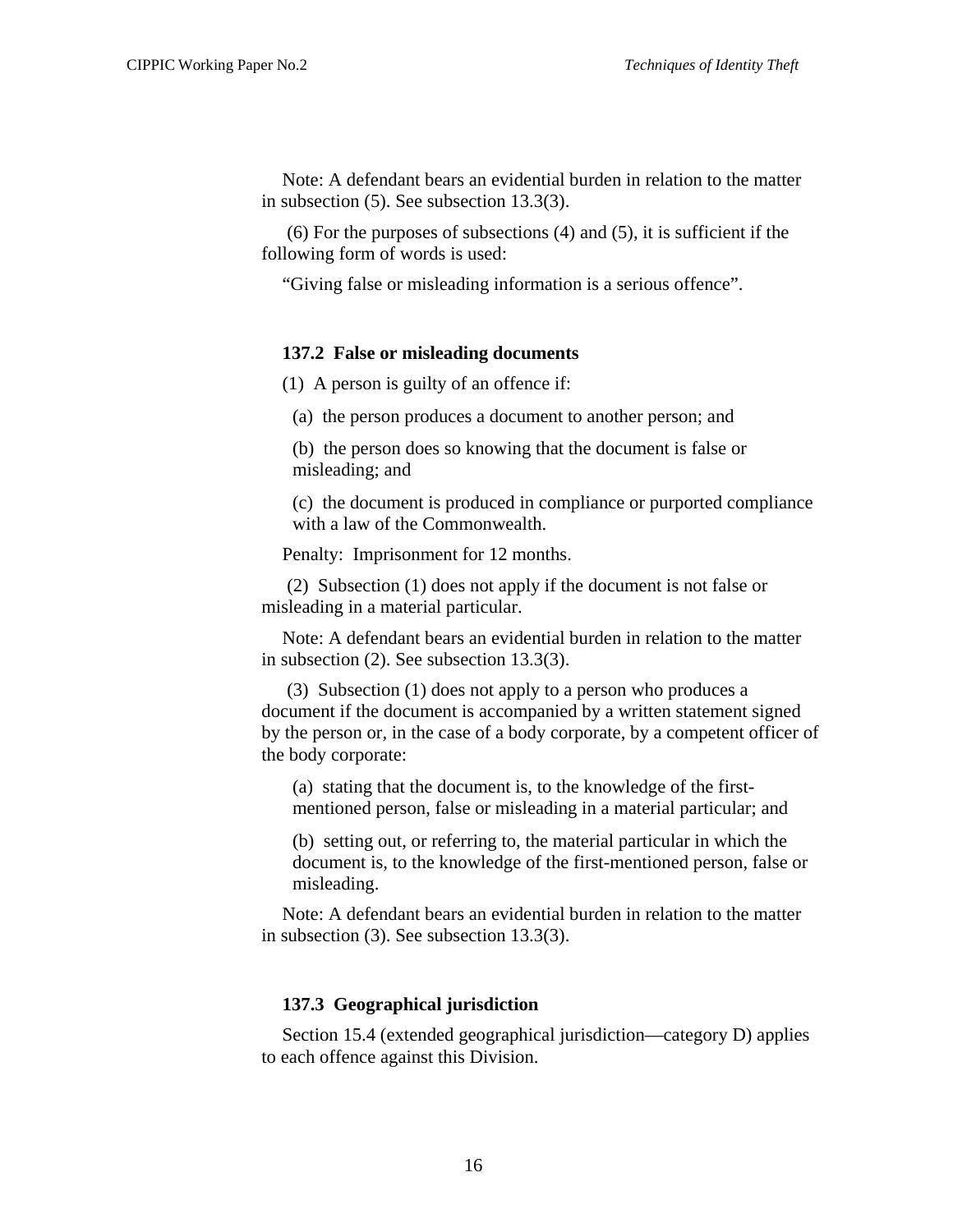#### **144.1 Forgery**

(1) A person is guilty of an offence if:

(a) the person makes a false document with the intention that the person or another will use it:

(i) to dishonestly induce a third person in the third person's capacity as a public official to accept it as genuine; and

(ii) if it is so accepted, to dishonestly obtain a gain, dishonestly cause a loss, or dishonestly influence the exercise of a public duty or function; and

(b) the capacity is a capacity as a Commonwealth public official.

Penalty: Imprisonment for 10 years.

 (2) In a prosecution for an offence against subsection (1), it is not necessary to prove that the defendant knew that the capacity was a capacity as a Commonwealth public official.

(3) A person is guilty of an offence if:

(a) the person makes a false document with the intention that the person or another will use it:

(i) to dishonestly cause a computer, a machine or an electronic device to respond to the document as if the document were genuine; and

(ii) if it is so responded to, to dishonestly obtain a gain, dishonestly cause a loss, or dishonestly influence the exercise of a public duty or function; and

(b) the response is in connection with the operations of a Commonwealth entity.

Penalty: Imprisonment for 10 years.

 (4) In a prosecution for an offence against subsection (3), it is not necessary to prove that the defendant knew that the response was in connection with the operations of a Commonwealth entity.

(5) A person is guilty of an offence if:

(a) the person makes a false document with the intention that the person or another will use it:

(i) to dishonestly induce a third person to accept it as genuine; and

(ii) if it is so accepted, to dishonestly obtain a gain, dishonestly cause a loss, or dishonestly influence the exercise of a public duty or function; and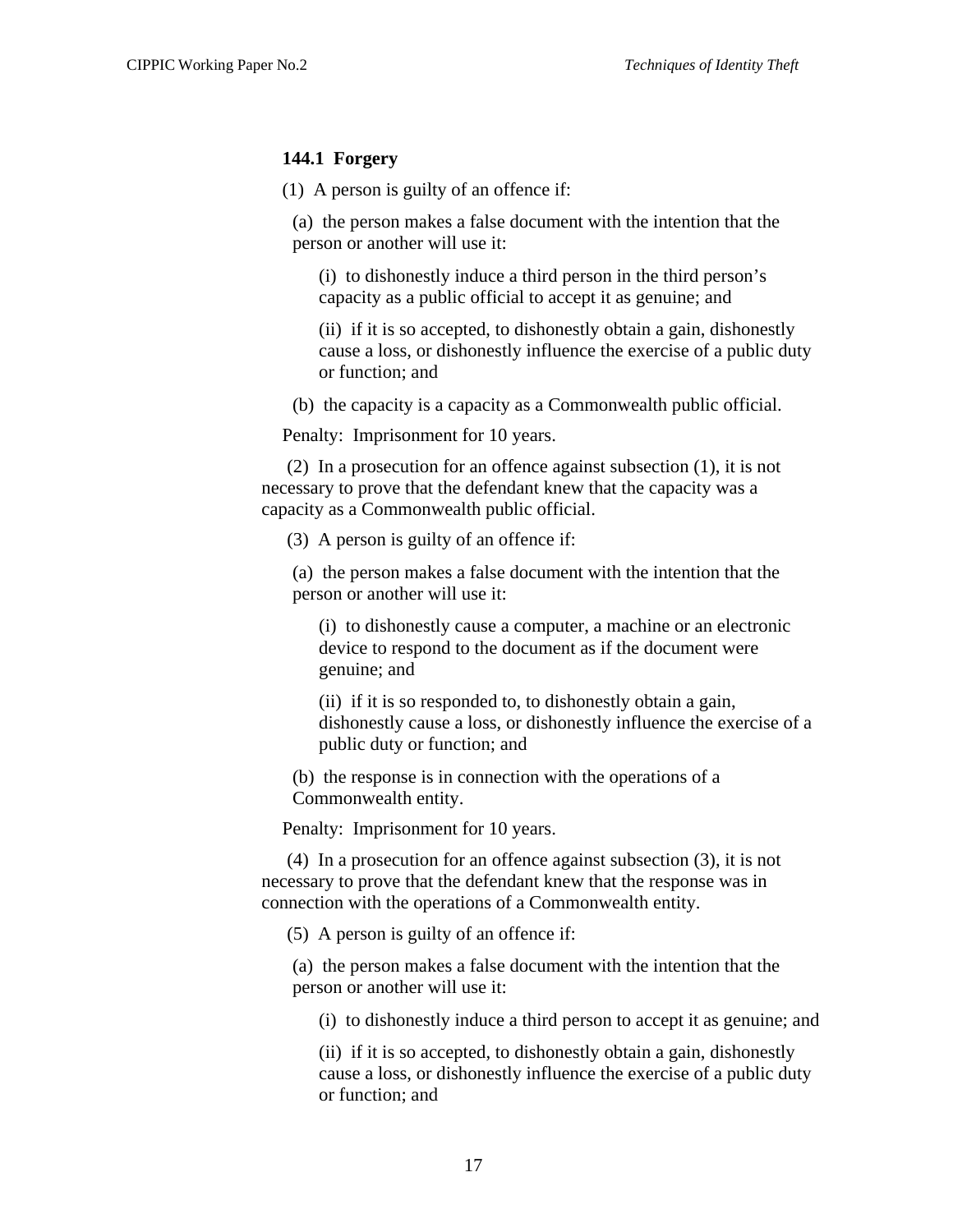(b) the false document is a false Commonwealth document.

Penalty: Imprisonment for 10 years.

 (6) In a prosecution for an offence against subsection (5), it is not necessary to prove that the defendant knew that the false document was a false Commonwealth document.

(7) A person is guilty of an offence if:

(a) the person makes a false document with the intention that the person or another will use it:

(i) to dishonestly cause a computer, a machine or an electronic device to respond to the document as if the document were genuine; and

(ii) if it is so responded to, to dishonestly obtain a gain, dishonestly cause a loss, or dishonestly influence the exercise of a public duty or function; and

(b) the false document is a false Commonwealth document.

Penalty: Imprisonment for 10 years.

 (8) In a prosecution for an offence against subsection (7), it is not necessary to prove that the defendant knew that the false document was a false Commonwealth document.

 (9) Section 15.4 (extended geographical jurisdiction—category D) applies to an offence against subsection  $(1)$ ,  $(3)$ ,  $(5)$  or  $(7)$ .

# **145.1 Using forged document**

(1) A person is guilty of an offence if:

(a) the person knows that a document is a false document and uses it with the intention of:

(i) dishonestly inducing another person in the other person's capacity as a public official to accept it as genuine; and

(ii) if it is so accepted, dishonestly obtaining a gain, dishonestly causing a loss, or dishonestly influencing the exercise of a public duty or function; and

(b) the capacity is a capacity as a Commonwealth public official.

Penalty: Imprisonment for 10 years.

(2) In a prosecution for an offence against subsection (1), it is not necessary to prove that the defendant knew that the capacity was a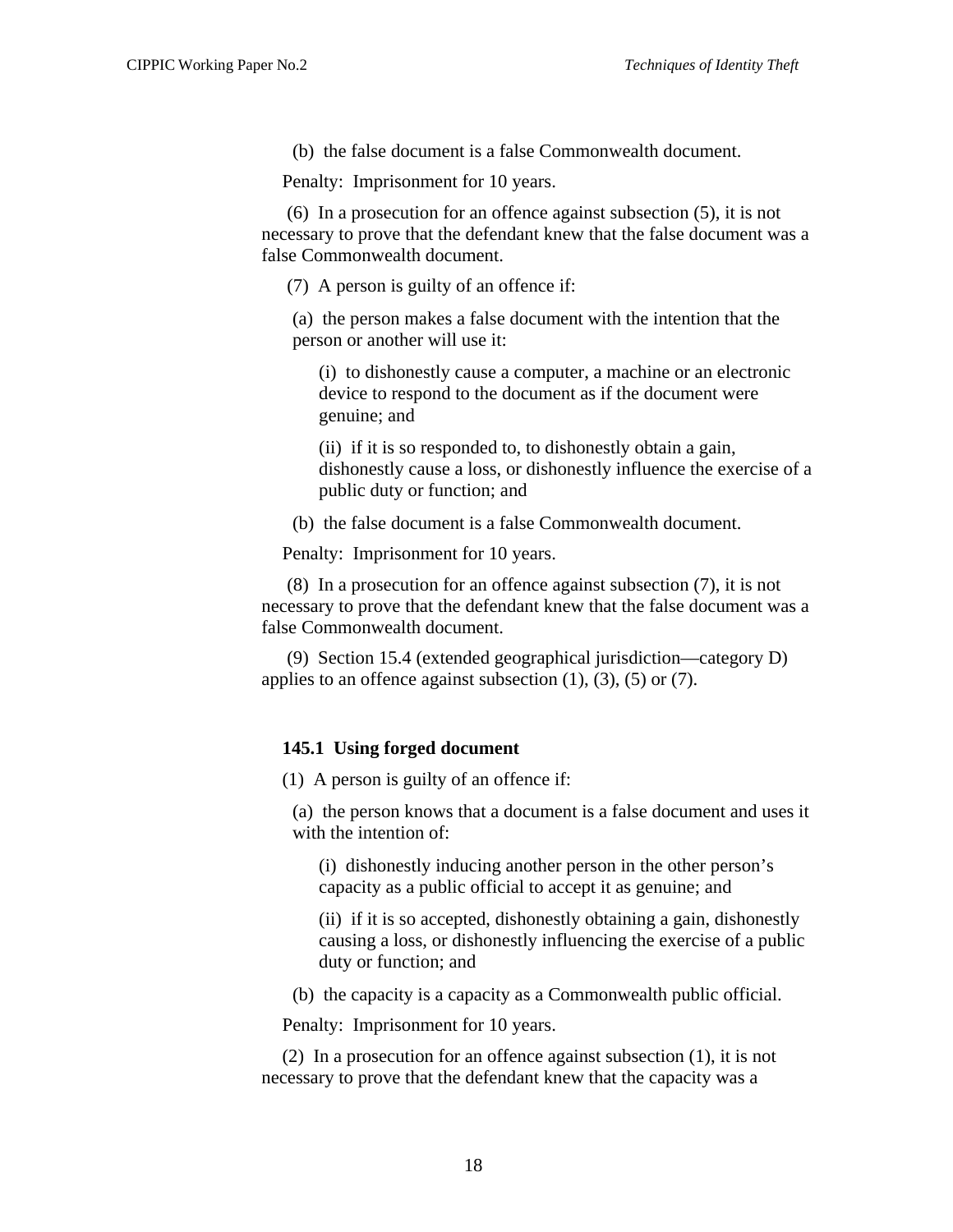capacity as a Commonwealth public official.

(3) A person is guilty of an offence if:

(a) the person knows that a document is a false document and uses it with the intention of:

(i) dishonestly causing a computer, a machine or an electronic device to respond to the document as if the document were genuine; and

(ii) if it is so responded to, dishonestly obtaining a gain, dishonestly causing a loss, or dishonestly influencing the exercise of a public duty or function; and

(b) the response is in connection with the operations of a Commonwealth entity.

Penalty: Imprisonment for 10 years.

(4) In a prosecution for an offence against subsection (3), it is not necessary to prove that the defendant knew that the response was in connection with the operations of a Commonwealth entity.

(5) A person is guilty of an offence if:

(a) the person knows that a document is a false document and uses it with the intention of:

(i) dishonestly inducing another person to accept it as genuine; and

(ii) if it is so accepted, dishonestly obtaining a gain, dishonestly causing a loss, or dishonestly influencing the exercise of a public duty or function; and

(b) the false document is a false Commonwealth document.

Penalty: Imprisonment for 10 years.

(6) In a prosecution for an offence against subsection (5), it is not necessary to prove that the defendant knew that the false document was a false Commonwealth document.

(7) A person is guilty of an offence if:

(a) the person knows that a document is a false document and uses it with the intention of:

(i) dishonestly causing a computer, a machine or an electronic device to respond to the document as if the document were genuine; and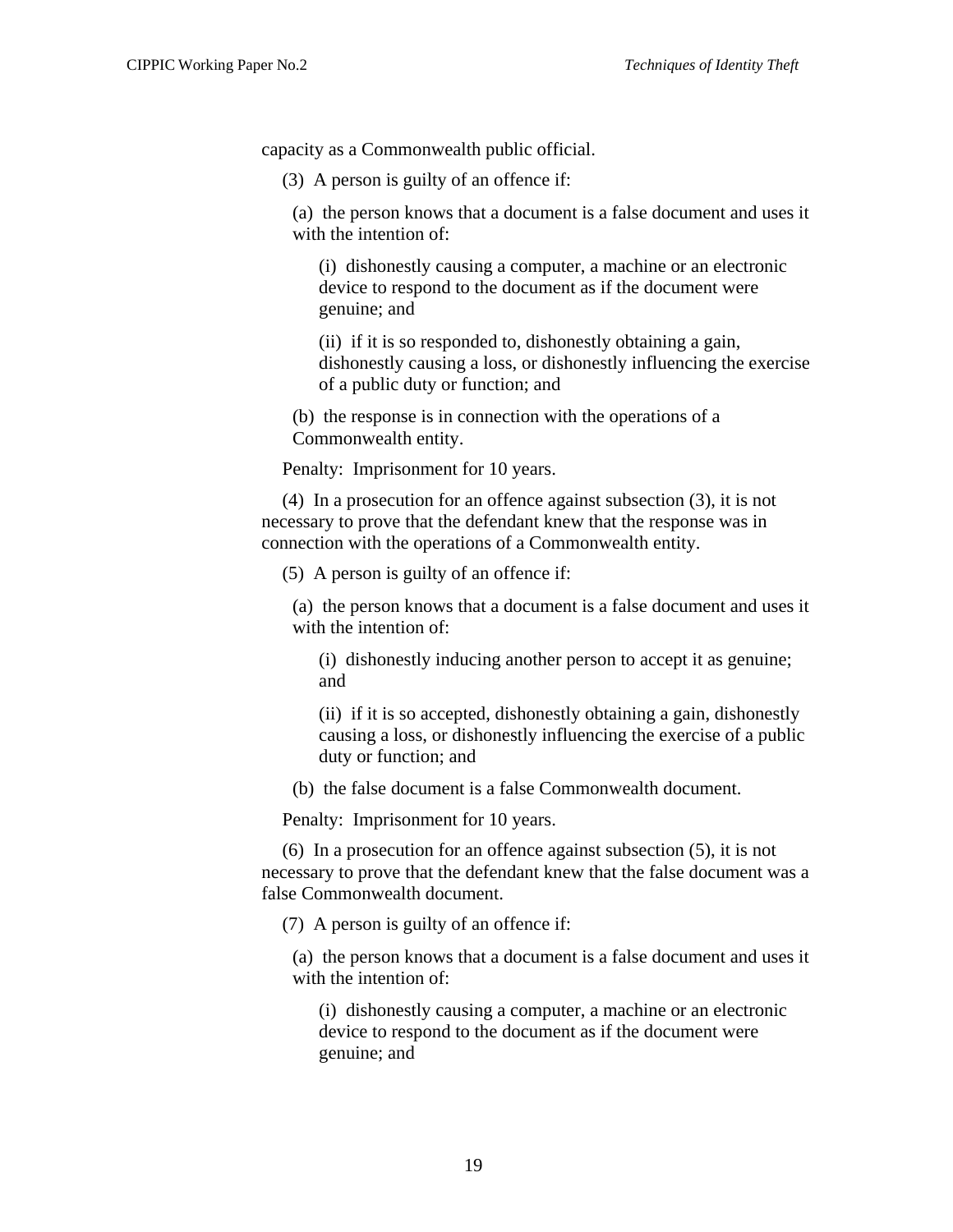(ii) if it is so responded to, dishonestly obtaining a gain, dishonestly causing a loss, or dishonestly influencing the exercise of a public duty or function; and

(b) the false document is a false Commonwealth document.

Penalty: Imprisonment for 10 years.

(8) In a prosecution for an offence against subsection (7), it is not necessary to prove that the defendant knew that the false document was a false Commonwealth document.

#### **145.2 Possession of forged document**

(1) A person is guilty of an offence if:

(a) the person knows that a document is a false document and has it in his or her possession with the intention that the person or another will use it:

(i) to dishonestly induce a third person in the third person's capacity as a public official to accept it as genuine; and

(ii) if it is so accepted, to dishonestly obtain a gain, dishonestly cause a loss, or dishonestly influence the exercise of a public duty or function; and

(b) the capacity is a capacity as a Commonwealth public official.

Penalty: Imprisonment for 10 years.

(2) In a prosecution for an offence against subsection (1), it is not necessary to prove that the defendant knew that the capacity was a capacity as a Commonwealth public official.

(3) A person is guilty of an offence if:

(a) the person knows that a document is a false document and has it in his or her possession with the intention that the person or another will use it:

(i) to dishonestly cause a computer, a machine or an electronic device to respond to the document as if the document were genuine; and

(ii) if it is so responded to, to dishonestly obtain a gain, dishonestly cause a loss, or dishonestly influence the exercise of a public duty or function; and

(b) the response is in connection with the operations of a Commonwealth entity.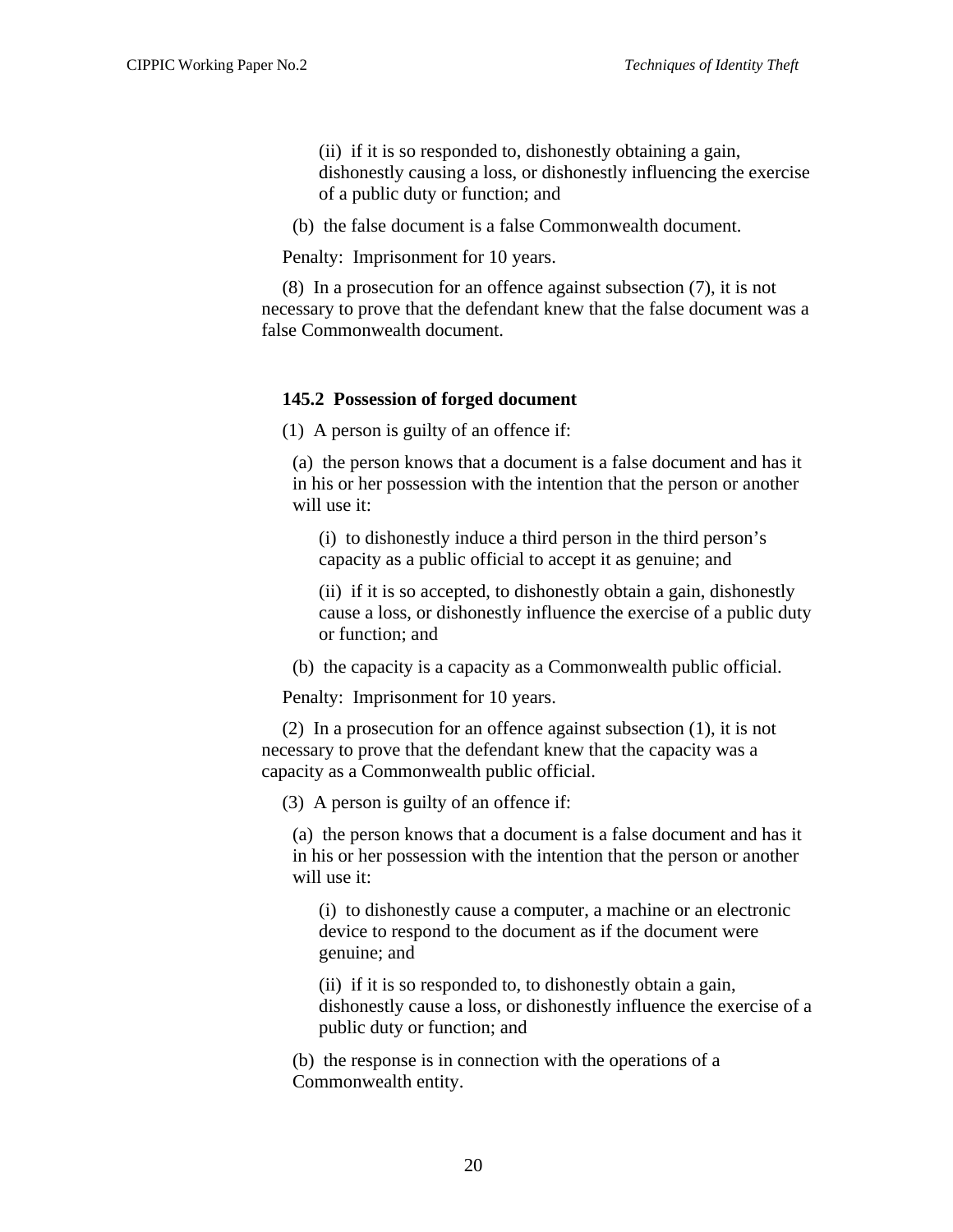Penalty: Imprisonment for 10 years.

(4) In a prosecution for an offence against subsection (3), it is not necessary to prove that the defendant knew that the response was in connection with the operations of a Commonwealth entity.

(5) A person is guilty of an offence if:

(a) the person knows that a document is a false document and has it in his or her possession with the intention that the person or another will use it:

(i) to dishonestly induce a third person to accept it as genuine; and

(ii) if it is so accepted, to dishonestly obtain a gain, dishonestly cause a loss, or dishonestly influence the exercise of a public duty or function; and

(b) the false document is a false Commonwealth document.

Penalty: Imprisonment for 10 years.

(6) In a prosecution for an offence against subsection (5), it is not necessary to prove that the defendant knew that the false document was a false Commonwealth document.

(7) A person is guilty of an offence if:

(a) the person knows that a document is a false document and has it in his or her possession with the intention that the person or another will use it:

(i) to dishonestly cause a computer, a machine or an electronic device to respond to the document as if the document were genuine; and

(ii) if it is so responded to, to dishonestly obtain a gain, dishonestly cause a loss, or dishonestly influence the exercise of a public duty or function; and

(b) the false document is a false Commonwealth document.

Penalty: Imprisonment for 10 years.

(8) In a prosecution for an offence against subsection (7), it is not necessary to prove that the defendant knew that the false document was a false Commonwealth document.

# **145.3 Possession, making or adaptation of devices etc. for making forgeries**

(1) A person is guilty of an offence if: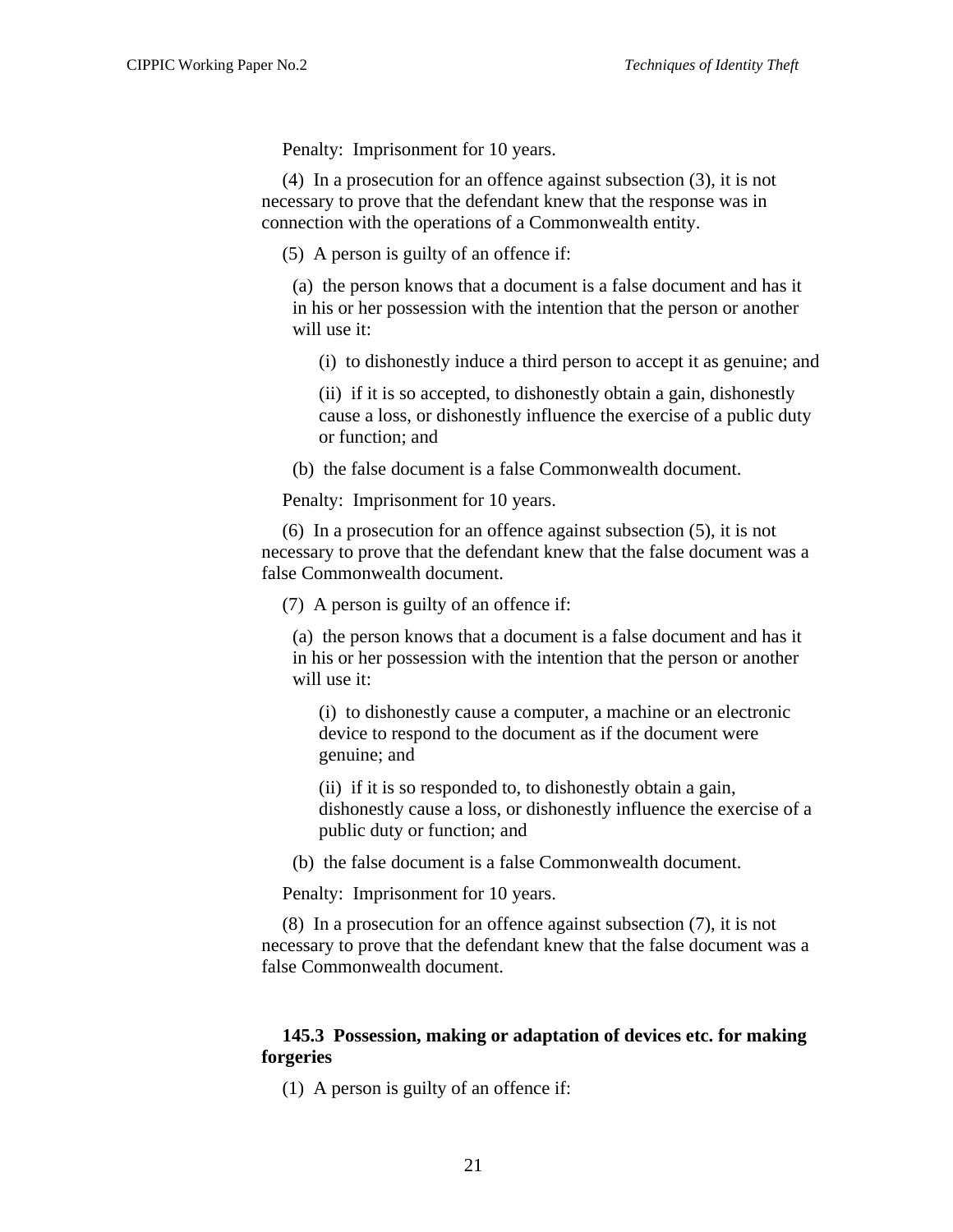(a) the person knows that a device, material or other thing is designed or adapted for the making of a false document (whether or not the device, material or thing is designed or adapted for another purpose); and

(b) the person has the device, material or thing in his or her possession with the intention that the person or another person will use it to commit an offence against section 144.1.

Penalty: Imprisonment for 10 years.

(2) A person is guilty of an offence if:

(a) the person makes or adapts a device, material or other thing; and

(b) the person knows that the device, material or other thing is designed or adapted for the making of a false document (whether or not the device, material or thing is designed or adapted for another purpose); and

(c) the person makes or adapts the device, material or thing with the intention that the person or another person will use it to commit an offence against section 144.1.

Penalty: Imprisonment for 10 years.

(3) A person is guilty of an offence if:

(a) the person knows that a device, material or other thing is designed or adapted for the making of a false Commonwealth document (whether or not the device, material or thing is designed or adapted for another purpose); and

(b) the person has the device, material or thing in his or her possession; and

(c) the person does not have a reasonable excuse for having the device, material or thing in his or her possession.

Penalty: Imprisonment for 2 years.

Note: A defendant bears an evidential burden in relation to the matter in paragraph (3)(c). See subsection 13.3(3).

(4) A person is guilty of an offence if:

(a) the person makes or adapts a device, material or other thing; and

(b) the person knows that the device, material or other thing is designed or adapted for the making of a false Commonwealth document (whether or not the device, material or thing is designed or adapted for another purpose).

Penalty: Imprisonment for 2 years.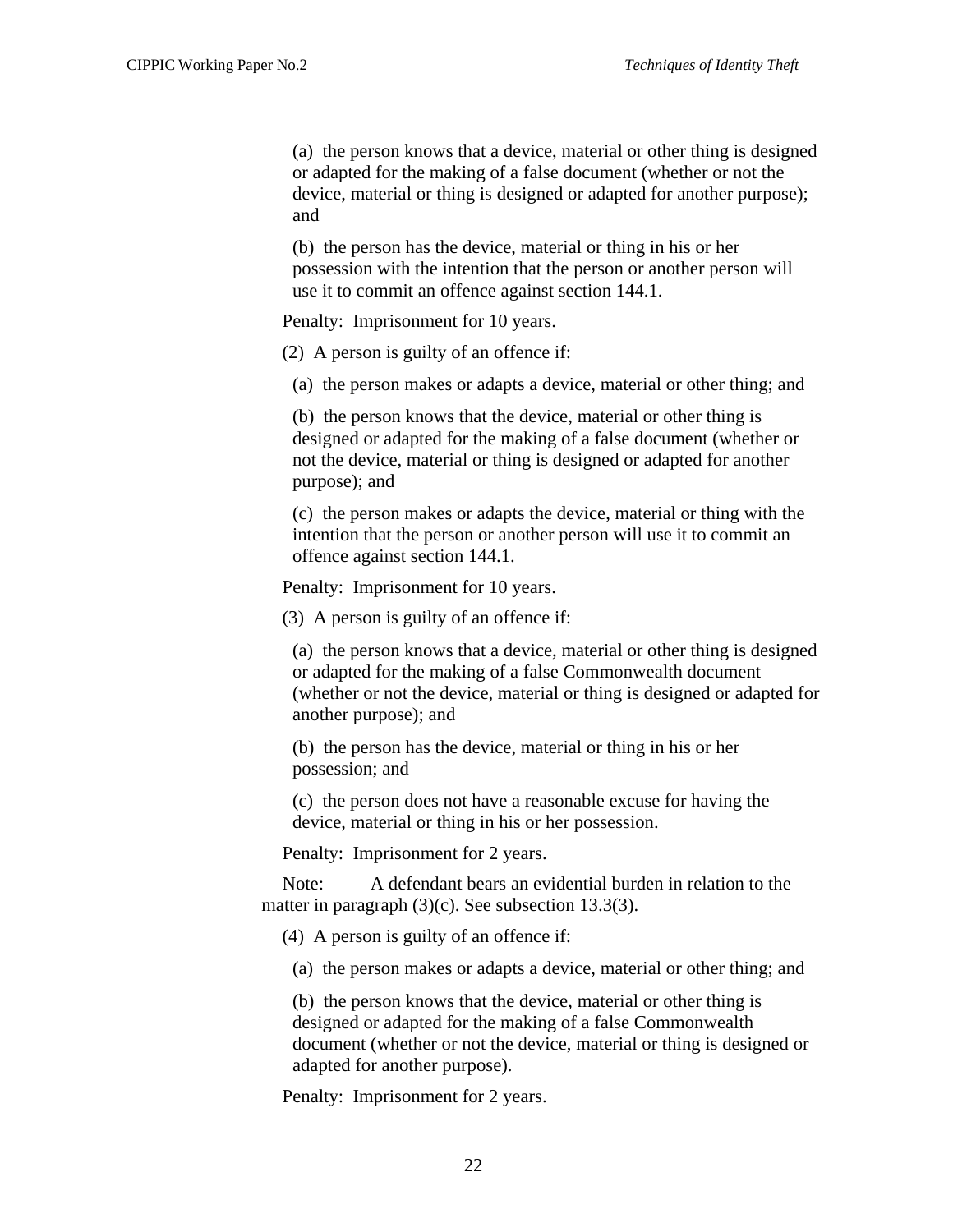Note: See also section 10.5 (lawful authority).

#### **145.4 Falsification of documents etc.**

- (1) A person is guilty of an offence if:
	- (a) the person dishonestly damages, destroys, alters, conceals or falsifies a document; and
	- (b) the document is:

(i) kept, retained or issued for the purposes of a law of the Commonwealth; or

(ii) made by a Commonwealth entity or a person in the capacity of a Commonwealth public official; or

(iii) held by a Commonwealth entity or a person in the capacity of a Commonwealth public official; and

- (c) the first-mentioned person does so with the intention of:
	- (i) obtaining a gain; or
	- (ii) causing a loss.

Penalty: Imprisonment for 7 years.

(1A) Absolute liability applies to the paragraph (1)(b) element of the offence.

(2) A person is guilty of an offence if:

(a) the person dishonestly damages, destroys, alters, conceals or falsifies a document; and

- (b) the person does so with the intention of:
	- (i) obtaining a gain from another person; or
	- (ii) causing a loss to another person; and
- (c) the other person is a Commonwealth entity.

Penalty: Imprisonment for 7 years.

(3) In a prosecution for an offence against subsection (2), it is not necessary to prove that the defendant knew that the other person was a Commonwealth entity.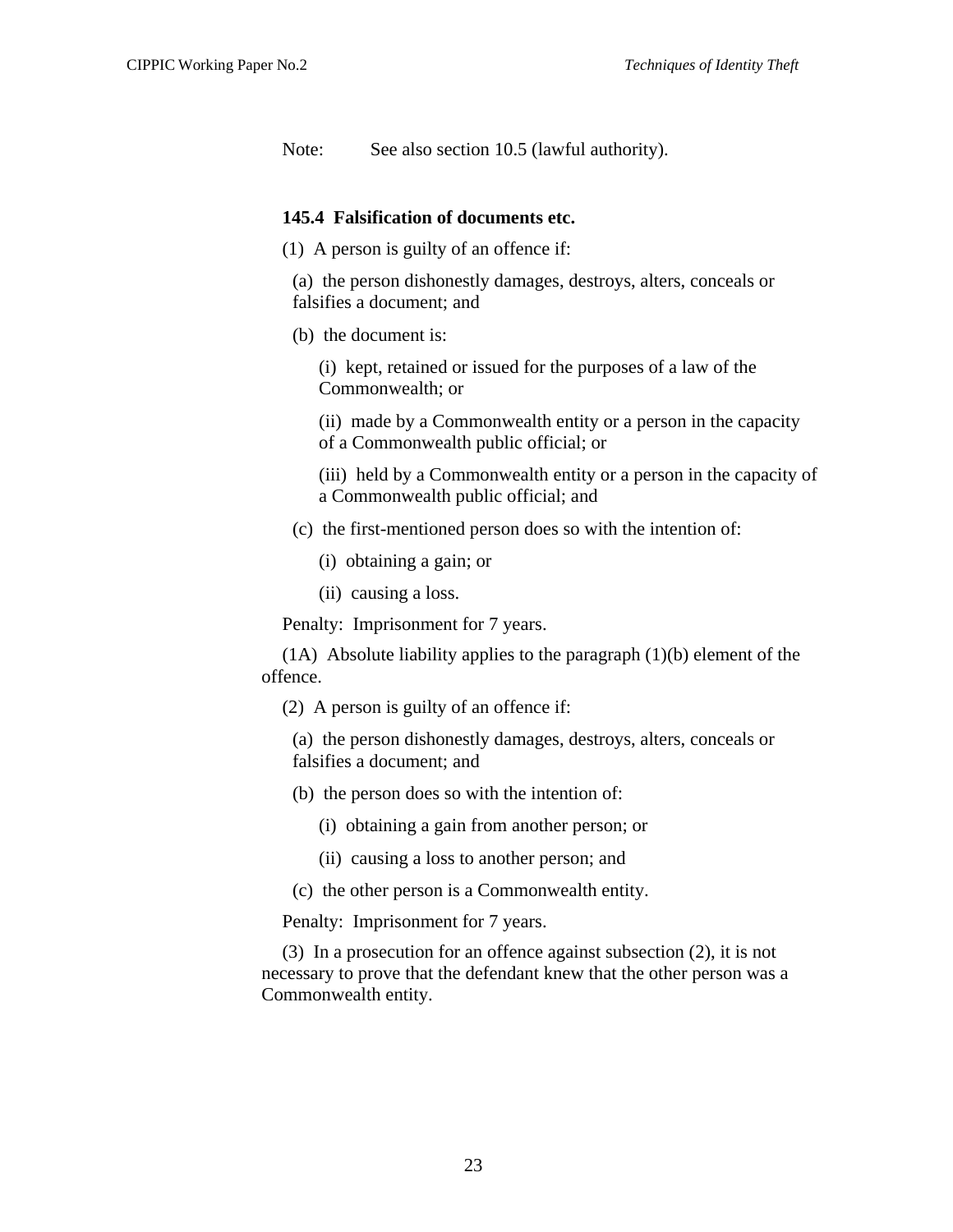#### **145.5 Giving information derived from false or misleading documents**

(1) A person is guilty of an offence if:

(a) the person dishonestly gives information to another person; and

(b) the information was derived, directly or indirectly, from a document that, to the knowledge of the first-mentioned person, is false or misleading in a material particular; and

(c) the document is:

(i) kept, retained or issued for the purposes of a law of the Commonwealth; or

(ii) made by a Commonwealth entity or a person in the capacity of a Commonwealth public official; or

(iii) held by a Commonwealth entity or a person in the capacity of a Commonwealth public official; and

- (d) the first mentioned person does so with the intention of:
	- (i) obtaining a gain; or
	- (ii) causing a loss.

Penalty: Imprisonment for 7 years.

(1A) Absolute liability applies to the paragraph  $(1)(c)$  element of the offence.

- (2) A person is guilty of an offence if:
- (a) the person dishonestly gives information to another person; and

(b) the information was derived, directly or indirectly, from a document that, to the knowledge of the first-mentioned person, is false or misleading in a material particular; and

- (c) the first-mentioned person does so with the intention of:
	- (i) obtaining a gain from another person; or
	- (ii) causing a loss to another person; and
- (d) the other person is a Commonwealth entity.

Penalty: Imprisonment for 7 years.

(3) In a prosecution for an offence against subsection (2), it is not necessary to prove that the defendant knew that the other person was a Commonwealth entity.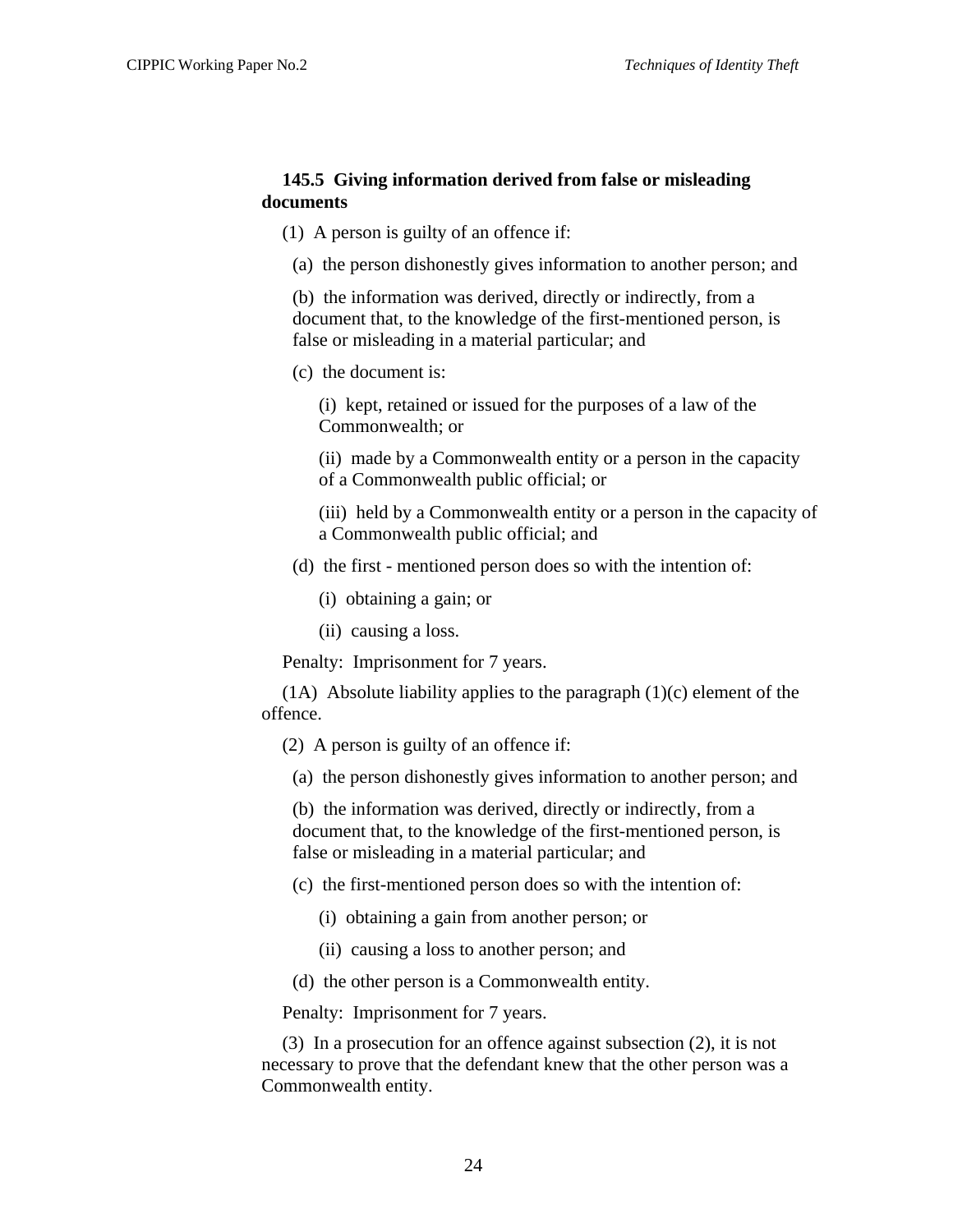# **145.6 Geographical jurisdiction**

Section 15.4 (extended geographical jurisdiction—category D) applies to each offence against this Division.

# <span id="page-28-0"></span>Cybercrime Act 2001

| Serious<br>computer<br>offences | 477.1 Unauthorised access, modification or impairment with intent<br>to commit a serious offence                                                                                                                                              |
|---------------------------------|-----------------------------------------------------------------------------------------------------------------------------------------------------------------------------------------------------------------------------------------------|
| Intention to<br>commit a        | $(1)$ A person is guilty of an offence if:                                                                                                                                                                                                    |
| serious                         | (a) the person causes:                                                                                                                                                                                                                        |
| Commonwealth,<br>State or       | (i) any unauthorised access to data held in a computer; or                                                                                                                                                                                    |
| Territory<br>offence            | (ii) any unauthorised modification of data held in a computer;<br><b>or</b>                                                                                                                                                                   |
|                                 | (iii) any unauthorised impairment of electronic communication<br>to or from a computer; and                                                                                                                                                   |
|                                 | (b) the unauthorised access, modification or impairment is caused<br>by means of a telecommunications service; and                                                                                                                            |
|                                 | (c) the person knows the access, modification or impairment is<br>unauthorised; and                                                                                                                                                           |
|                                 | (d) the person intends to commit, or facilitate the commission of, a<br>serious offence against a law of the Commonwealth, a State or a<br>Territory (whether by that person or another person) by the access,<br>modification or impairment. |
|                                 | $(2)$ Absolute liability applies to paragraph $(1)(b)$ .                                                                                                                                                                                      |
|                                 | $(3)$ In a prosecution for an offence against subsection $(1)$ , it is not<br>necessary to prove that the defendant knew that the offence was:                                                                                                |
|                                 | (a) an offence against a law of the Commonwealth, a State or a<br>Territory; or                                                                                                                                                               |
|                                 | (b) a serious offence.                                                                                                                                                                                                                        |
| Intention to<br>commit a        | $(4)$ A person is guilty of an offence if:                                                                                                                                                                                                    |
| serious                         | (a) the person causes:                                                                                                                                                                                                                        |
| Commonwealth<br>offence         | (i) any unauthorised access to data held in a computer; or                                                                                                                                                                                    |
|                                 | (ii) any unauthorised modification of data held in a computer;                                                                                                                                                                                |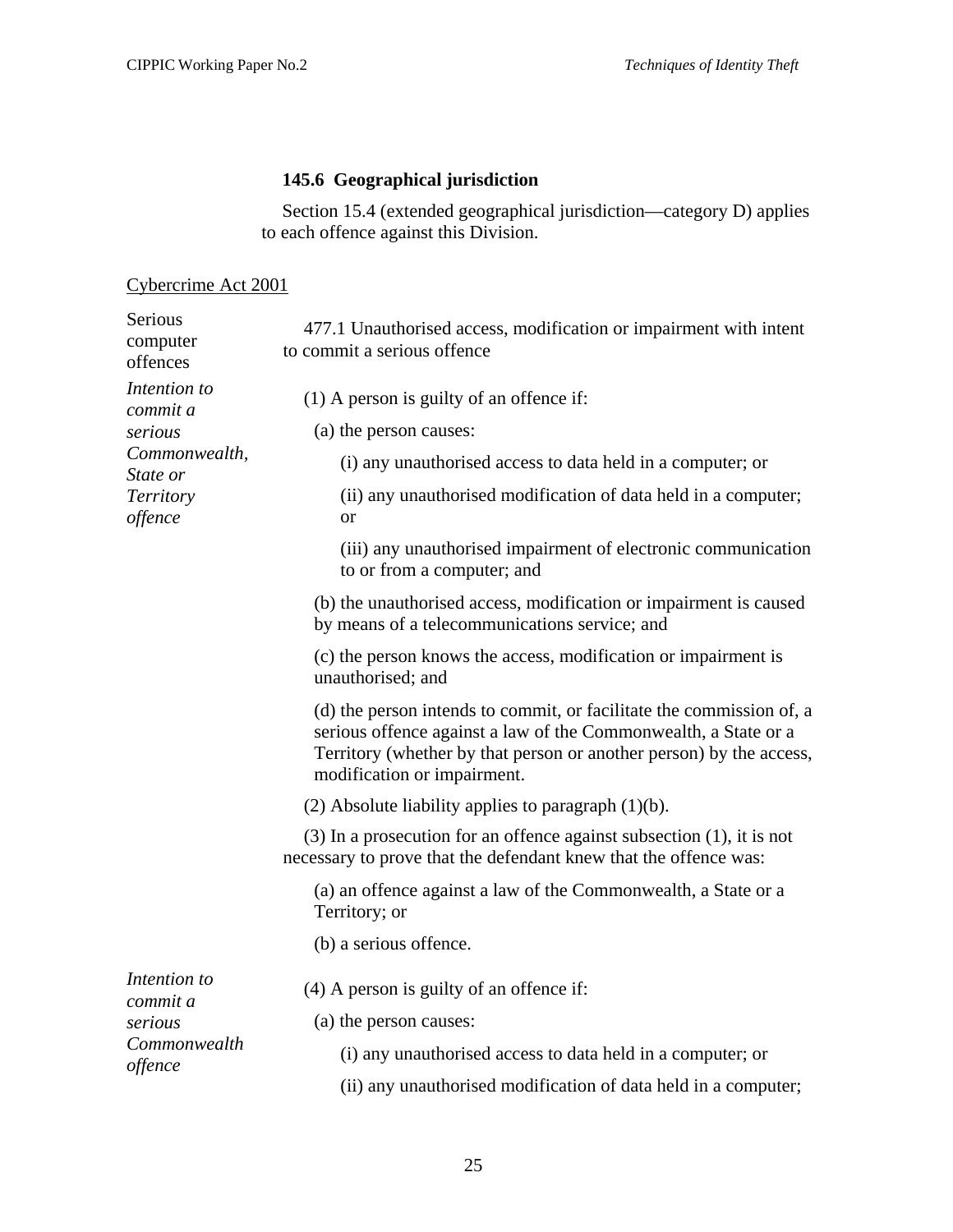or

|                               | (iii) any unauthorised impairment of electronic communication<br>to or from a computer; and                                                                                                                           |
|-------------------------------|-----------------------------------------------------------------------------------------------------------------------------------------------------------------------------------------------------------------------|
|                               | (b) the person knows the access, modification or impairment is<br>unauthorised; and                                                                                                                                   |
|                               | (c) the person intends to commit, or facilitate the commission of, a<br>serious offence against a law of the Commonwealth (whether by<br>that person or another person) by the access, modification or<br>impairment. |
|                               | $(5)$ In a prosecution for an offence against subsection $(3)$ , it is not<br>necessary to prove that the defendant knew that the offence was:                                                                        |
|                               | (a) an offence against a law of the Commonwealth; or                                                                                                                                                                  |
|                               | (b) a serious offence.                                                                                                                                                                                                |
| Penalty                       | (6) A person who is guilty of an offence against this section is<br>punishable, on conviction, by a penalty not exceeding the penalty<br>applicable to the serious offence.                                           |
| Impossibility                 | (7) A person may be found guilty of an offence against this section<br>even if committing the serious offence is impossible.                                                                                          |
| No offence of<br>attempt      | (8) It is not an offence to attempt to commit an offence against this<br>section.                                                                                                                                     |
| Meaning of<br>serious offence | $(9)$ In this section:                                                                                                                                                                                                |
|                               | serious offence means an offence that is punishable by<br>imprisonment for life or a period of 5 or more years.                                                                                                       |
|                               | 478.3 Possession or control of data with intent to commit a computer<br>offence                                                                                                                                       |
|                               | $(1)$ A person is guilty of an offence if:                                                                                                                                                                            |
|                               | (a) the person has possession or control of data; and                                                                                                                                                                 |
|                               | (b) the person has that possession or control with the intention that the<br>data be used, by the person or another person, in:                                                                                       |
|                               | (i) committing an offence against Division 477; or                                                                                                                                                                    |
|                               | (ii) facilitating the commission of such an offence.                                                                                                                                                                  |
|                               | Penalty: 3 years imprisonment.                                                                                                                                                                                        |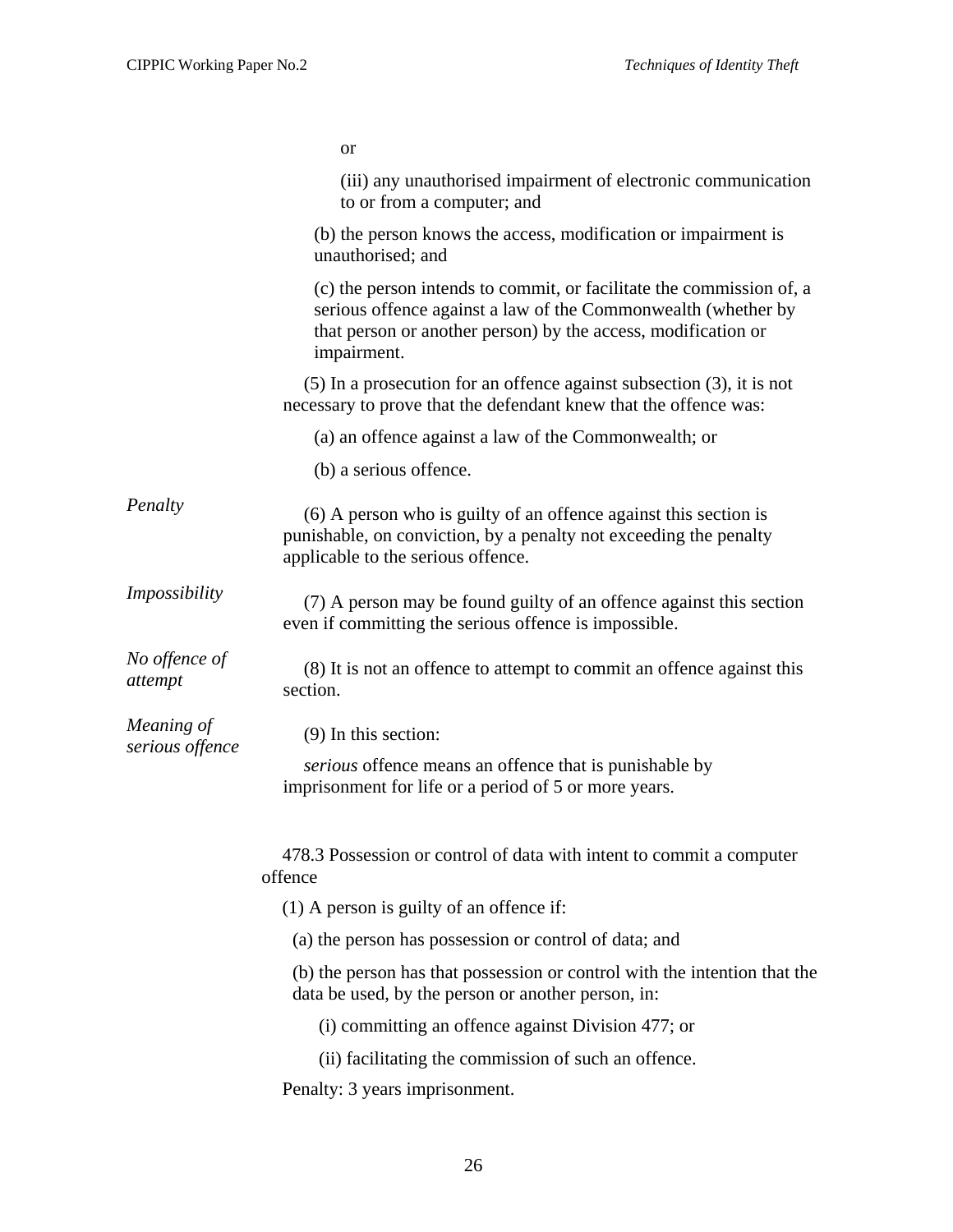(2) A person may be found guilty of an offence against this section even if committing the offence against Division 477 is impossible.

<span id="page-30-0"></span>

| No offence of<br>attempt                  | (3) It is not an offence to attempt to commit an offence against this<br>section.                                                   |
|-------------------------------------------|-------------------------------------------------------------------------------------------------------------------------------------|
| Meaning of<br>possession<br>or control of | (4) In this section, a reference to a person having possession or control<br>of data includes a reference to the person:            |
| data                                      | (a) having possession of a computer or data storage device that holds<br>or contains the data; or                                   |
|                                           | (b) having possession of a document in which the data is recorded; or                                                               |
|                                           | (c) having control of data held in a computer that is in the possession<br>of another person (whether inside or outside Australia). |

# Financial Transaction Reports Act 1998

#### **18 Opening etc. of account with a cash dealer**

(1) This section applies where:

(a) on a day (in this subsection called the transaction day) after the commencement of this section, a person:

(i) opens an account (other than a facility or arrangement for a safety deposit box or for any other form of safe deposit) with a cash dealer; or

(ii) becomes a signatory of such an account with a cash dealer;

and either of the following subparagraphs applies:

(iii) on a day (in this section called the infringement day), being the transaction day or a later day, the credit balance of the account exceeds \$1,000;

(iv) on a day (in this section also called the infringement day), being at least 30 days after the transaction day, the aggregate of the amounts credited to the account within the last 30 days exceeds \$2,000; or

(b) on a day after the commencement of this section (in this section also called the infringement day) a person:

(i) opens an account with a cash dealer, being a facility or arrangement for a safety deposit box or for any other form of safe deposit; or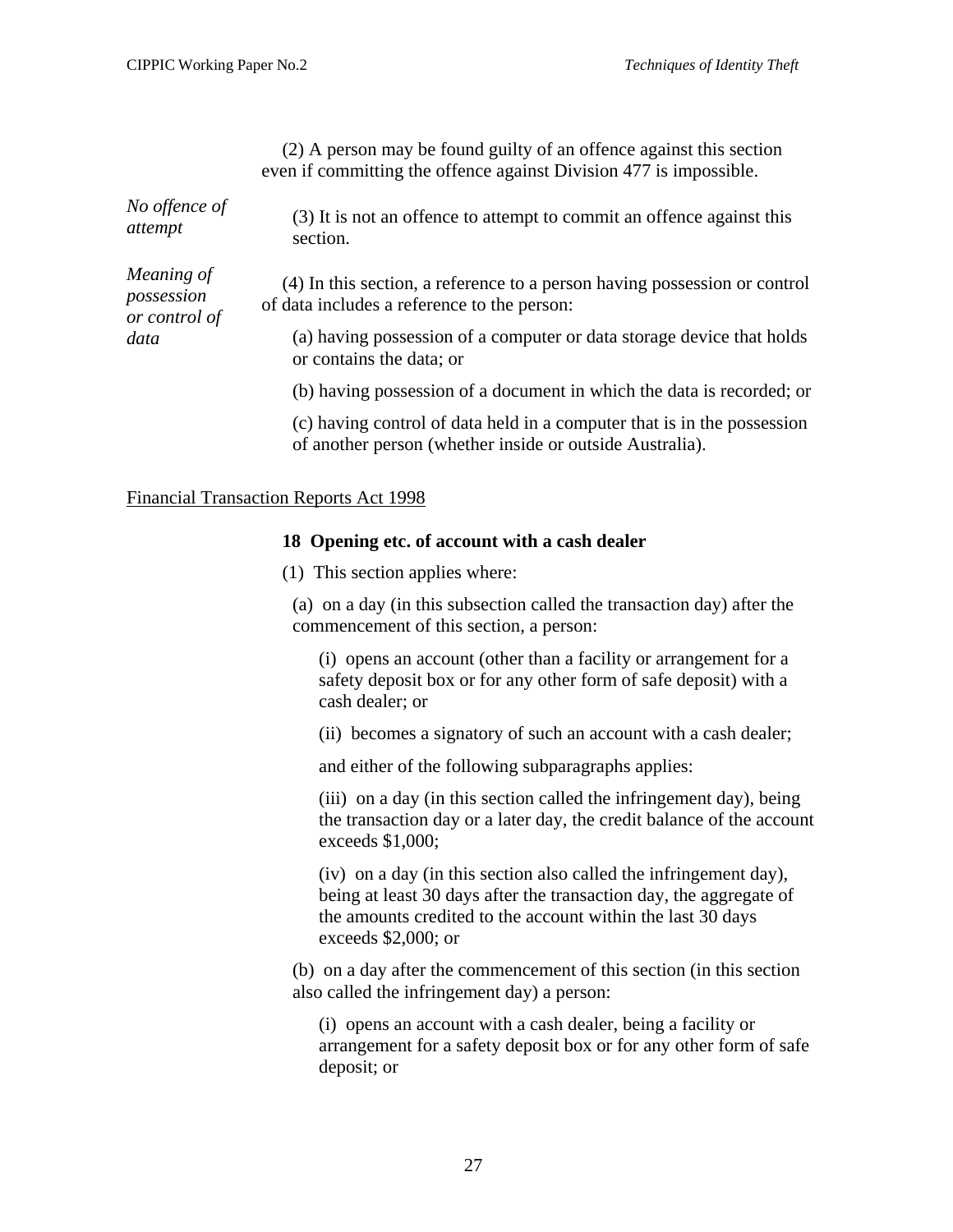(ii) becomes a signatory of such an account with a cash dealer.

(2) If, at the end of the infringement day, the cash dealer does not have the account information about the account, the account is blocked with respect to each signatory until the cash dealer has the information or the Director gives a notice under subsection 19(2).

Note: a cash dealer is not required to obtain any information that has already been obtained in relation to another account.

(2A) If, at the end of the infringement day, the cash dealer does not have the signatory information about the person (unverified signatory), the account is blocked with respect to that signatory until the cash dealer has that information or the Director gives a notice under subsection 19(2).

Note: a cash dealer is not required to obtain any information that has already been obtained in relation to another account.

(3) At the end of the infringement day, the cash dealer commits an offence against this subsection unless it has made reasonable efforts, on or before that day, to obtain the account information and the signatory information.

(3A) Subsection (3) does not apply in relation to accounts that are RSAs.

(4) If:

(a) a signatory, knowing that the account is blocked, makes a withdrawal from the account at any time when the account is blocked under subsection (2); or

(b) the unverified signatory, knowing that the account is blocked, makes a withdrawal from the account at any time when the account is blocked under subsection (2A);

the signatory commits an offence against this subsection.

(4A) If:

(a) a signatory makes a withdrawal from the account at any time when the account is blocked under subsection (2); or

(b) the unverified signatory makes a withdrawal from the account at any time when the account is blocked under subsection (2A);

the cash dealer commits an offence against this subsection.

(4B) Subsections  $(2)$ ,  $(2A)$ ,  $(4)$  and  $(4A)$  do not apply in relation to withdrawals:

(a) made as a result of a request under paragraph  $50(1)(a)$  of the Retirement Savings Accounts Act 1997; or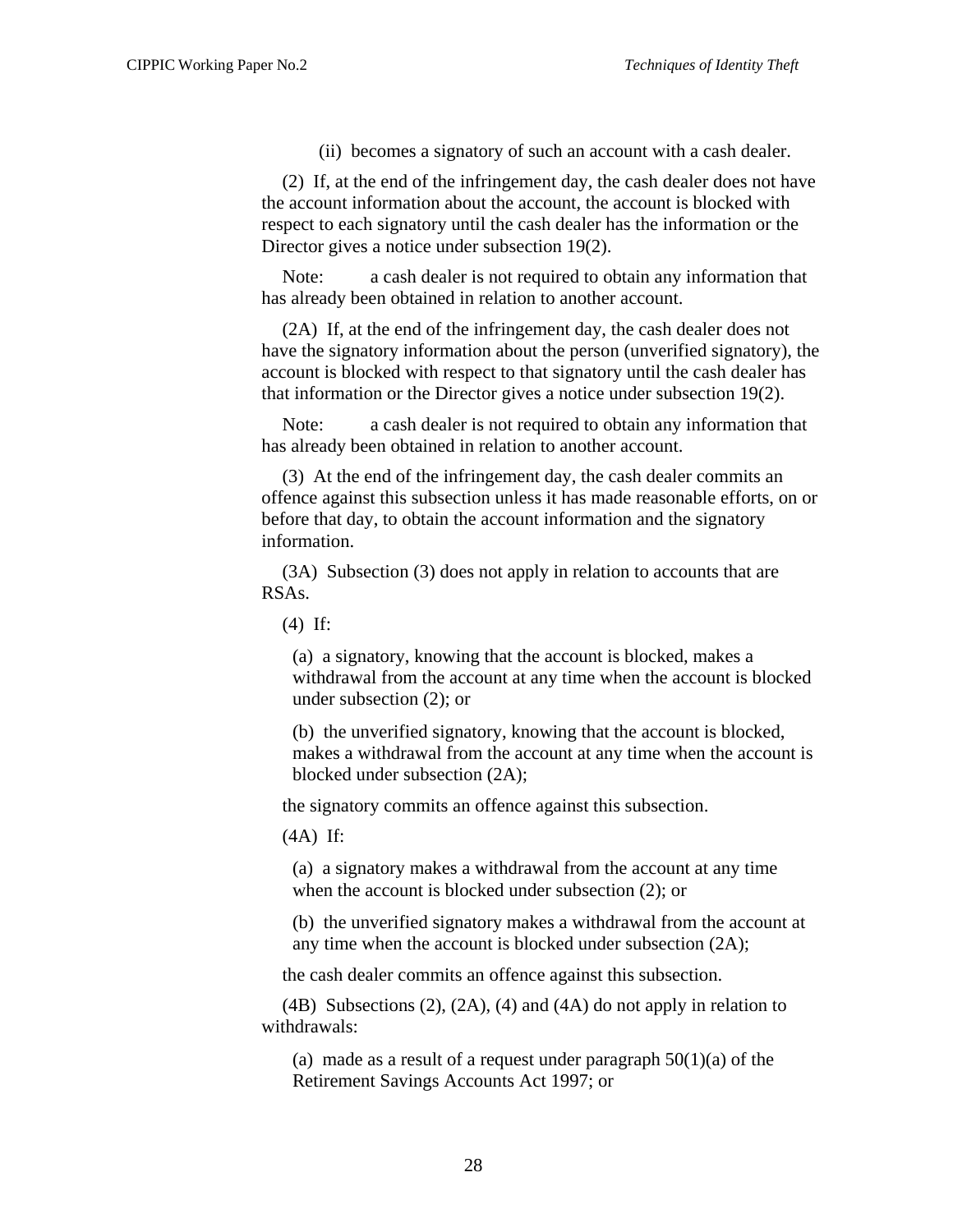(b) made as a result of the death of the person who is the holder of the account for the purposes of the Retirement Savings Accounts Act 1997; or

(c) made under section 89, 195 or 196 of the Retirement Savings Accounts Act 1997; or

(ca) made in accordance with section 17 or 18 of the Superannuation (Unclaimed Money and Lost Members) Act 1999; or

(d) that are used to make payments of insurance premiums in accordance with the terms and conditions of the account.

(6) An offence against subsection (3), (4) or (4A) is punishable, upon conviction, by imprisonment for not more than 2 years.

Note: Subsection 4B(2) of the Crimes Act 1914 allows a court to impose in respect of an offence an appropriate fine instead of, or in addition to, a term of imprisonment. The maximum fine that a court can impose on an individual is worked out by multiplying the maximum term of imprisonment (in months) by 5, and then multiplying the resulting number by the amount of a penalty unit. The amount of a penalty unit is stated in section 4AA of that Act. If a body corporate is convicted of an offence, subsection 4B(3) of that Act allows a court to impose a fine that is not greater than 5 times the maximum fine that could be imposed by the court on an individual convicted of the same offence.

(8) Where an account other than an RSA has been blocked for 12 months after the infringement day, the cash dealer shall, within 14 days after the end of that period, give the Director written notice of that fact, setting out the balance of an account and such other particulars as are prescribed.

(8A) If:

(a) an account other than an RSA has been blocked for 12 months after the infringement day; and

(b) as a result of the cash dealer's obtaining account information or signatory information after the commencement of this subsection, the account ceases to be blocked with respect to a signatory with respect to whom it had been blocked;

the cash dealer must, within 14 days after the day on which the dealer obtained the information, give the Director written notice that the account has become unblocked to that extent and for that reason.

(9) A cash dealer who contravenes subsection (8) or (8A) is guilty of an offence against this subsection punishable, upon conviction, by a fine of not more than 10 penalty units.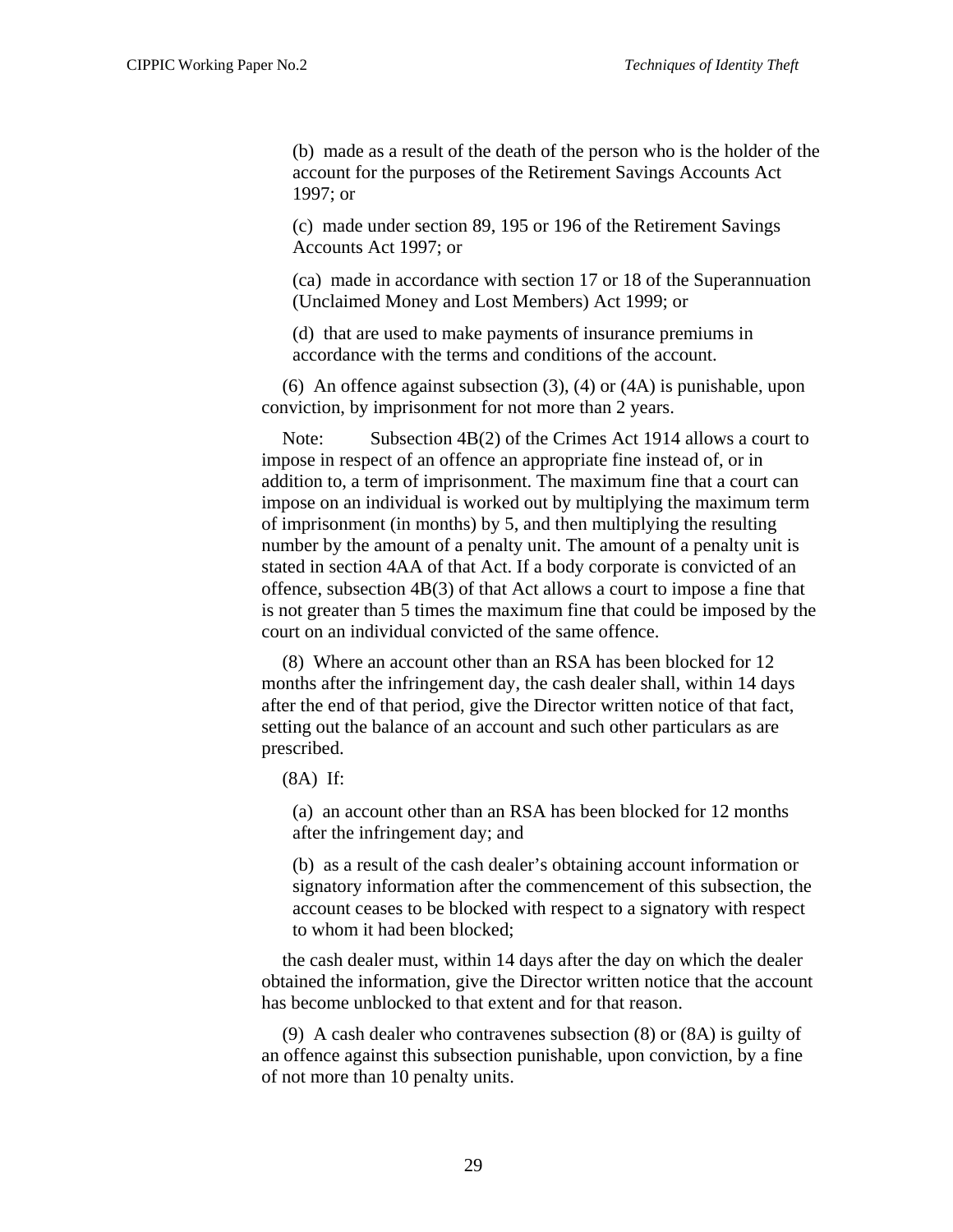Note: If a body corporate is convicted of an offence, subsection 4B(3) of the Crimes Act 1914 allows a court to impose a fine that is not greater than 5 times the maximum fine that could be imposed by the court on an individual convicted of the same offence. The amount of a penalty unit is stated in section 4AA of that Act.

(9A) Subsection (9) is an offence of strict liability.

Note: For strict liability, see section 6.1 of the Criminal Code.

(10) The regulations may prescribe:

(a) an amount instead of an amount specified in subparagraph  $(1)(a)(iii)$  or (iv); or

(b) a period instead of the period of 30 days last referred to in subparagraph  $(1)(a)(iv)$ .

# **20A Identification record**

(1) For the purposes of this Act, a cash dealer has an identification record for a signatory to an account if, and only if:

(a) the cash dealer has an identification reference for the signatory (whether or not the reference was obtained in connection with that account); or

(b) the cash dealer is an identifying cash dealer and:

(i) the cash dealer has carried out, and has a record of, the prescribed verification procedure to identify the signatory; or

(ii) the cash dealer has carried out, and has a record of, a verification procedure to identify the signatory, being a procedure approved by the Director for the cash dealer;

(whether or not the verification procedure was carried out in connection with that account).

Example: A solicitor administered the estate of a deceased person who held an account with an identifying cash dealer. The cash dealer carried out the prescribed verification procedure to identify the solicitor when the solicitor closed the deceased person's account.

The solicitor is now administering the estate of another deceased person who also held an account with the cash dealer. If the cash dealer has a record of the verification procedure used to identify the solicitor in relation to the first deceased person's account, it also has an identification record for the solicitor in relation to the other deceased person's account.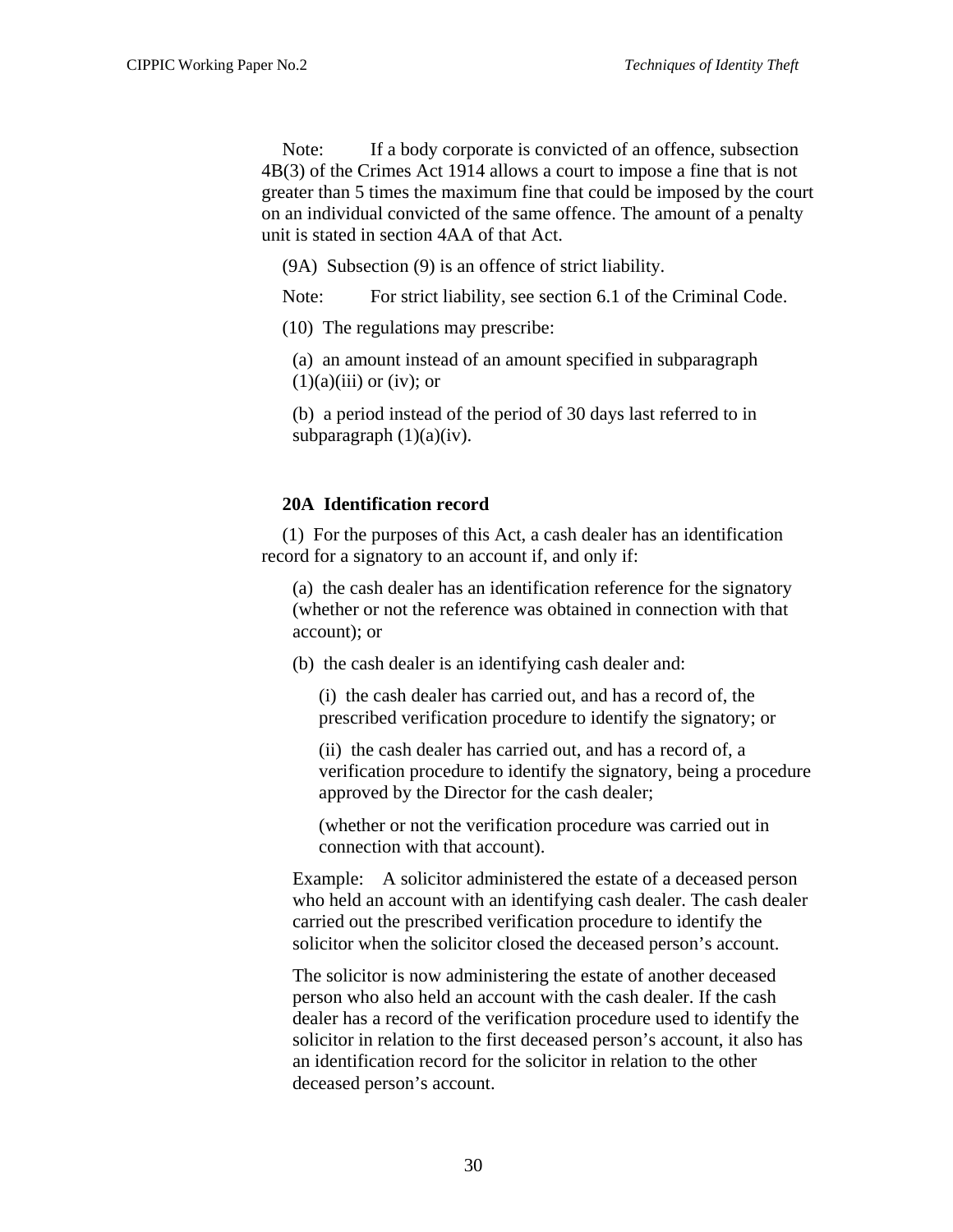(2) A verification procedure that was prescribed for the purposes of subsection 20(8) before the commencement of this section is taken to have been prescribed for the purposes of subparagraph  $(1)(b)(i)$ .

#### **24 Opening account etc. in false name**

(1) A person shall not open an account with a cash dealer in a false name.

(2) A person shall not operate an account with a cash dealer in a false name.

(2A) A person must not operate, or authorise the operation of, an account with a cash dealer if the account is in a false name.

(3) Where a person is commonly known by 2 or more different names, the person shall not use one of those names in opening an account with a cash dealer unless the person has previously disclosed the other name or names to the cash dealer.

(4) Where a person is commonly known by 2 or more different names, the person shall not use one of those names in operating an account with a cash dealer unless the person has previously disclosed the other name or names to the cash dealer.

(5) Where a person using a particular name in dealings with a cash dealer discloses to the dealer a different name or different names by which the person is commonly known, the dealer shall make a record of the disclosure and shall, upon request in writing from the Director, give the Director a copy of that record.

(6) A person who contravenes subsection  $(1)$ ,  $(2)$ ,  $(2A)$ ,  $(3)$ ,  $(4)$  or  $(5)$ is guilty of an offence against this subsection punishable, upon conviction, by imprisonment for not more than 2 years.

Note: Subsection 4B(2) of the Crimes Act 1914 allows a court to impose in respect of an offence an appropriate fine instead of, or in addition to, a term of imprisonment. The maximum fine that a court can impose on an individual is worked out by multiplying the maximum term of imprisonment (in months) by 5, and then multiplying the resulting number by the amount of a penalty unit. The amount of a penalty unit is stated in section 4AA of that Act. If a body corporate is convicted of an offence, subsection 4B(3) of that Act allows a court to impose a fine that is not greater than 5 times the maximum fine that could be imposed by the court on an individual convicted of the same offence.

(7) For the purposes of this section:

(a) a person opens an account in a false name if the person, in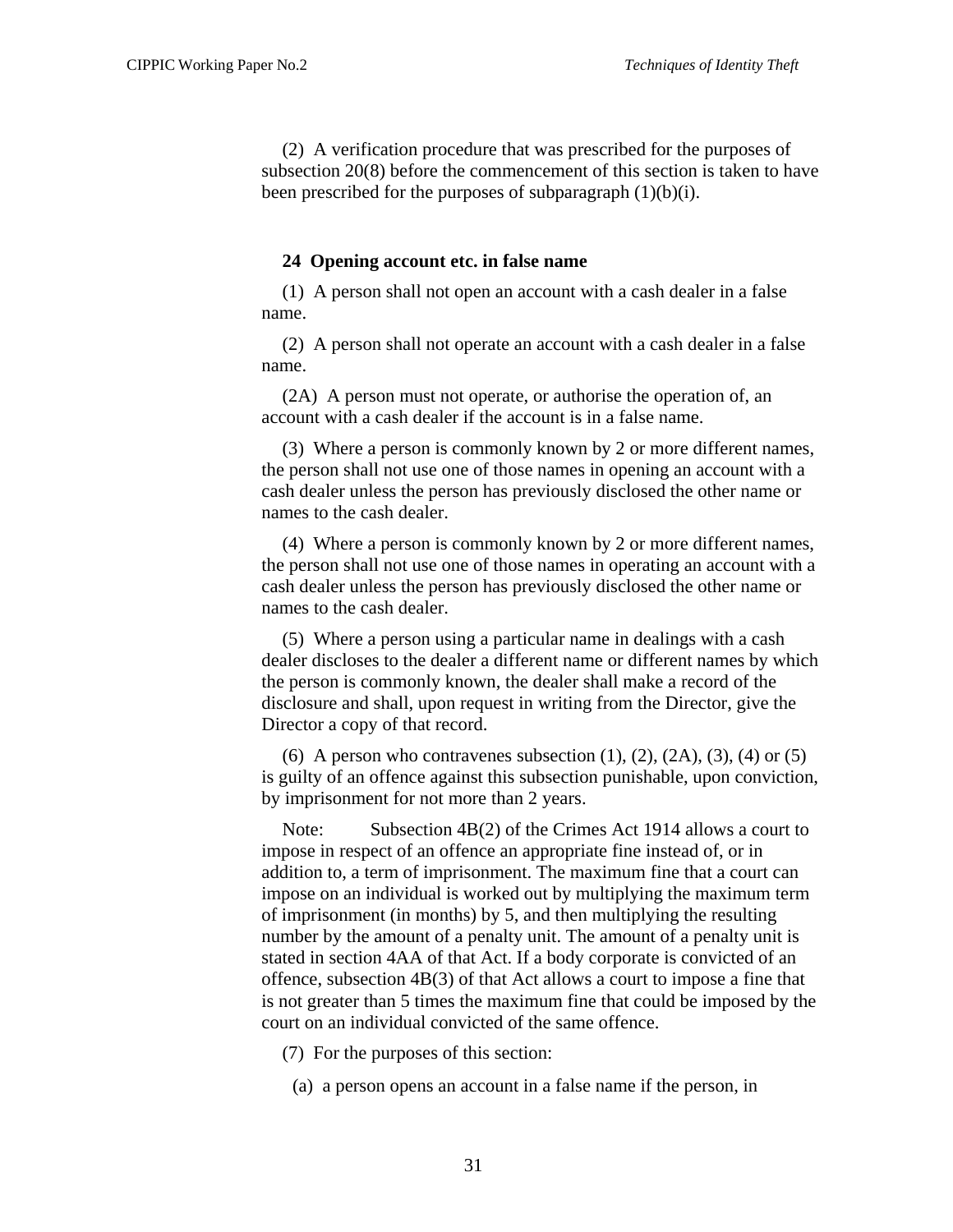<span id="page-35-0"></span>opening the account, or becoming a signatory to the account, uses a name other than a name by which the person is commonly known; and

(b) a person operates an account in a false name if the person does any act or thing in relation to the account (whether by way of making a deposit or withdrawal or by way of communication with the cash dealer concerned or otherwise) and, in doing so, uses a name other than a name by which the person is commonly known; and

(c) an account is in a false name if it was opened in a false name, whether before or after the commencement of this paragraph.

(8) This section does not apply in relation to a person and an account that is an RSA within the meaning of the Retirement Savings Accounts Act 1997 if:

(a) the person (the employer) is an employer, within the meaning of that Act, of another person (the employee); and

(b) the employer made the application for the account on behalf of the employee.

#### **South Australia**

Criminal Law Consolidation (Identity Theft) Amendment Act 2003

"personal identification information"—a person's personal identification information is information used to identify the person, and includes—

(a) in the case of a natural person—

(i) information about the person such as his or her name, address, date or place of birth, marital status, relatives and so on;

(ii) the person's driver's licence or driver's licence number;

(iii) the person's passport or passport number;

(iv) biometric data relating to the person;

(v) the person's voice print;

(vi) the person's credit or debit card, its number, and data stored or encrypted on it;

(vii) any means commonly used by the person to identify himself or herself (including a digital signature);

(viii) a series of numbers or letters (or a combination of both)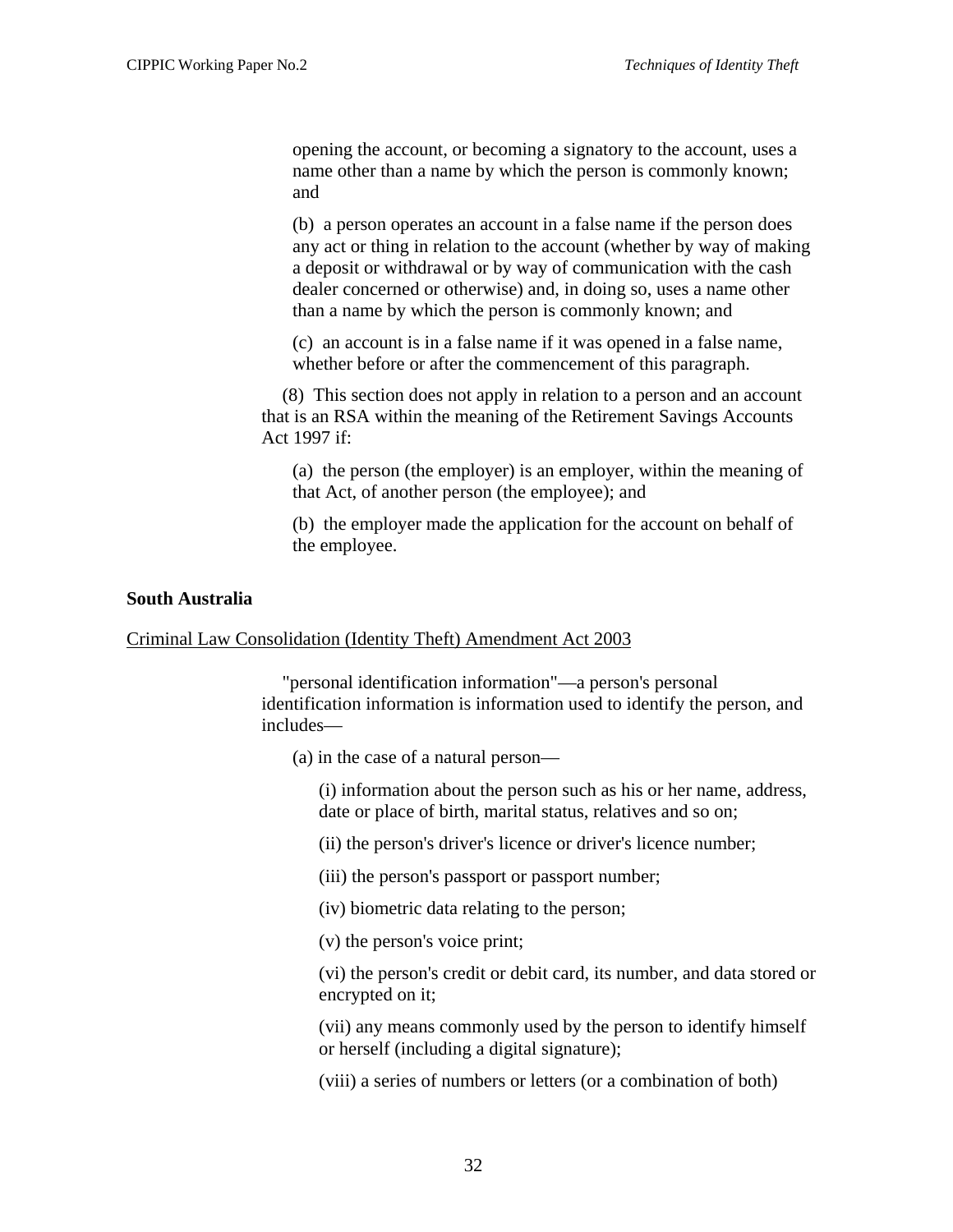intended for use as a means of personal identification;

#### **144B—False identity etc**

(1) A person who—

- (a) assumes a false identity; or
- (b) falsely pretends—
	- (i) to have particular qualifications; or
	- (ii) to have, or to be entitled to act in, a particular capacity,

makes a false pretence to which this section applies.

(2) A person who assumes a false identity makes a false pretence to which this section applies even though the person acts with the consent of the person whose identity is falsely assumed.

(3) A person who makes a false pretence to which this section applies intending, by doing so, to commit, or facilitate the commission of, a serious criminal offence is guilty of an offence and liable to the penalty appropriate to an attempt to commit the serious criminal offence.

#### **144C—Misuse of personal identification information**

(1) A person who makes use of another person's personal identification information intending, by doing so, to commit, or facilitate the commission of, a serious criminal offence, is guilty of an offence and liable to the penalty appropriate to an attempt to commit the serious criminal offence.

(2) This section applies irrespective of whether the person whose personal identification information is used—

(a) is living or dead; or

(b) consents to the use of the personal identification information.

#### **144D—Prohibited material**

 $(1)$  A person who—

- (a) produces prohibited material; or
- (b) has possession of prohibited material,

intending to use the material, or to enable another person to use the material, for a criminal purpose is guilty of an offence.

Maximum penalty: Imprisonment for 3 years.

(2) A person who sells (or offers for sale) or gives (or offers to give)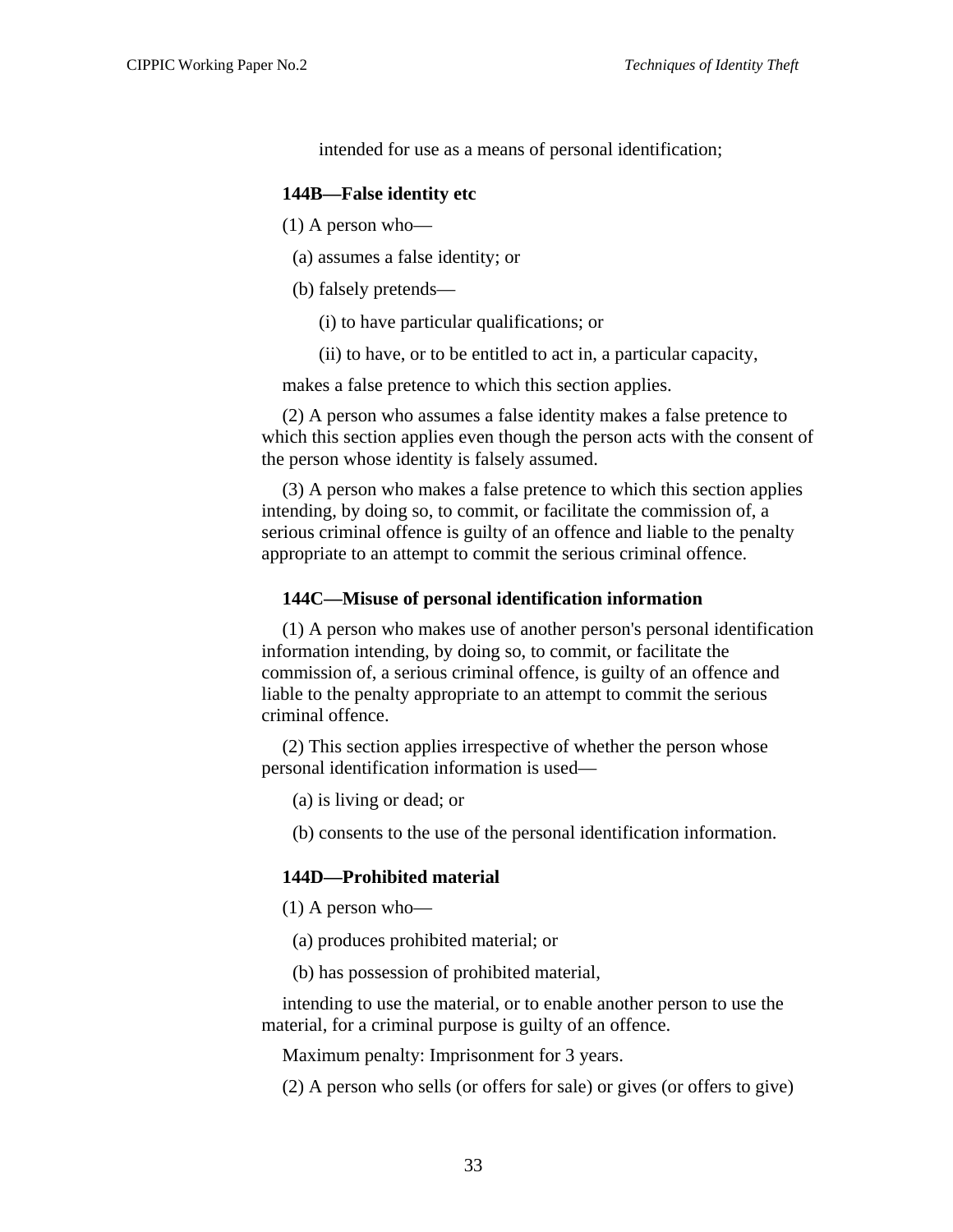prohibited material to another person, knowing that the other person is likely to use the material for a criminal purpose is guilty of an offence.

Maximum penalty: Imprisonment for 3 years.

(3) A person who is in possession of equipment for making prohibited material intending to use it to commit an offence against this section is guilty of an offence.

Maximum penalty: Imprisonment for 3 years.

# **144F—Application of Part**

This Part does not apply—

(a) to misrepresentation by a person under the age of 18 years for the purpose of—

(i) obtaining alcohol, tobacco or any other product not lawfully available to persons under the age of 18; or

(ii) gaining entry to premises to which access is not ordinarily allowed to persons under the age of 18; or

(b) to any thing done by a person under that age to facilitate such a misrepresentation.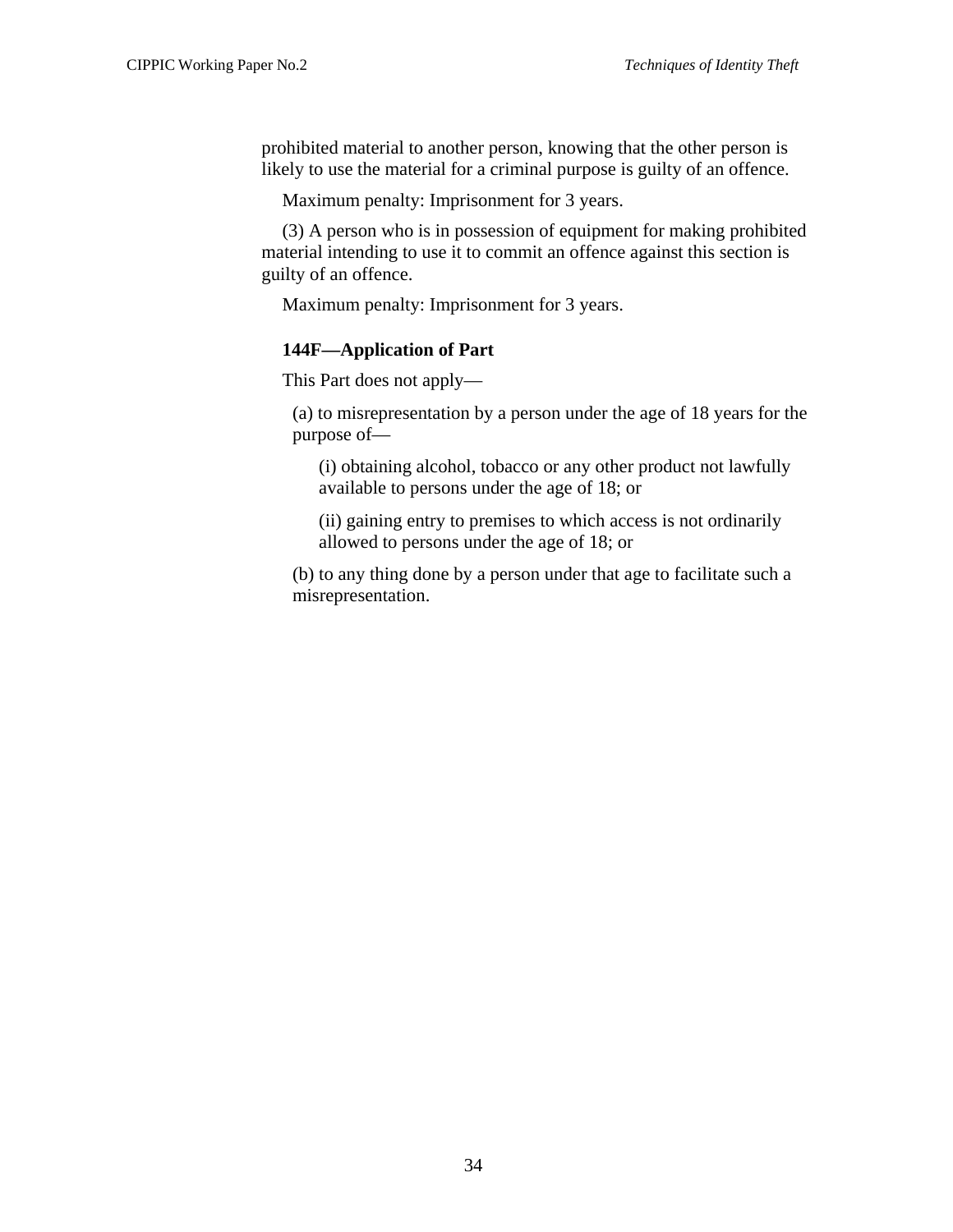# **APPENDIX B: FRENCH STATUTE EXCERPTS**

#### <span id="page-38-0"></span>**Penal Code**

#### **ARTICLE 226-17**

To carry out, or to cause to be carried out, the automated processing of data containing names without taking all useful precautions to preserve the confidentiality of such information and in particular to prevent it being tampered with, damaged or communicated to unauthorised third parties, is punished by five years' imprisonment and a fine of  $\text{\textsterling}300,000$ .

# **ARTICLE 226-18**

The collection of data by fraudulent, unfair or unlawful means, or the processing of name-bearing information relating to a natural person despite this person's opposition, where this objection is based on legitimate grounds, is punished by five years' imprisonment and a fine of  $€300,000.$ 

In the case of an automated processing of name-bearing data set up for medical research, the same penalty applies to carrying out such processing:

1° without having previously individually informed the persons on whose account the name-bearing data is collected or transmitted of their right of access, rectification and objection, and of the type of information transmitted and of the identity of the recipient of the data;

2° despite the objection of the person concerned, or where the law so provides, in the absence of the person's informed and express consent, or, if it concerns a deceased person, despite the refusal expressed by such person when still alive.

# **ARTICLE 226-19**

Apart from the cases set out by law, the recording or preserving in a computerised memory, without the express agreement of the persons concerned, of name-bearing data which, directly or indirectly reveals the racial origins, political, philosophical or religious opinions, trade union affiliations or the sexual morals of the subjects, is punished by five years' imprisonment and a fine of  $\text{\textsterling}300,000$ .

The same penalty applies to the recording or preserving in a computerised memory of name-bearing information relating to offences, convictions or supervision measures outside the cases provided for by law.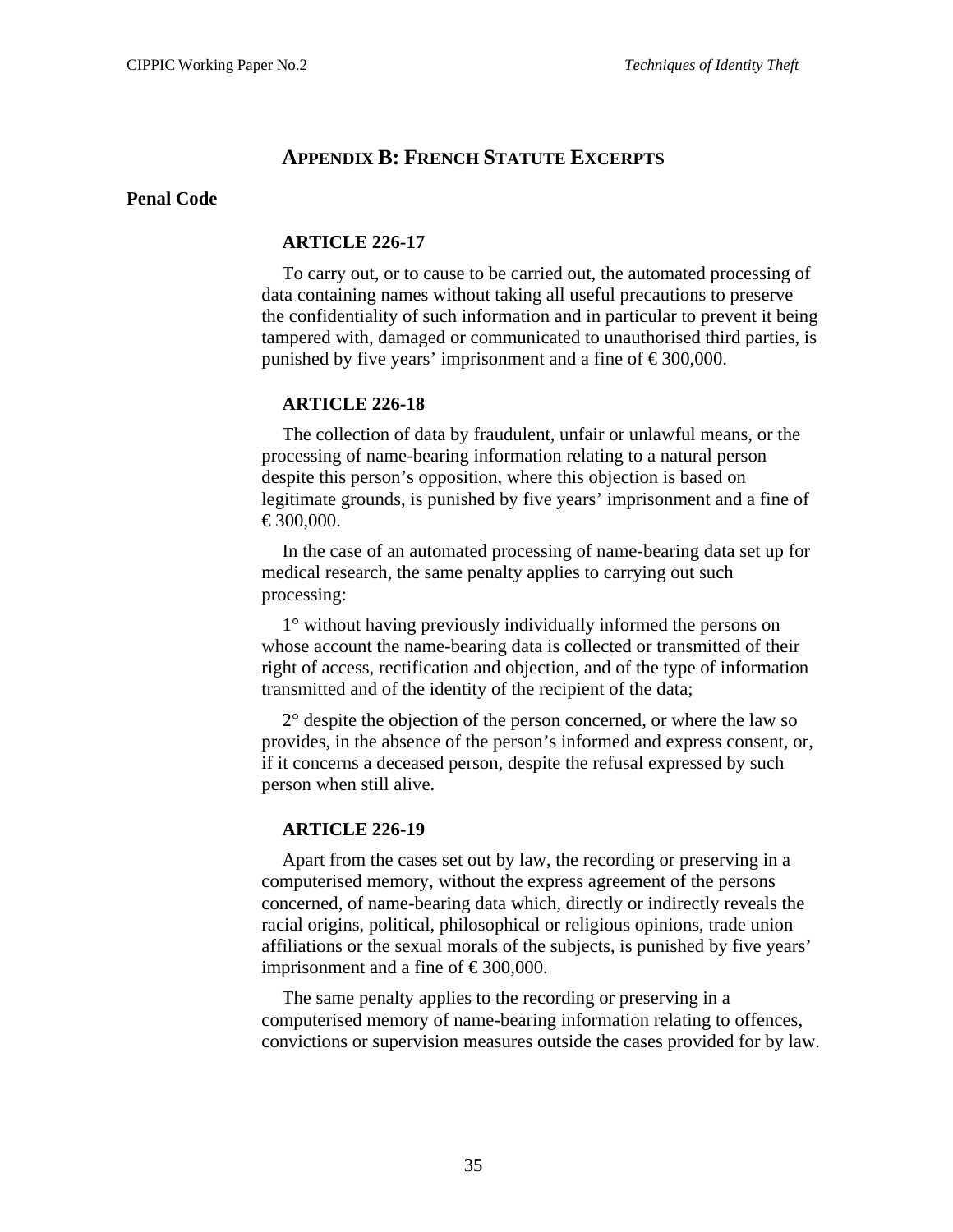#### **ARTICLE 313-1**

Fraudulent obtaining is the act of deceiving a natural or legal person by the use of a false name or a false capacity, by the abuse of a truthful capacity, or by means of unlawful manoeuvres, and thus to lead such a person, to his prejudice or to the prejudice of a third party, to transfer funds, valuables or any property, to provide a service or to consent to an act incurring or discharging an obligation.

Fraudulent obtaining is punished by five years' imprisonment and a fine of €375,000.

#### **ARTICLE 313-2**

The penalty is increased to seven years' imprisonment and a fine of  $\epsilon$ 750,000 where the fraudulent obtaining was committed:

1° by a person holding public authority or discharging a public service mission, in the exercise or at the occasion of the exercise of the functions or mission;

 $2^{\circ}$  by a person unlawfully assuming the capacity of a person holding a public office or vested with a public service mission;

3° by a person making a public appeal with a view to issuing securities or raising funds for humanitarian or social assistance;

4° to the prejudice of a person whose particular vulnerability, due to age, sickness or disability, or to a psychic or physical deficiency or to a state of pregnancy, is apparent or known to offender;

5° by an organised gang.

#### **ARTICLE 313-3**

Attempt to commit the offence set out under this Section of the present Code is subject to the same penalties.

The provisions of article 311-12 are applicable to the misdemeanour of fraudulent obtaining.

#### **ARTICLE 321-1**

Receiving is the concealment, retention or transfer a thing, or acting as an intermediary in its transfer, knowing that that thing was obtained by a felony or misdemeanour.

Receiving is also the act of knowingly benefiting in any manner from the product of a felony or misdemeanour.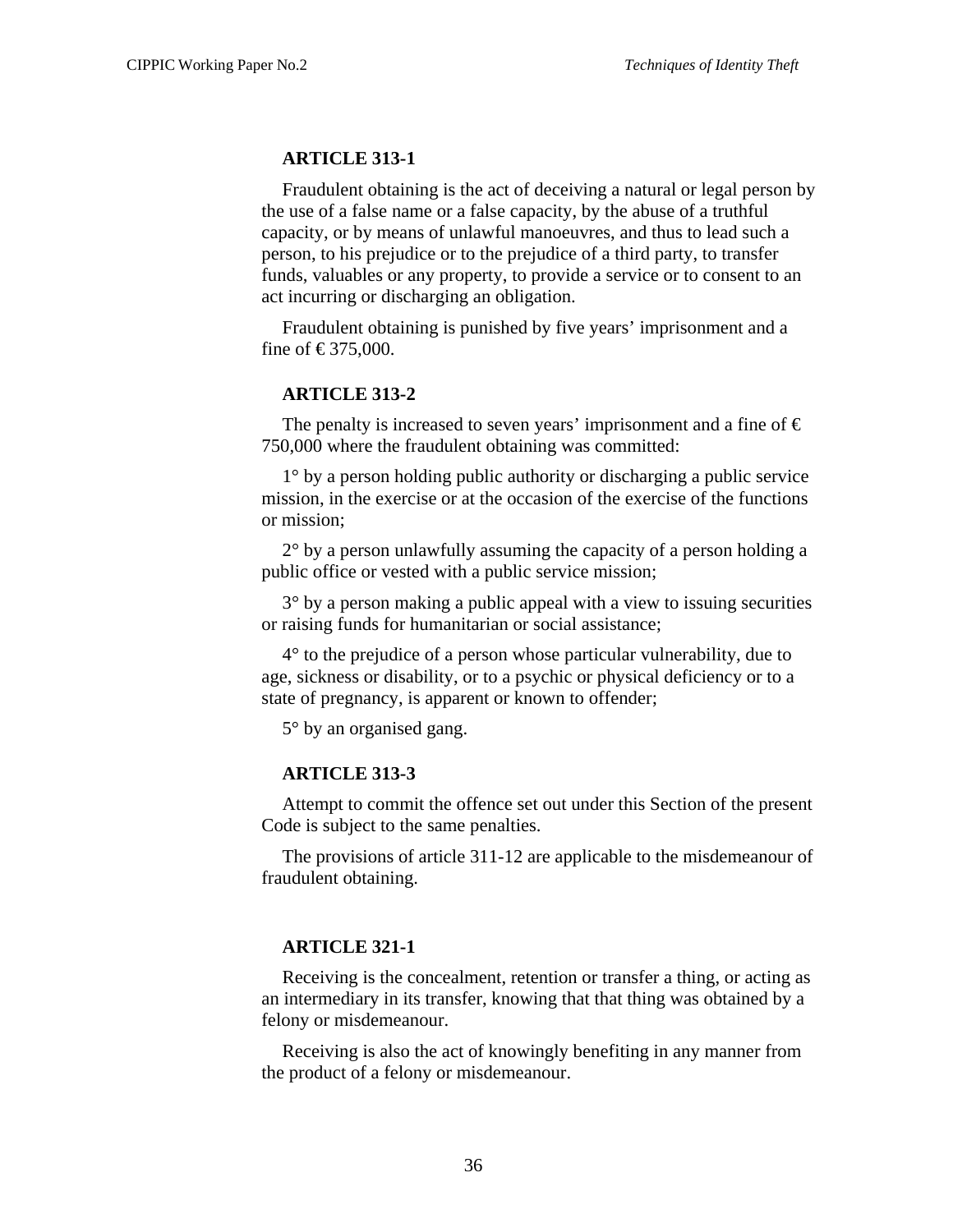Receiving is punished by five years' imprisonment and a fine of  $\epsilon$ 375,000.

#### **ARTICLE 321-2**

Receiving is punished by ten years' imprisonment and a fine of  $\epsilon$ 750,000:

1° where it is committed habitually or by using the facilities conferred by the exercise of trade or profession;

2° where it was committed by an organised gang.

#### **Article 323-1**

Fraudulently accessing or remaining within all or part of an automated data processing system is punished by one year's imprisonment and a fine of €15,000.

Where this behaviour causes the suppression or modification of data contained in that system, or any alteration of the functioning of that system, the sentence is two years' imprisonment and a fine of  $\epsilon$ 30,000.

# **ARTICLE 323-2**

Obstruction or interference with the functioning of an automated data processing system is punished by three years' imprisonment and a fine of  $€45,000.$ 

#### **ARTICLE 323-3**

The fraudulent introduction of data into an automated data processing system or the fraudulent suppression or modification of the data that it contains is punished by three years' imprisonment and a fine of  $\epsilon$ 45,000.

# **ARTICLE 323-4**

The participation in a group or conspiracy established with a view to the preparation of one or more offences set out under articles 323-1 to 323-3, and demonstrated by one or more material actions, is punished by the penalties prescribed for offence in preparation or the one that carries the heaviest penalty.

#### **ARTICLE 323-5**

Natural persons convicted of any of the offences provided for under the present Chapter also incur the following additional penalties: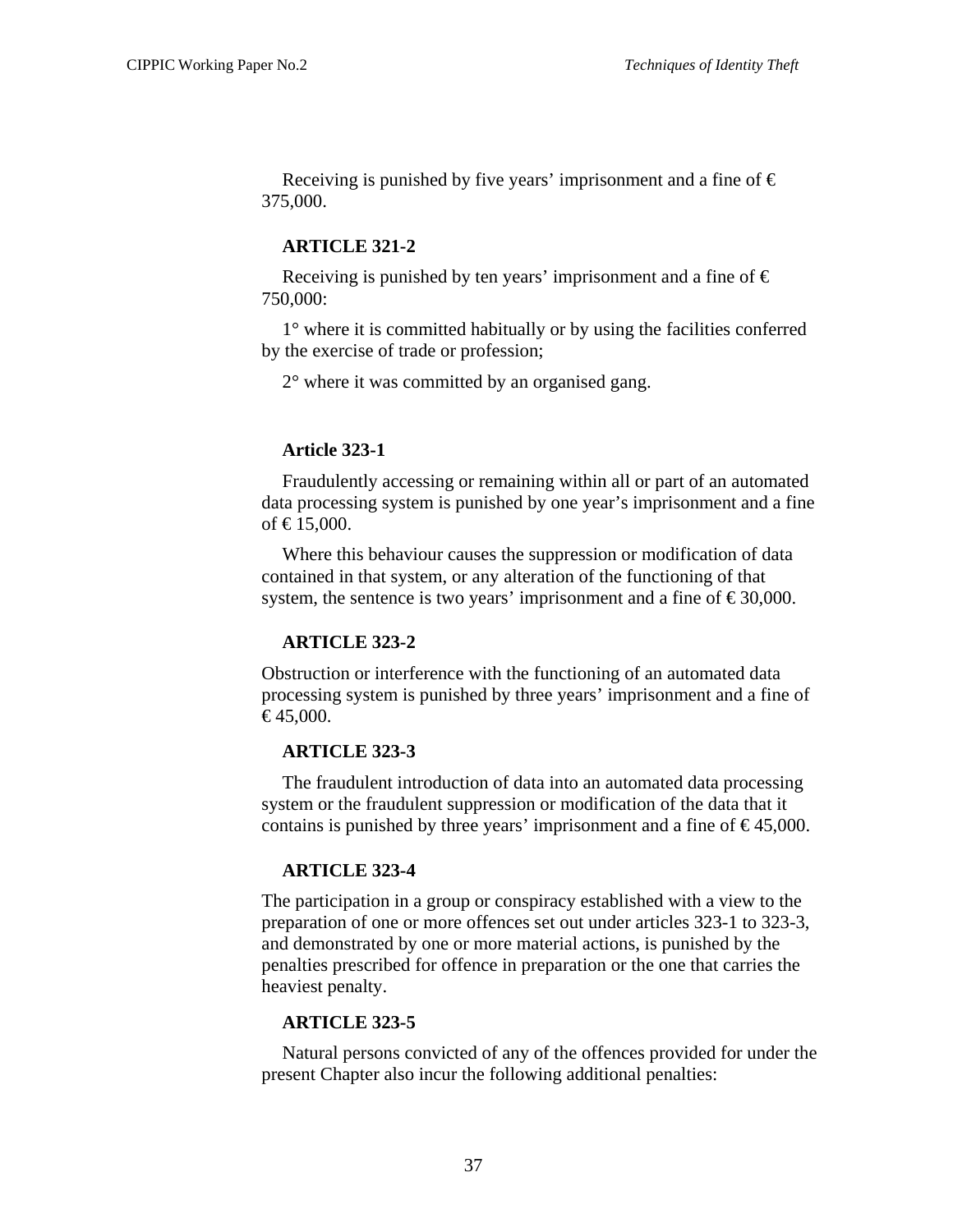1° forfeiture of civic, civil and family rights, pursuant to the conditions set out under article 131-26;

2° prohibition, pursuant to the conditions set out under article 131-27 to hold public office or to undertake the social or professional activity in the course of which or on the occasion of the performance of which the offence was committed, for a maximum period of five years;

3° confiscation of the thing which was used or intended for the commission of the offence, or of the thing which is the product of it, with the exception of articles subject to restitution;

4° mandatory closure, for a maximum period of five years of the business premises or of one or more of the premises of the undertaking used to commit the offences;

5° disqualification from public tenders for a maximum period of five years;

6° prohibition to draw cheques, except those allowing the withdrawal of funds by the drawer from the drawee or certified cheques, for a maximum period of five years;

7° public display or dissemination of the decision, in accordance with the conditions set out under article 131-35.

# **ARTICLE 323-6**

Legal persons may incur criminal liability for the offences referred to under the present Chapter pursuant to the conditions set out under article 121-2.

The penalties incurred by legal persons are:

1° a fine, pursuant to the conditions set out under article 131-38;

2° the penalties referred to under article 131-39.

The prohibition referred to under 2° of article 131-39 applies to the activity in the course of which or on the occasion of the performance of which the offence was committed.

#### **ARTICLE 323-7**

Attempt to commit the misdemeanours referred to under articles 323-1 to 323-3 is subject to the same penalties.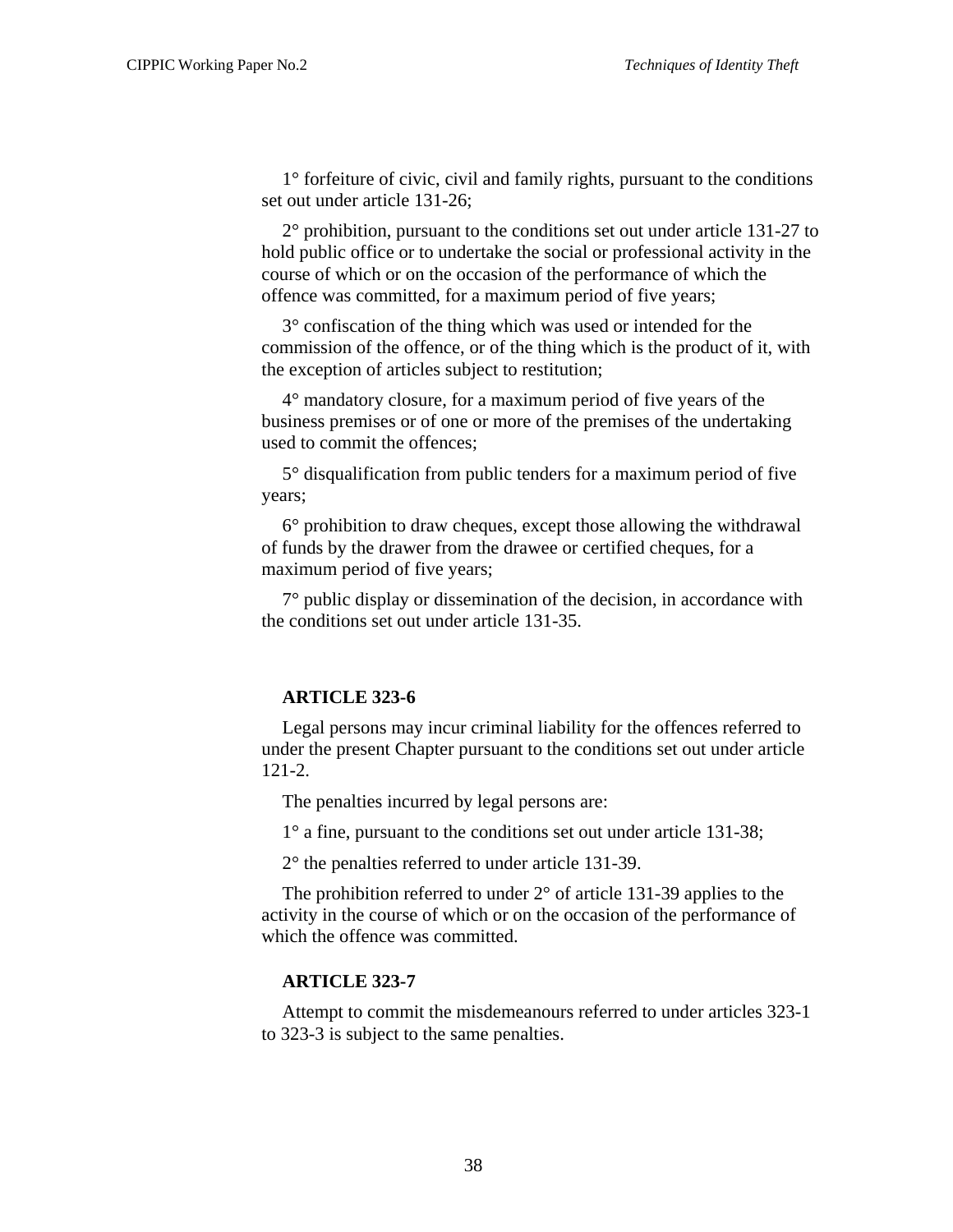#### **Article 441-1**

Forgery consists of any fraudulent alteration of the truth liable to cause harm and made by any means in a document or other medium of expression of which the object is, or effect may be, to provide evidence of a right or of a situation carrying legal consequences.

Forgery and the use of forgeries is punished by three years' imprisonment and a fine of  $\text{£}45,000$ .

#### **ARTICLE 441-2**

Forgery committed in a document delivered by a public body for the purpose of establishing a right, an identity or a capacity, or to grant an authorisation is punished by five years' imprisonment and a fine of  $\epsilon$ 75,000.

The use of a forgery specified in the previous paragraph is subject to the same penalties.

The penalty is increased to seven years' imprisonment and to a fine of  $\epsilon$ 100,000 where the forgery or the use of the forgery is committed:

1° by a person holding public authority or discharging a public service mission acting in the exercise of his office;

2° habitually;

3° or with the intent to facilitate the commission of a felony or to gain impunity for the perpetrator.

#### **ARTICLE 441-3**

The unlawful possession of any of the forged documents defined by article 441-2 is punished by two years' imprisonment and a fine of  $\epsilon$ 30,000.

The penalty is increased to five years' imprisonment and to a fine of  $\epsilon$ 75,000 where more than one forged documents are unlawfully possessed.

#### **ARTICLE 441-4**

Forgery in an authentic or public document or a record prescribed by a public authority is punished by ten years' imprisonment and a fine of  $\epsilon$ 150,000.

The use of a forgery as described in the previous paragraph is subject to the same penalties.

The penalty is increased to fifteen years' criminal imprisonment and to a fine of  $\epsilon$ 225,000 where the forgery or the use of forgery was committed by a person holding public authority or to discharge a public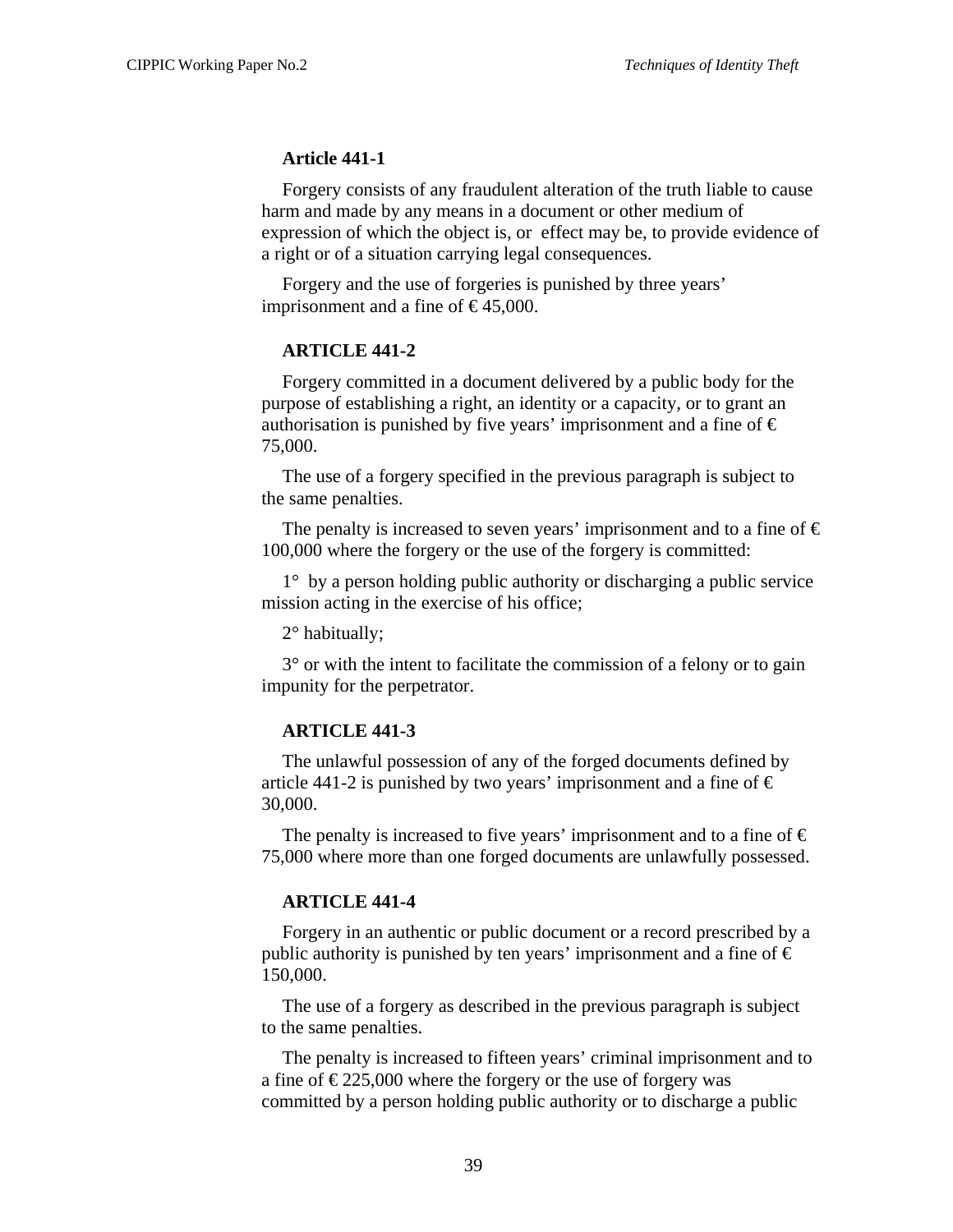<span id="page-43-0"></span>service mission whilst acting in the exercise of his office or mission.

# **ARTICLE 441-5**

Unlawfully procuring for another person a document delivered by a public body for the purpose of establishing a right, an identity or capacity, or the grant of an authorisation is punished by five years' imprisonment and a fine of  $\text{\textsterling}75,000$ .

The penalty is increased to seven years' imprisonment and to a fine of  $\epsilon$  100,000 where the offence is committed:

1° by a person holding public authority or to discharge a public service mission whilst acting in the exercise of his office;

2° habitually;

3° or with the intent to facilitate the commission of a felony or to gain impunity for the perpetrator.

#### **ARTICLE 441-6**

Unlawfully obtaining from a public administration or from an institution discharging a public service mission, by any fraudulent means, any document intended to establish a right, an identity or a capacity, or to grant an authorisation is punished by two years' imprisonment and a fine of €30,000.

The same penalties apply to the submission of a false statement so as to obtain from a public administration or from an institution discharging a public service mission an allowance, a cash payment or benefit that is not due.

#### **Monetary and Financial Code**

#### **Article L163-3**

Whoever commits the following offences shall be punished by seven years' imprisonment and a fine of 750,000 euros:

- 1. Counterfeiting or forging a cheque;
- 2. Knowingly using or attempting to use a counterfeit or forged cheque;
- 3. Knowingly agreeing to accept a counterfeit or forged cheque.

#### **Article L163-4**

The penalties imposed by Article L. 163-3 also apply to whoever: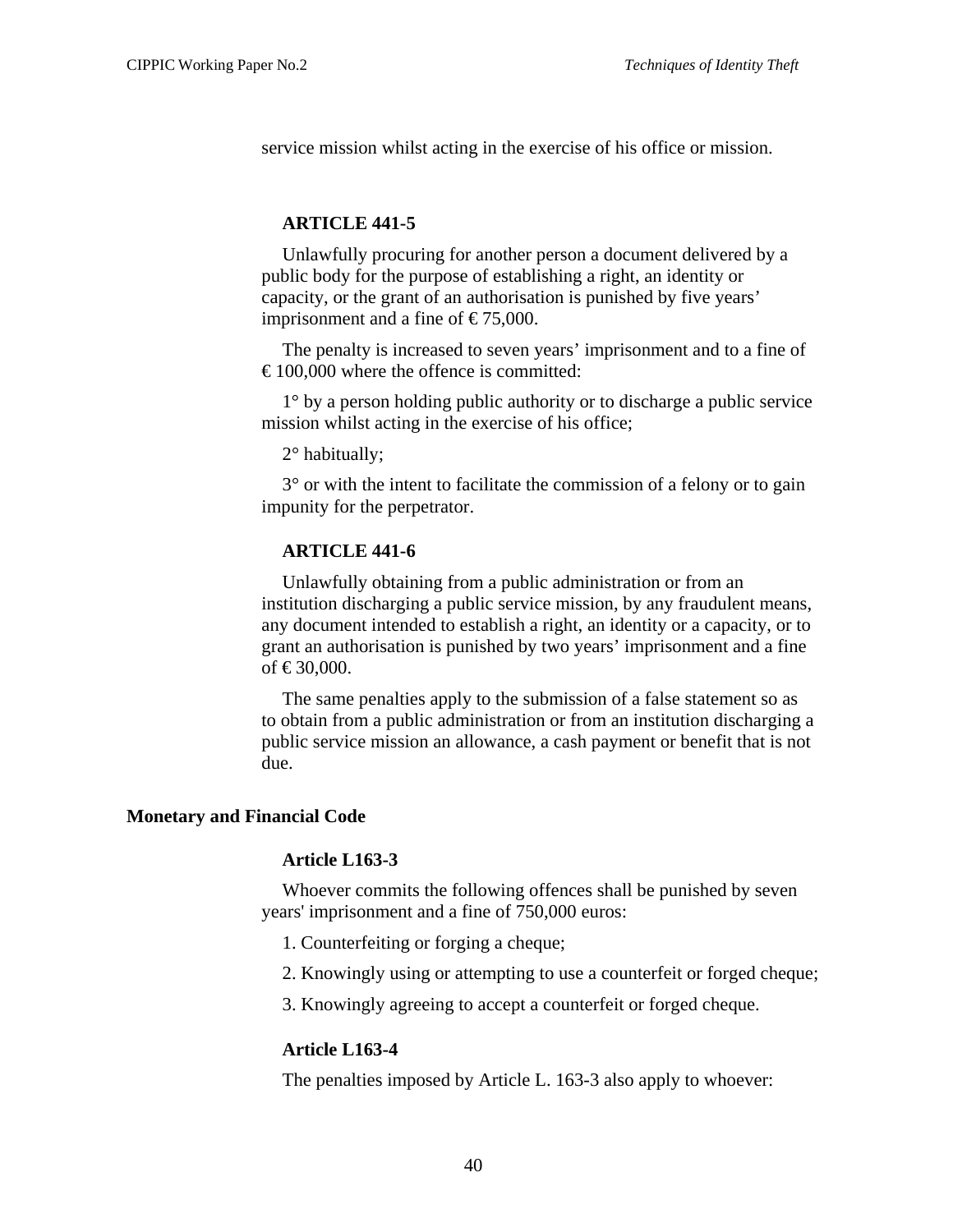1. Counterfeits or forges a payment card or withdrawal card;

2. Knowingly attempts to use a counterfeit or forged payment card or withdrawal card;

3. Knowingly agrees to accept a payment made using a counterfeit or forged payment card or withdrawal card.

# **Article L163-4-1**

Whoever manufactures, acquires, stores, transfers or offers to make available equipment, instruments, computer programs or any data designed or specially adapted to commit the offences envisaged in 1 of Article L. 163-3 and 1 of Article L. 163-4 shall incur a term of seven years' imprisonment and a fine of 750,000 euros.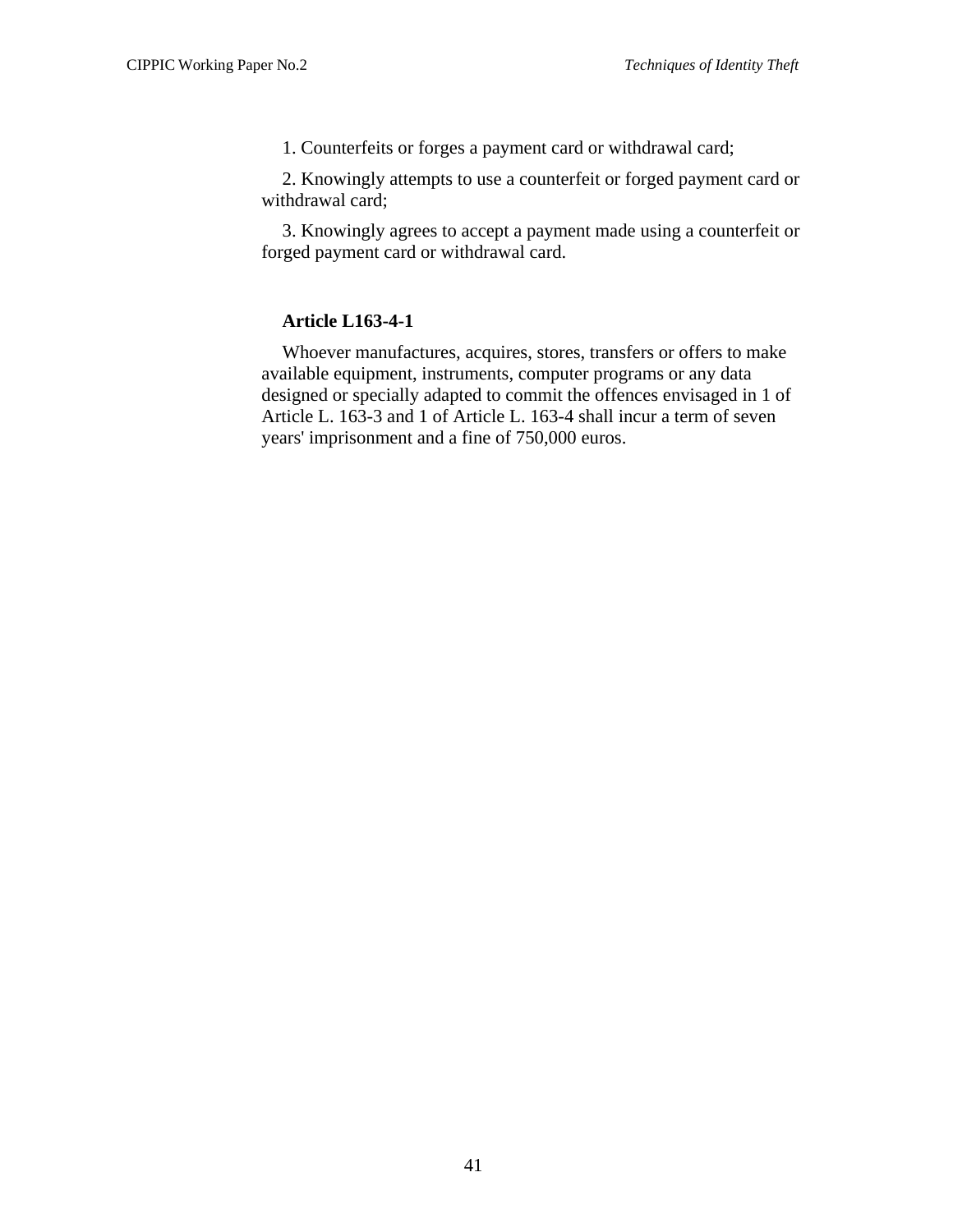# **APPENDIX C: UNITED KINGDOM STATUTE EXCERPTS**

#### <span id="page-45-0"></span>**Criminal Justice Act, 2003, c. 44**

#### **3. Arrestable offences**

(1) Schedule 1A to the 1984 Act (specific offences which are arrestable offences) is amended as follows.

(2) After paragraph 2 there is inserted-

"2ZA Criminal Justice Act 1925

An offence under section 36 of the Criminal Justice Act 1925 (untrue statement for procuring a passport)."

(3) After paragraph 6 there is inserted-

"6A Misuse of Drugs Act 1971

An offence under section 5(2) of the Misuse of Drugs Act 1971 (having possession of a controlled drug) in respect of cannabis or cannabis resin (within the meaning of that Act)."

(4) After paragraph 17 there is inserted-

"17A An offence under section 174 of the Road Traffic Act 1988 (false statements and withholding material information)."

#### **286. Increase in penalties for offences under section 174 of Road Traffic Act 1988**

(1) In Part 1 of Schedule 2 to the Road Traffic Offenders Act 1988 (c. 53) (prosecution and punishment of offences), in the entry relating to section 174 of the Road Traffic Act 1988 (c. 52) (false statements and withholding material information), for columns (3) and (4) there is substituted-

"(a) Summarily (a) 6 months or the statutory maximum or both

(b) On indictment (b) 2 years or a fine or both."

 (2) Section 282(3) (increase in maximum term that may be imposed on summary conviction of offence triable either way) has effect in relation to the entry amended by subsection (1) as it has effect in relation to any other enactment contained in an Act passed before this Act.

(3) This section does not apply in relation to any offence committed before the commencement of this section.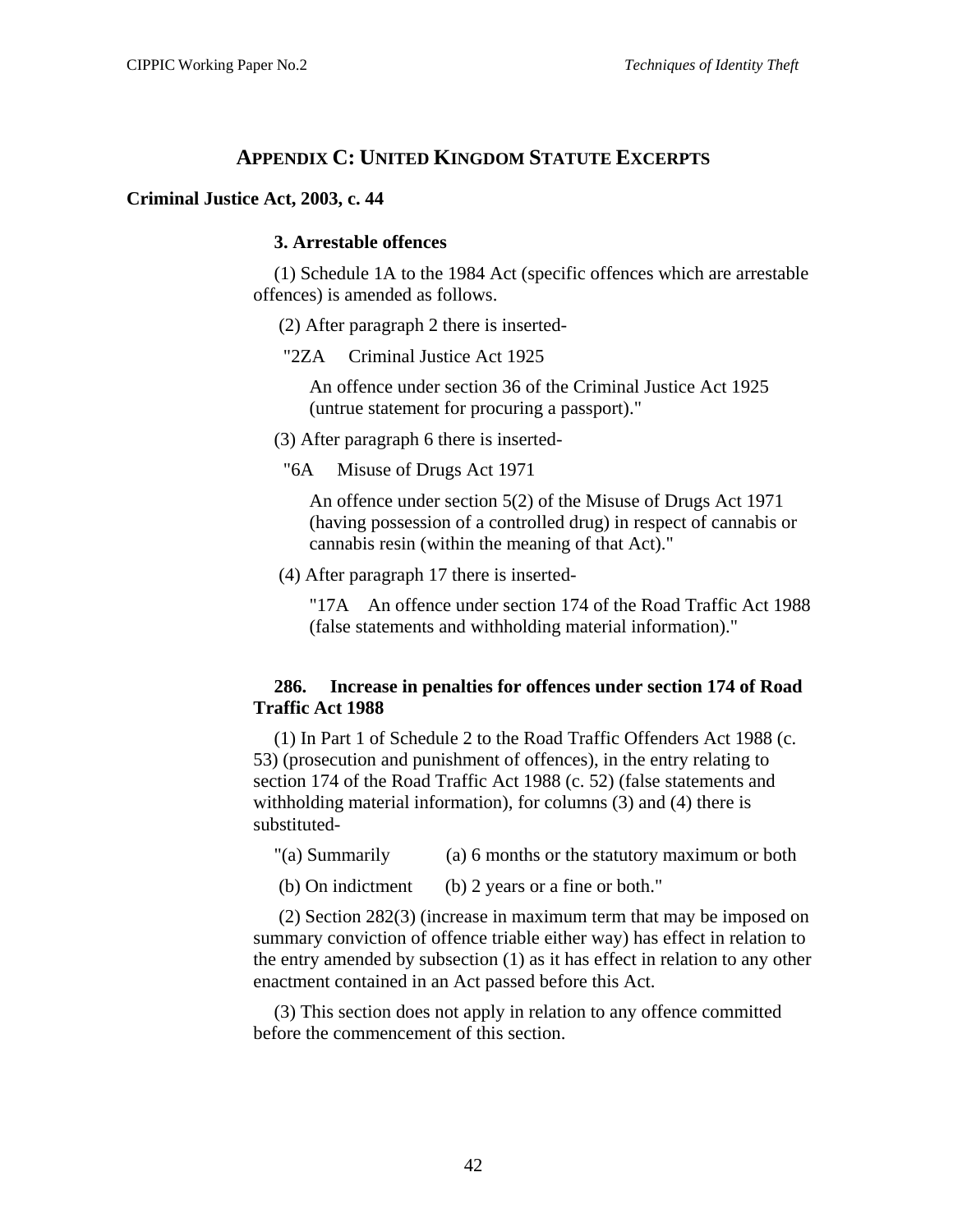# <span id="page-46-0"></span>**Computer Misuse Act, 1990 c. 18**

| Unauthorised<br>access to                                   | <b>1.</b> —(1) A person is guilty of an offence if—                                                                                                                                                                       |
|-------------------------------------------------------------|---------------------------------------------------------------------------------------------------------------------------------------------------------------------------------------------------------------------------|
| computer<br>material.                                       | (a) he causes a computer to perform any function with intent to secure<br>access to any program or data held in any computer;                                                                                             |
|                                                             | (b) the access he intends to secure is unauthorised; and                                                                                                                                                                  |
|                                                             | (c) he knows at the time when he causes the computer to perform the<br>function that that is the case.                                                                                                                    |
|                                                             | (2) The intent a person has to have to commit an offence under this<br>section need not be directed at-                                                                                                                   |
|                                                             | (a) any particular program or data;                                                                                                                                                                                       |
|                                                             | (b) a program or data of any particular kind; or                                                                                                                                                                          |
|                                                             | (c) a program or data held in any particular computer.                                                                                                                                                                    |
|                                                             | (3) A person guilty of an offence under this section shall be liable on<br>summary conviction to imprisonment for a term not exceeding six months<br>or to a fine not exceeding level 5 on the standard scale or to both. |
|                                                             | Data Protection Act, 1998 c. 29                                                                                                                                                                                           |
| Compensation<br>for failure to<br>$\mathbf{1}$ $\mathbf{1}$ | 13. - (1) An individual who suffers damage by reason of any<br>contravention by a data controller of any of the requirements of this Act                                                                                  |

| certain<br>(2) An individual who suffers distress by reason of any contravention<br>requirements.<br>by a data controller of any of the requirements of this Act is entitled to                                                   |  |
|-----------------------------------------------------------------------------------------------------------------------------------------------------------------------------------------------------------------------------------|--|
| compensation from the data controller for that distress if-                                                                                                                                                                       |  |
| (a) the individual also suffers damage by reason of the contravention,<br><b>or</b>                                                                                                                                               |  |
| (b) the contravention relates to the processing of personal data for the<br>special purposes.                                                                                                                                     |  |
| (3) In proceedings brought against a person by virtue of this section it<br>is a defence to prove that he had taken such care as in all the<br>circumstances was reasonably required to comply with the requirement<br>concerned. |  |
| Unlawful<br><b>55.</b> - (1) A person must not knowingly or recklessly, without the<br>obtaining<br>consent of the data controller-<br>etc. of                                                                                    |  |
| (a) obtain or disclose personal data or the information contained in<br>personal                                                                                                                                                  |  |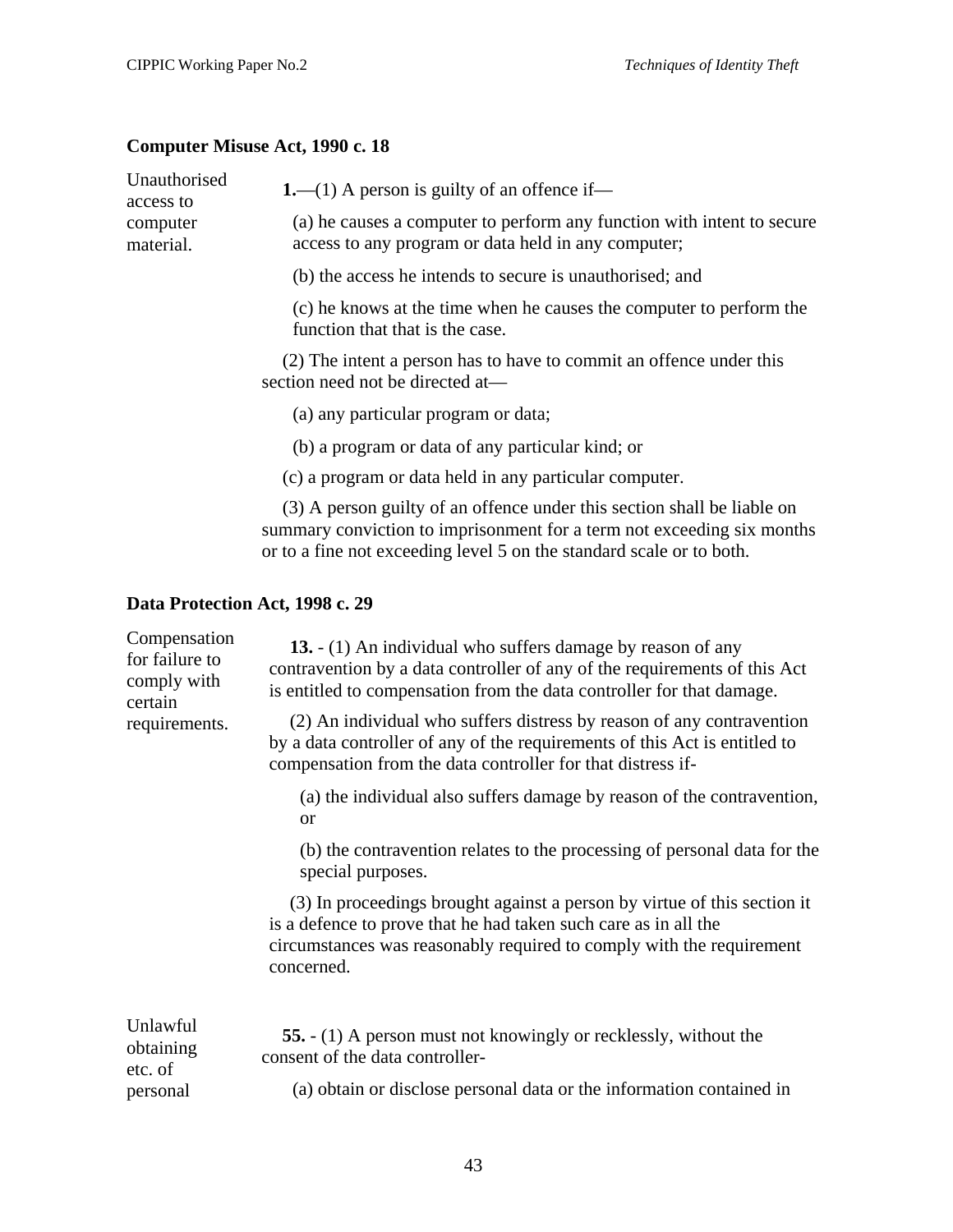<span id="page-47-0"></span>data. personal data, or

(b) procure the disclosure to another person of the information contained in personal data.

(2) Subsection (1) does not apply to a person who shows-

(a) that the obtaining, disclosing or procuring-

(i) was necessary for the purpose of preventing or detecting crime, or

(ii) was required or authorised by or under any enactment, by any rule of law or by the order of a court,

(b) that he acted in the reasonable belief that he had in law the right to obtain or disclose the data or information or, as the case may be, to procure the disclosure of the information to the other person,

(c) that he acted in the reasonable belief that he would have had the consent of the data controller if the data controller had known of the obtaining, disclosing or procuring and the circumstances of it, or

(d) that in the particular circumstances the obtaining, disclosing or procuring was justified as being in the public interest.

(3) A person who contravenes subsection (1) is guilty of an offence.

(4) A person who sells personal data is guilty of an offence if he has obtained the data in contravention of subsection (1).

(5) A person who offers to sell personal data is guilty of an offence if-

(a) he has obtained the data in contravention of subsection (1), or

(b) he subsequently obtains the data in contravention of that subsection.

(6) For the purposes of subsection (5), an advertisement indicating that personal data are or may be for sale is an offer to sell the data.

 (7) Section 1(2) does not apply for the purposes of this section; and for the purposes of subsections (4) to (6), "personal data" includes information extracted from personal data.

(8) References in this section to personal data do not include references to personal data which by virtue of section 28 are exempt from this section.

#### **Identity Cards Act, 2006 c. 15**

#### **25. Possession of false identity documents etc.**

(1) It is an offence for a person with the requisite intention to have in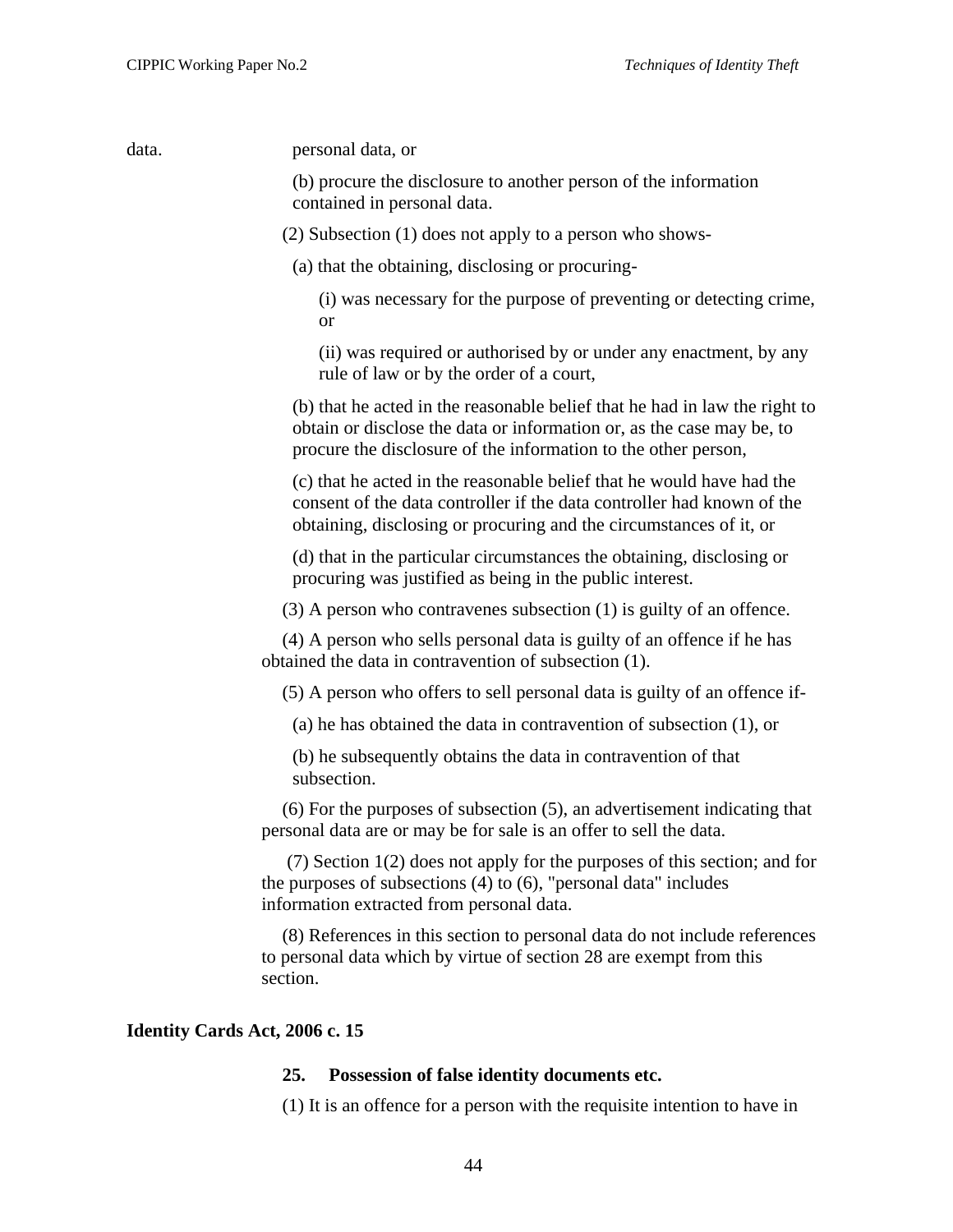his possession or under his control-

(a) an identity document that is false and that he knows or believes to be false;

(b) an identity document that was improperly obtained and that he knows or believes to have been improperly obtained; or

(c) an identity document that relates to someone else.

(2) The requisite intention for the purposes of subsection (1) is-

(a) the intention of using the document for establishing registrable facts about himself; or

(b) the intention of allowing or inducing another to use it for establishing, ascertaining or verifying registrable facts about himself or about any other person (with the exception, in the case of a document within paragraph (c) of that subsection, of the individual to whom it relates).

 (3) It is an offence for a person with the requisite intention to make, or to have in his possession or under his control-

(a) any apparatus which, to his knowledge, is or has been specially designed or adapted for the making of false identity documents; or

(b) any article or material which, to his knowledge, is or has been specially designed or adapted to be used in the making of false identity documents.

 (4) The requisite intention for the purposes of subsection (3) is the intention-

(a) that he or another will make a false identity document; and

(b) that the document will be used by somebody for establishing, ascertaining or verifying registrable facts about a person.

(5) It is an offence for a person to have in his possession or under his control, without reasonable excuse-

(a) an identity document that is false;

(b) an identity document that was improperly obtained;

(c) an identity document that relates to someone else; or

(d) any apparatus, article or material which, to his knowledge, is or has been specially designed or adapted for the making of false identity documents or to be used in the making of such documents.

(6) A person guilty of an offence under subsection (1) or (3) shall be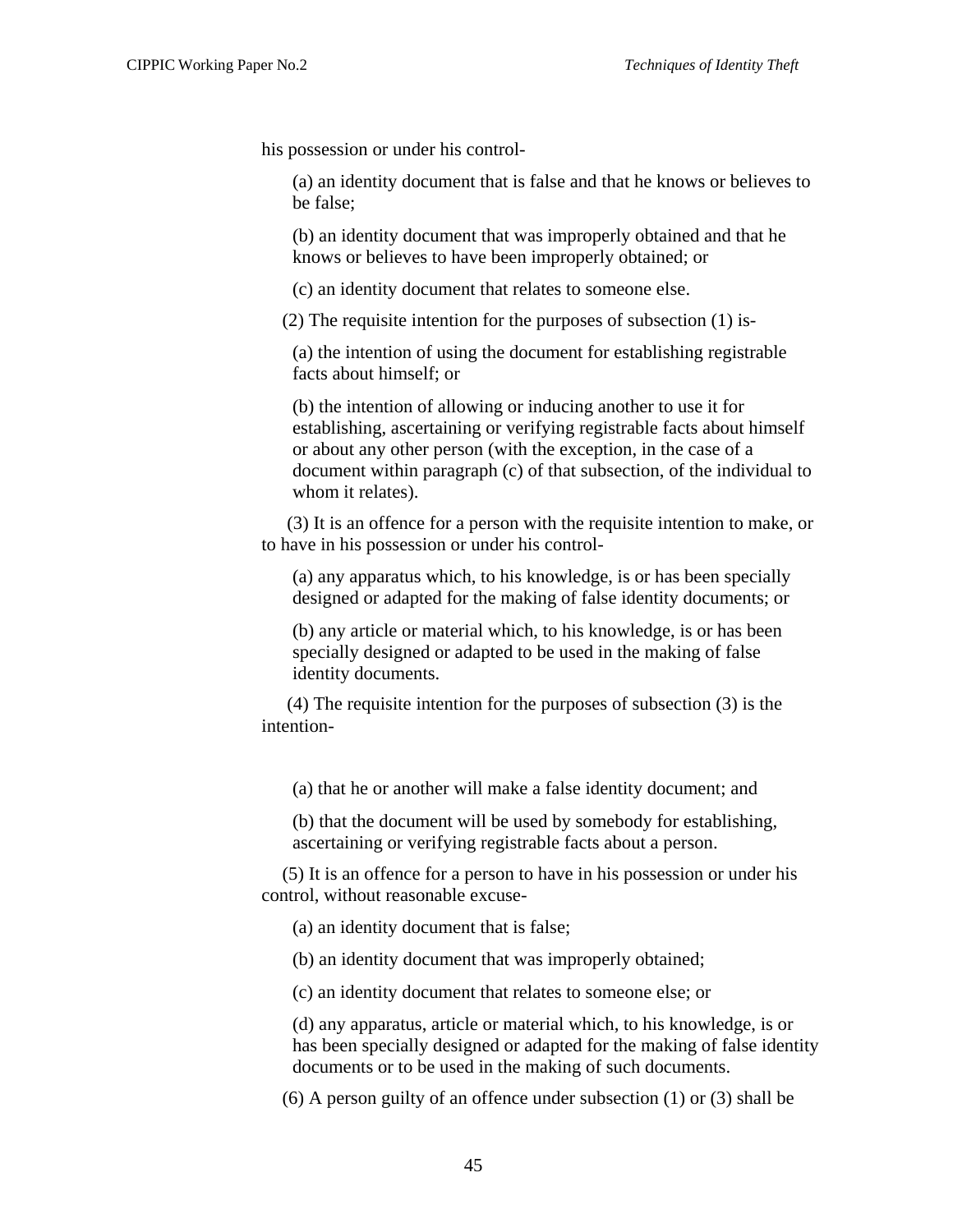<span id="page-49-0"></span>liable, on conviction on indictment, to imprisonment for a term not exceeding ten years or to a fine, or to both.

(7) A person guilty of an offence under subsection (5) shall be liable-

(a) on conviction on indictment, to imprisonment for a term not exceeding two years or to a fine, or to both;

(b) on summary conviction in England and Wales, to imprisonment for a term not exceeding twelve months or to a fine not exceeding the statutory maximum, or to both;

(c) on summary conviction in Scotland or Northern Ireland, to imprisonment for a term not exceeding six months or to a fine not exceeding the statutory maximum, or to both;

but, in relation to an offence committed before the commencement of section 154(1) of the Criminal Justice Act 2003 (c. 44), the reference in paragraph (b) to twelve months is to be read as a reference to six months.

(8) For the purposes of this section-

(a) an identity document is false only if it is false within the meaning of Part 1 of the Forgery and Counterfeiting Act 1981 (c. 45) (see section 9(1) of that Act); and

(b) an identity document was improperly obtained if false information was provided, in or in connection with the application for its issue or an application for its modification, to the person who issued it or (as the case may be) to a person entitled to modify it;

and references to the making of a false identity document include references to the modification of an identity document so that it becomes false.

(9) Subsection (8)(a) does not apply in the application of this section to Scotland.

(10) In this section "identity document" has the meaning given by section 26.

#### **Theft (Amendment) Act, 1996 c. 62**

 $\sim$ 

| Obtaining a | 1. $-$ (1) After section 15 of the Theft Act 1968 insert- |                                                  |  |
|-------------|-----------------------------------------------------------|--------------------------------------------------|--|
| money       | Obtaining a                                               | 15A. $- (1)$ A person is guilty of an offence if |  |
| transfer by | money transfer                                            | by any deception he dishonestly obtains a money  |  |
| deception.  | by deception.                                             | transfer for himself or another.                 |  |

(2) A money transfer occurs when-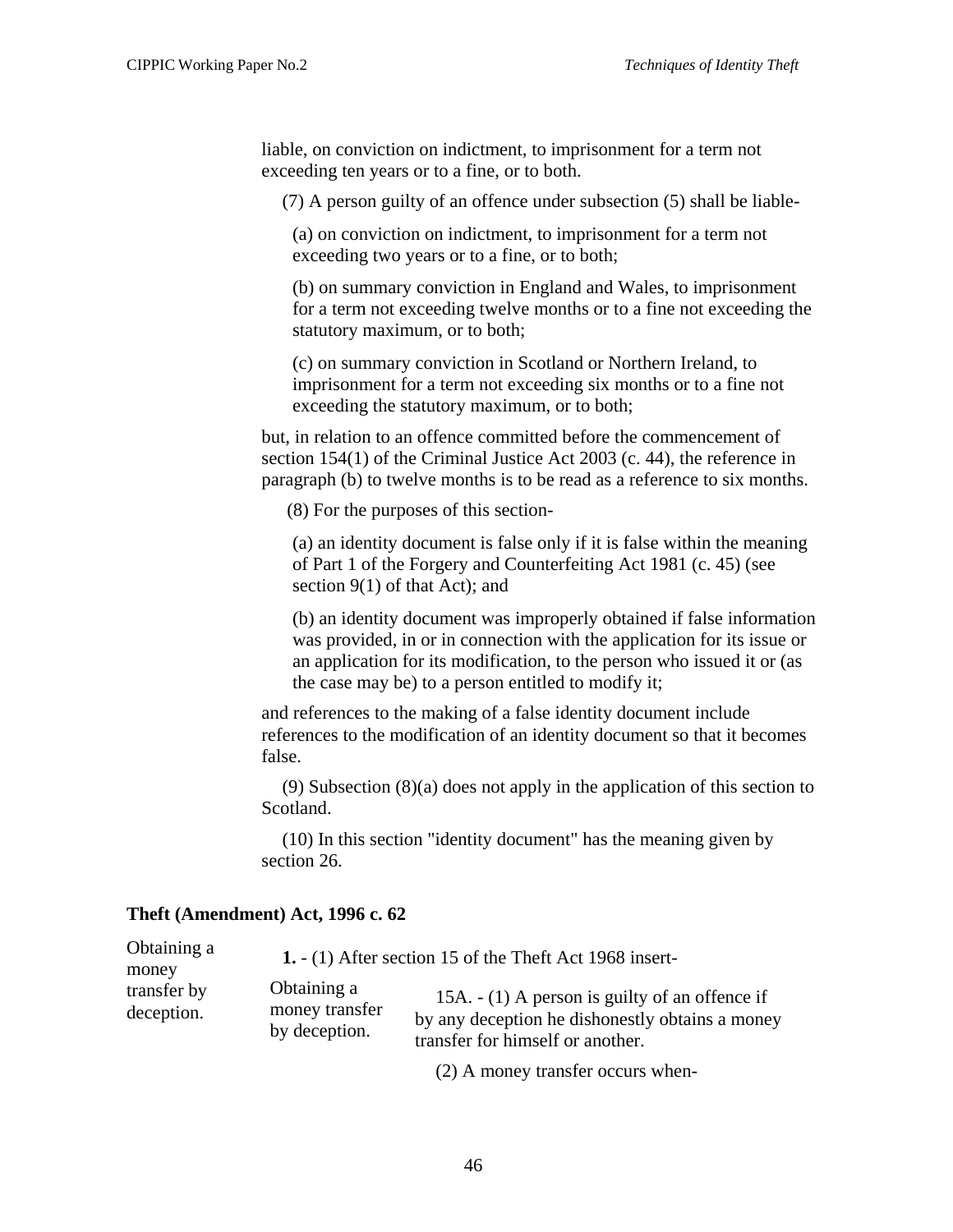(a) a debit is made to one account,

(b) a credit is made to another, and

(c) the credit results from the debit or the debit results from the credit.

 (3) References to a credit and to a debit are to a credit of an amount of money and to a debit of an amount of money.

(4) It is immaterial (in particular)-

(a) whether the amount credited is the same as the amount debited;

(b) whether the money transfer is effected on presentment of a cheque or by another method;

(c) whether any delay occurs in the process by which the money transfer is effected;

(d) whether any intermediate credits or debits are made in the course of the money transfer;

(e) whether either of the accounts is overdrawn before or after the money transfer is effected.

(5) A person guilty of an offence under this section shall be liable on conviction on indictment to imprisonment for a term not exceeding ten years.

Section 15A: section 15A.  $15B - (1)$  The following provisions have<br>supplementary.  $\int_{0}^{2\pi} f(x) dx$  intermetation of eaction 15A. effect for the interpretation of section 15A of this Act.

> (2) 'Deception' has the same meaning as in section 15 of this Act.

(3) 'Account' means an account kept with-

(a) a bank; or

(b) a person carrying on a business which falls within subsection (4) below.

(4) A business falls within this subsection if-

(a) in the course of the business money received by way of deposit is lent to others;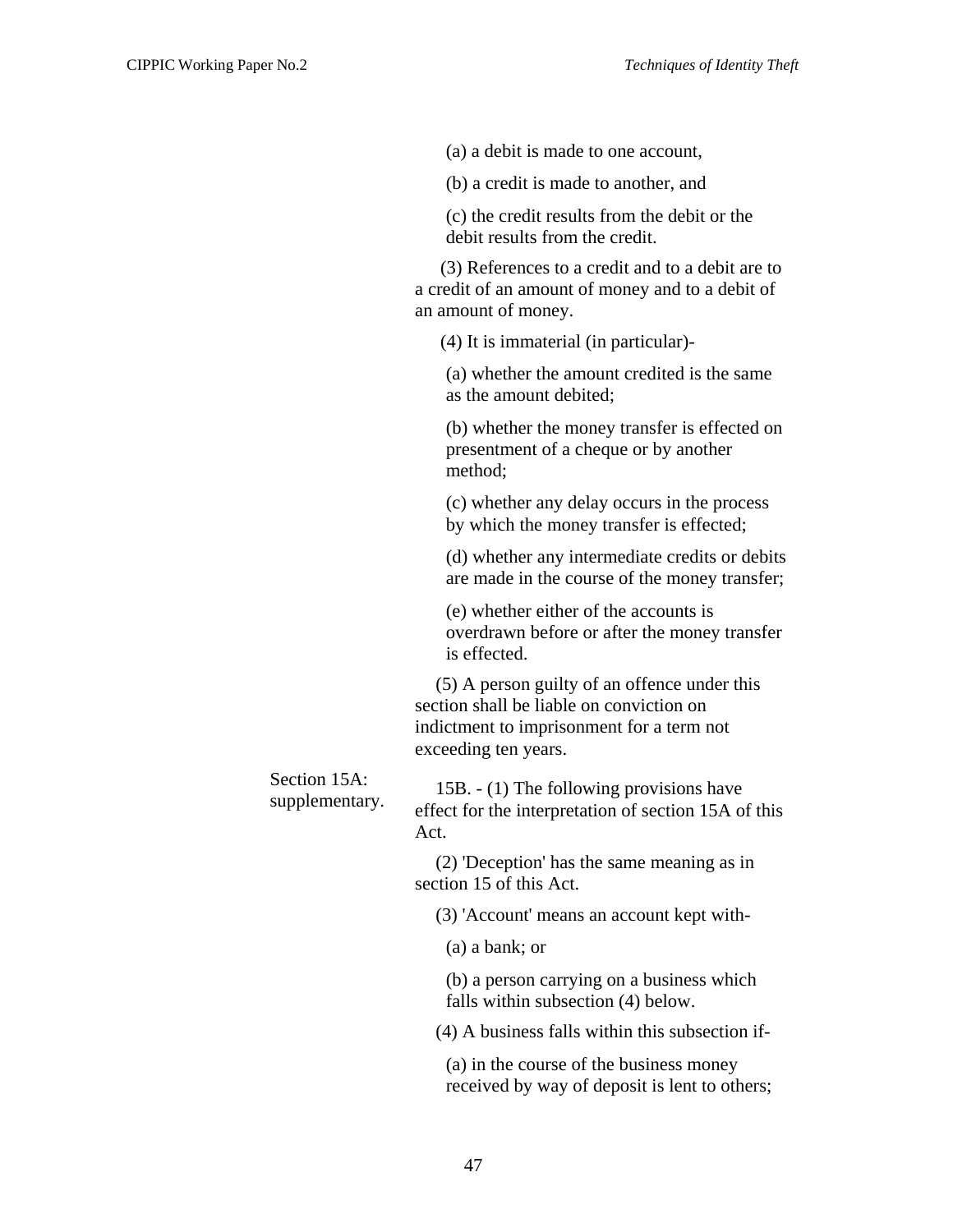or

(b) any other activity of the business is financed, wholly or to any material extent, out of the capital of or the interest on money received by way of deposit;

and 'deposit' here has the same meaning as in section 35 of the Banking Act 1987 (fraudulent inducement to make a deposit).

(5) For the purposes of subsection (4) above-

(a) all the activities which a person carries on by way of business shall be regarded as a single business carried on by him; and

(b) 'money' includes money expressed in a currency other than sterling or in the European currency unit (as defined in Council Regulation No. 3320/94/EC or any Community instrument replacing it)."

(2) Nothing in this section has effect in relation to anything done before the day on which this Act is passed.

| Dishonestly<br>retaining a | 2. $-$ (1) After section 24 of the Theft Act 1968 insert- |                                                                                                                                         |  |
|----------------------------|-----------------------------------------------------------|-----------------------------------------------------------------------------------------------------------------------------------------|--|
| wrongful<br>credit.        | "Dishonestly"<br>retaining a<br>wrongful credit.          | $24A. - (1)$ A person is guilty of an offence if-                                                                                       |  |
|                            |                                                           | (a) a wrongful credit has been made to an<br>account kept by him or in respect of which he<br>has any right or interest;                |  |
|                            |                                                           | (b) he knows or believes that the credit is<br>wrongful; and                                                                            |  |
|                            |                                                           | (c) he dishonestly fails to take such steps as<br>are reasonable in the circumstances to secure<br>that the credit is cancelled.        |  |
|                            |                                                           | (2) References to a credit are to a credit of an<br>amount of money.                                                                    |  |
|                            |                                                           | (3) A credit to an account is wrongful if it is<br>the credit side of a money transfer obtained<br>contrary to section 15A of this Act. |  |
|                            |                                                           | $(4)$ A credit to an account is also wrongful to<br>the extent that it derives from-                                                    |  |